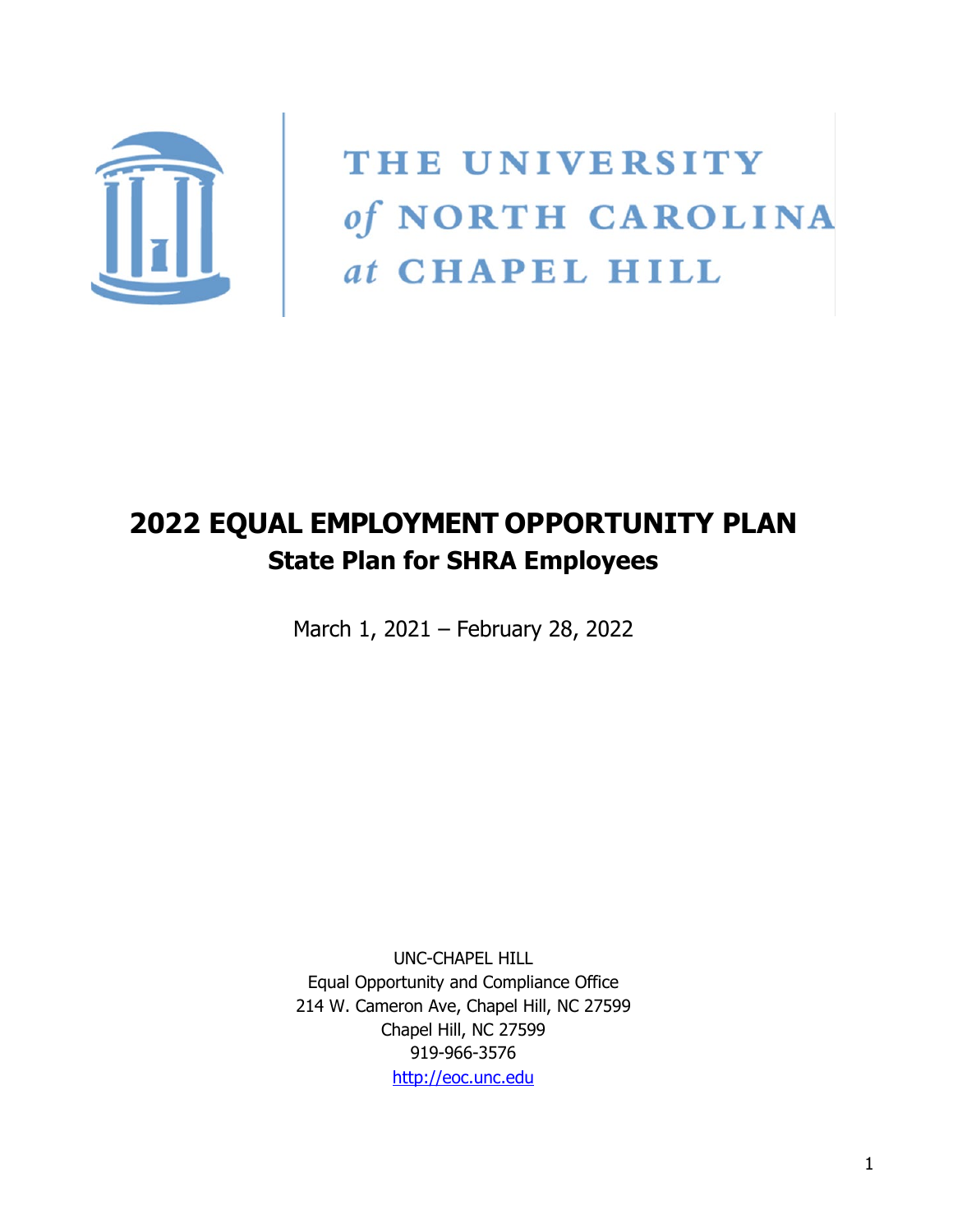## **I. Contents**

| II.       |                                                                                   |  |
|-----------|-----------------------------------------------------------------------------------|--|
| III.      |                                                                                   |  |
| IV.       |                                                                                   |  |
| V.        |                                                                                   |  |
| VI.       | University EEO/Diversity & Inclusion Achievements and Best Practices  11          |  |
| VII.      |                                                                                   |  |
| А.        |                                                                                   |  |
| <b>B.</b> |                                                                                   |  |
| C.        |                                                                                   |  |
| D.        |                                                                                   |  |
| VIII.     |                                                                                   |  |
| IX.       |                                                                                   |  |
| А.        | Policy on ADA Reasonable Accommodations for Employees, Applicants and Visitors 21 |  |
| <b>B.</b> |                                                                                   |  |
|           |                                                                                   |  |
| C.        |                                                                                   |  |
| Χ.        |                                                                                   |  |
| XI.       |                                                                                   |  |
| А.        |                                                                                   |  |
| XII.      |                                                                                   |  |
| A.        |                                                                                   |  |
| <b>B.</b> |                                                                                   |  |
| C.        |                                                                                   |  |
| D.        |                                                                                   |  |
| Ε.        |                                                                                   |  |
| F.        |                                                                                   |  |
| G.        |                                                                                   |  |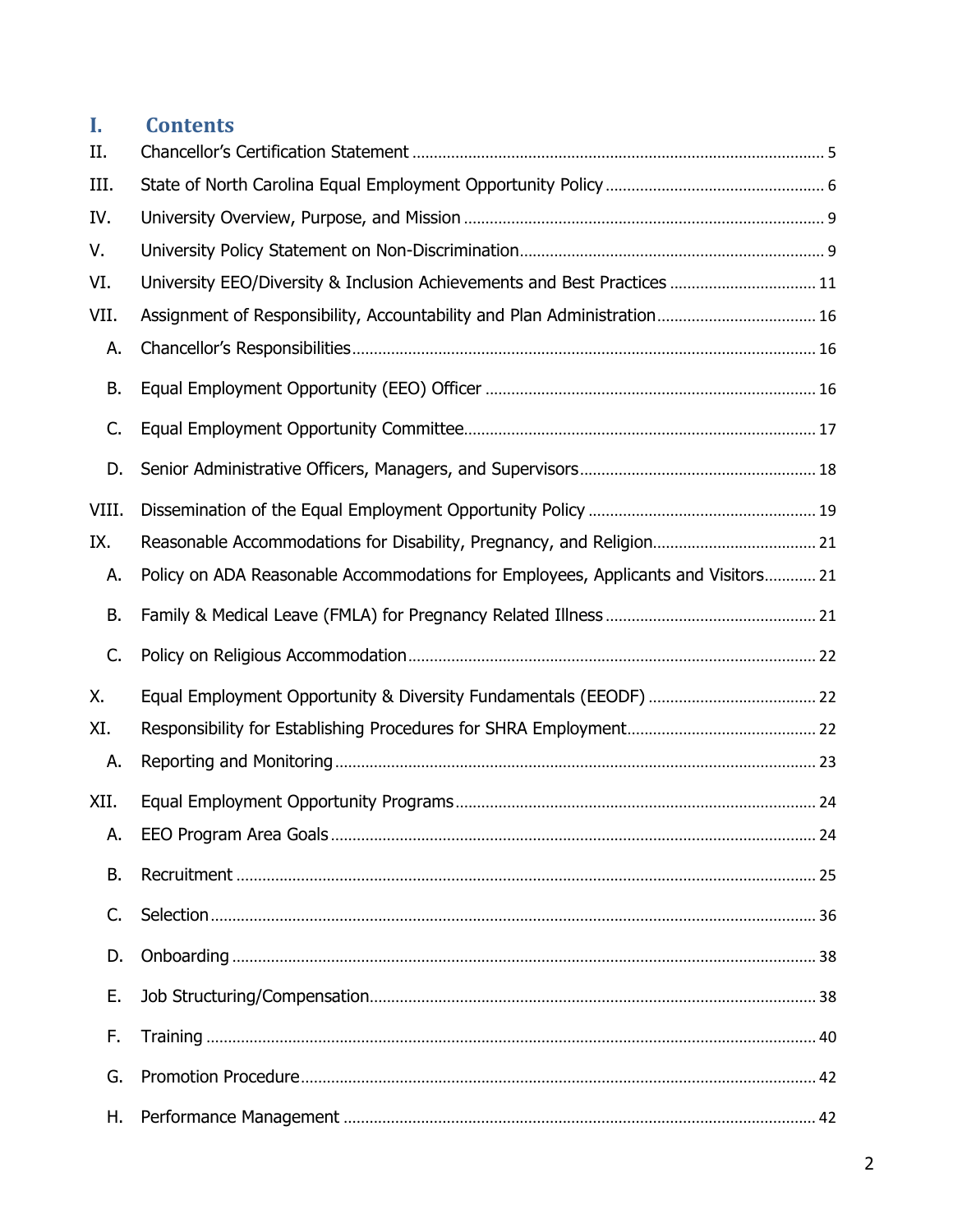| I.        |                                                                                              |
|-----------|----------------------------------------------------------------------------------------------|
| J.        |                                                                                              |
| К.        |                                                                                              |
| L.        |                                                                                              |
| М.        |                                                                                              |
| N.        |                                                                                              |
| 0.        |                                                                                              |
| XIII.     |                                                                                              |
| XIV.      |                                                                                              |
| XV.       |                                                                                              |
| А.        |                                                                                              |
| <b>B.</b> |                                                                                              |
| C.        |                                                                                              |
| D.        |                                                                                              |
| XVI.      | Specific Provisions Regarding Equal Employment Opportunity for Individuals with Disabilities |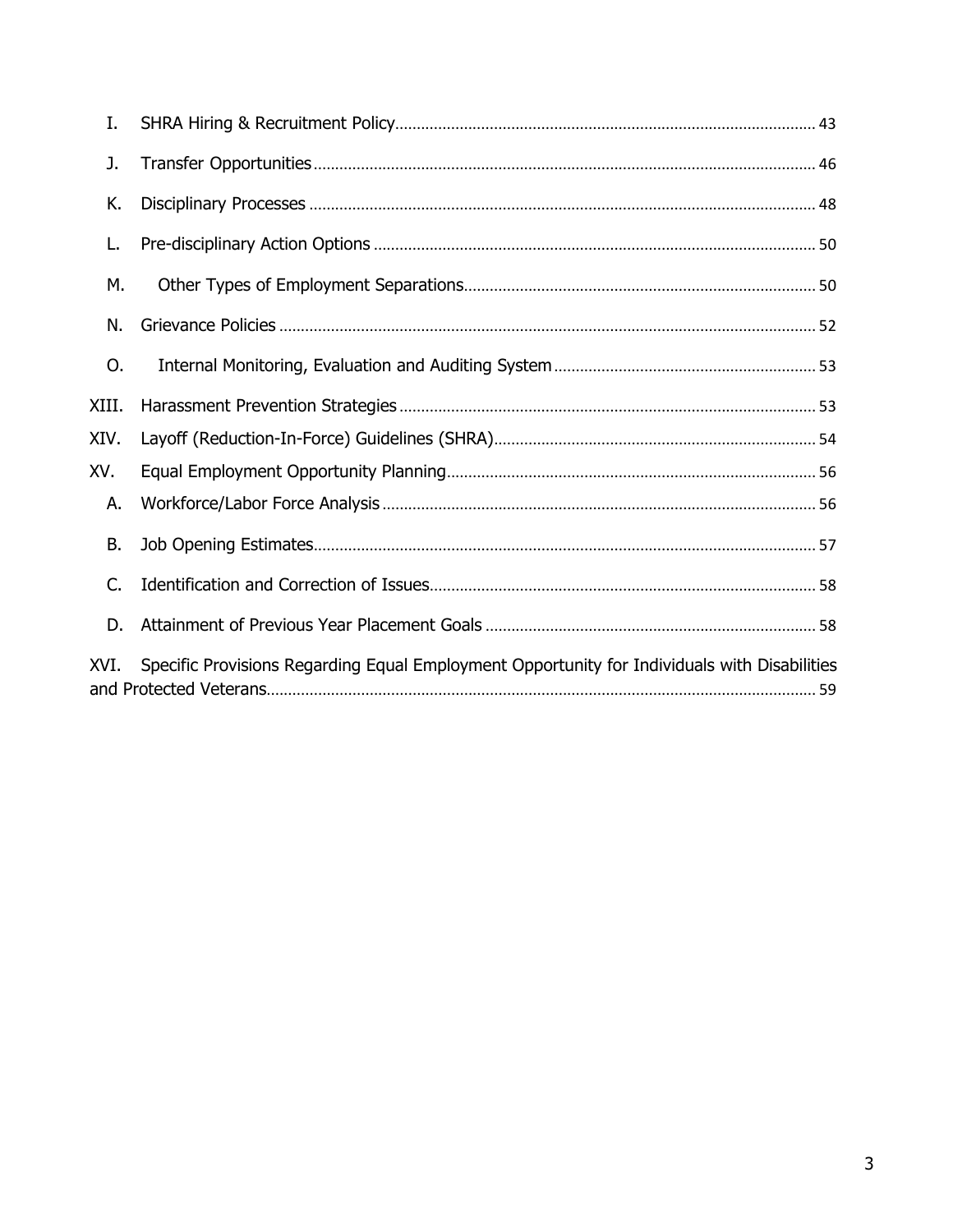#### **SHRA EEO PLAN WORKFORCE REPORTS – Data as of October 31, 2021**

- Report  $# 1 SHRA$  Job Group Analysis
- Report # 2 SHRA Incumbency v. Availability Analysis
- Report # 3 SHRA Placement Goals
- Report # 4 SHRA Workforce Analysis

#### **SHRA EEO PLAN ATTACHMENTS**

- #1. Occupational Classifications UNC System Office Job Group Classifications and Crosswalk
- #2. Race and Ethnicity Descriptions
- #3. Statistical Evaluation (Employment Activity)
- #4. HRDM Staffing Activity Report (SHRA Only)/EEO Quantitative Analysis
- #5. B0170 UNC CH FY 2021 EEO Plan Report/Job Openings Estimate Report
- #6. OSHR Reduction in Force Policy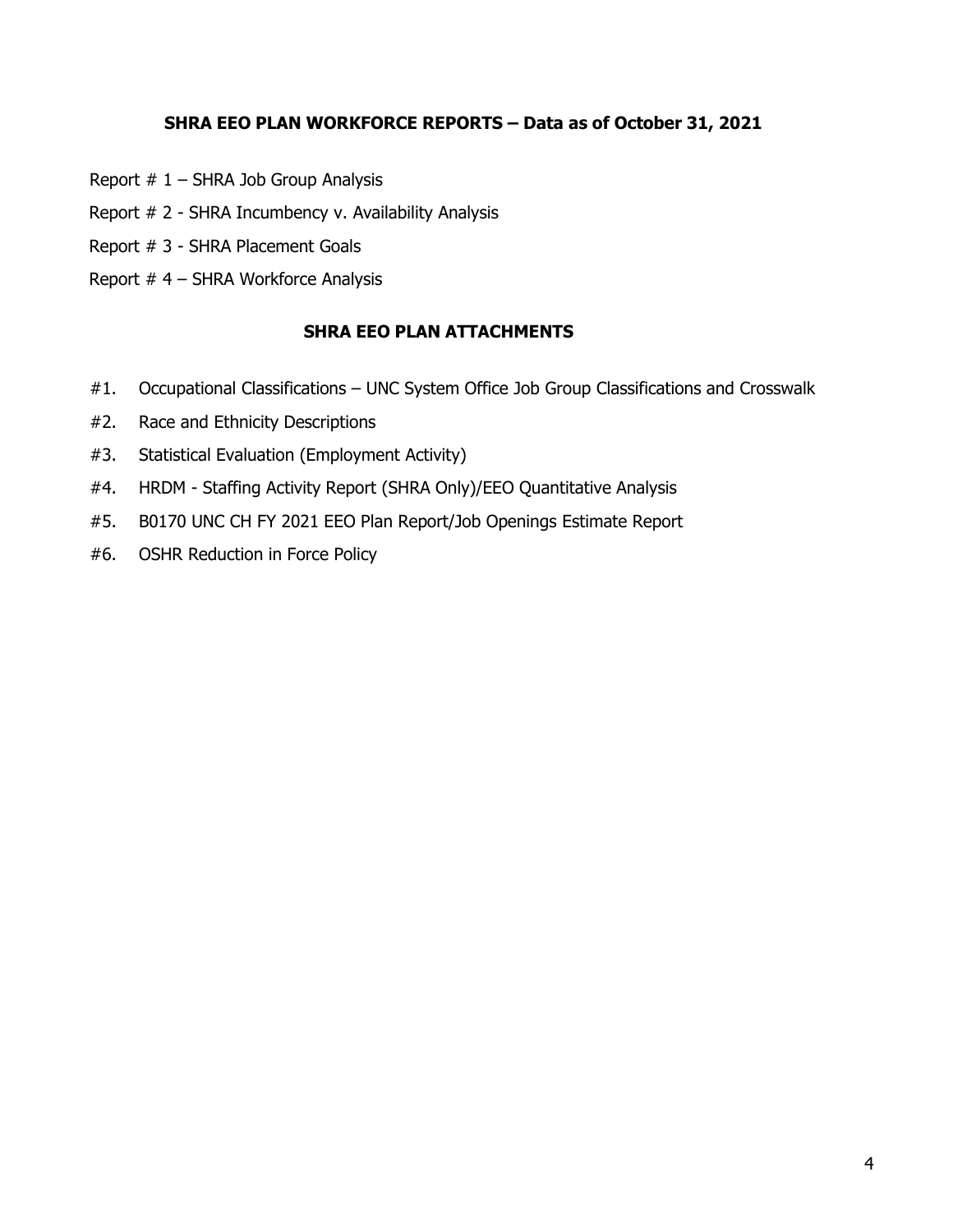#### II. **Chancellor's Certification Statement**

### Equal Employment Opportunity/Affirmative Action Plan **Certification Statement**

This certifies that the attached Equal Employment Opportunity/Affirmative Action Plan represents the University of North Carolina at Chapel Hill's commitment to provide equal employment opportunities to all applicants and employees. I attest that the University of North Carolina at Chapel Hill follows the North Carolina Equal Employment Opportunity Policy along with all applicable federal and state laws, including current executive orders governing equal employment opportunities.

Kaven M Justices

University Chancellor Signature

C. The taken Hay

EEO/AA Officer Signature

 $2 - 21 - 22$ 

Date

 $2 - 23 - 27$ 

Date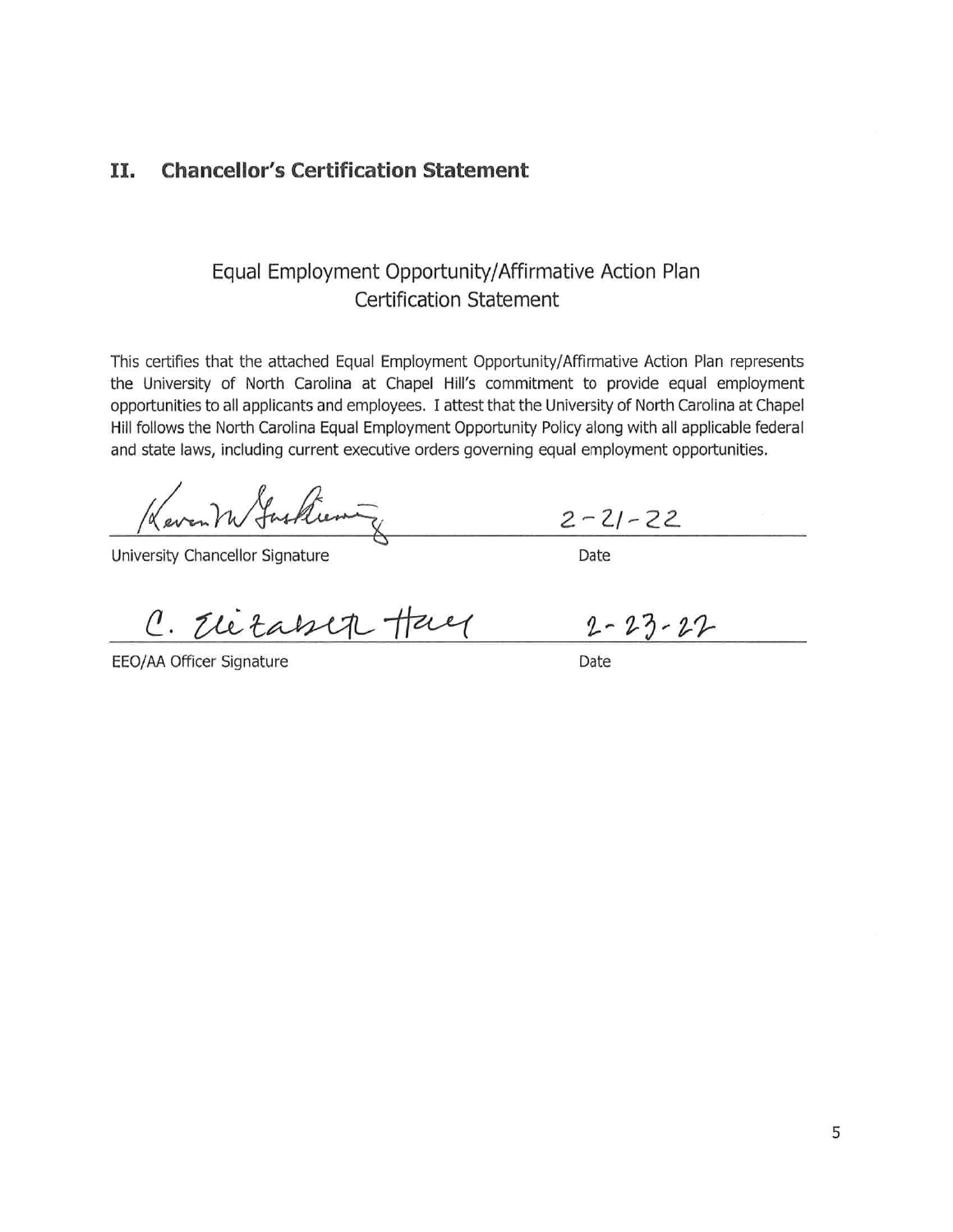## <span id="page-5-0"></span>**III. State of North Carolina Equal Employment Opportunity Policy**

#### **Office of State Human Resources**

#### **Effective Date: April 2019**

**Available at:** https://oshr.nc.gov/policies/eeo/equal-employment-opportunity-policy

**Policy** Coverage Veterans Office of State Human Resources Responsibilities Agency, Department and University Responsibilities Complaint Process **Definitions** 

#### **Policy**

The State of North Carolina provides equal employment opportunities to all employees and applicants for employment and prohibits discrimination, harassment or retaliation based on race, religion, color, national origin, ethnicity, sex, pregnancy, gender identity or expression, sexual orientation, age (40 or older), political affiliation, National Guard or veteran status, genetic information, or disability. The State also recognizes that an effective and efficient government requires the talents, skills and abilities of all qualified and available individuals, and seeks opportunities to promote diversity and inclusion at all occupational levels of State government's workforce through equal employment opportunity (EEO) workforce planning initiatives.

The State is committed to ensuring the administration and implementation of all human resources policies, practices and programs are fair and equitable. State agencies, departments and universities shall be accountable for administering all aspects of employment, including hiring, dismissal, compensation, job assignment, classification, promotion, reduction in-force, training, benefits and any other terms and conditions of employment in accordance with federal and State EEO laws and policies.

Employees shall not engage in harassing conduct, and if harassing conduct does occur, it should be reported. Managers and supervisors maintain a critical role and responsibility in preventing and eliminating harassing conduct in our workplace. See the Unlawful Workplace Harassment policy of the State Human Resources Manual for provisions related to unlawful harassment, including sexual harassment.

Acts of retaliation against an employee who engages in protected activity or the exercise of any appeal or grievance right provided by law will not be tolerated in our workplace.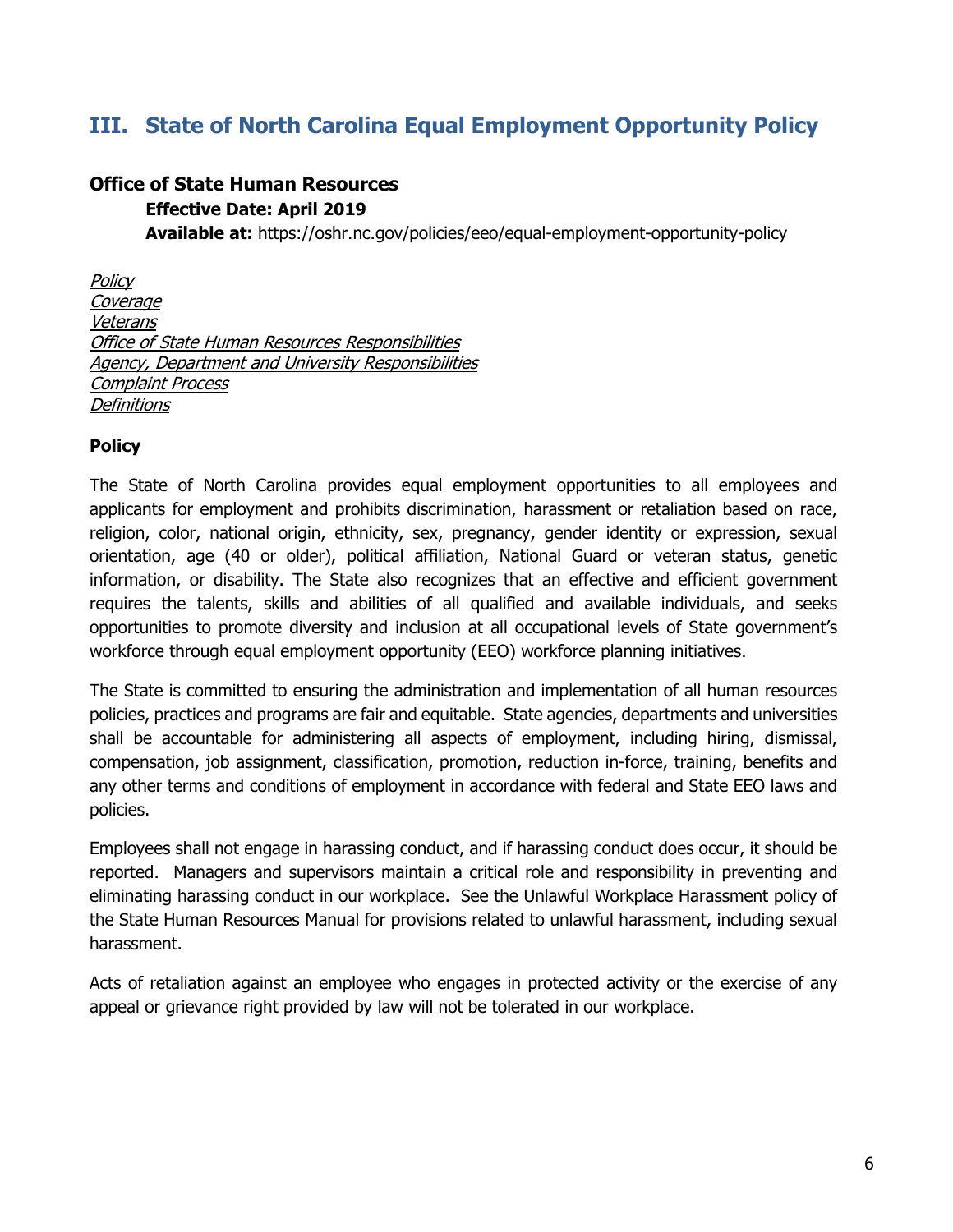#### **Coverage**

Individuals protected by provisions of this policy are:

- 1. current employees;
- 2. former employees; and
- 3. job applicants

#### **Veterans**

Job discrimination of veterans shall be prohibited, and affirmative action shall be undertaken to employ and advance in employment eligible veterans in accordance with Article 13 of G.S. 126 and G.S. 128-15.

See the Veteran's Preference policy in the State Human Resources Manual for provisions related to veteran's preference including the employment and advancement of protected veterans.

#### **Office of State Human Resources Responsibilities**

The Office of State Human Resources (OSHR) shall:

- 1. establish the EEO Plan Requirements and Program Guidelines in accordance with federal and state laws to be followed by all agencies, departments and universities, to ensure commitment to and accountability for equal employment opportunity throughout State government;
- 2. review, approve and monitor all EEO plans and updates;
- 3. provide services of EEO technical assistance, training, oversight, monitoring, evaluation, support programs, and reporting to ensure that State government's work force is diverse at all occupational levels;
- 4. develop and promote EEO programs and best practices to encourage consistent and fair treatment of all State employees; and
- 5. meet with agency heads, department heads, and university chancellors, Human Resources Directors and EEO Directors/Officers annually to discuss the progress made toward reaching program goals.

#### **Agency, Department and University Responsibilities:**

Each Agency Head, Department Head and University Chancellor shall:

- 1. adhere to the policies and programs that have been adopted by the State Human Resources Commission and approved by the Governor;
- 2. ensure the agency, department or university's commitment to EEO is clearly communicated to all employees;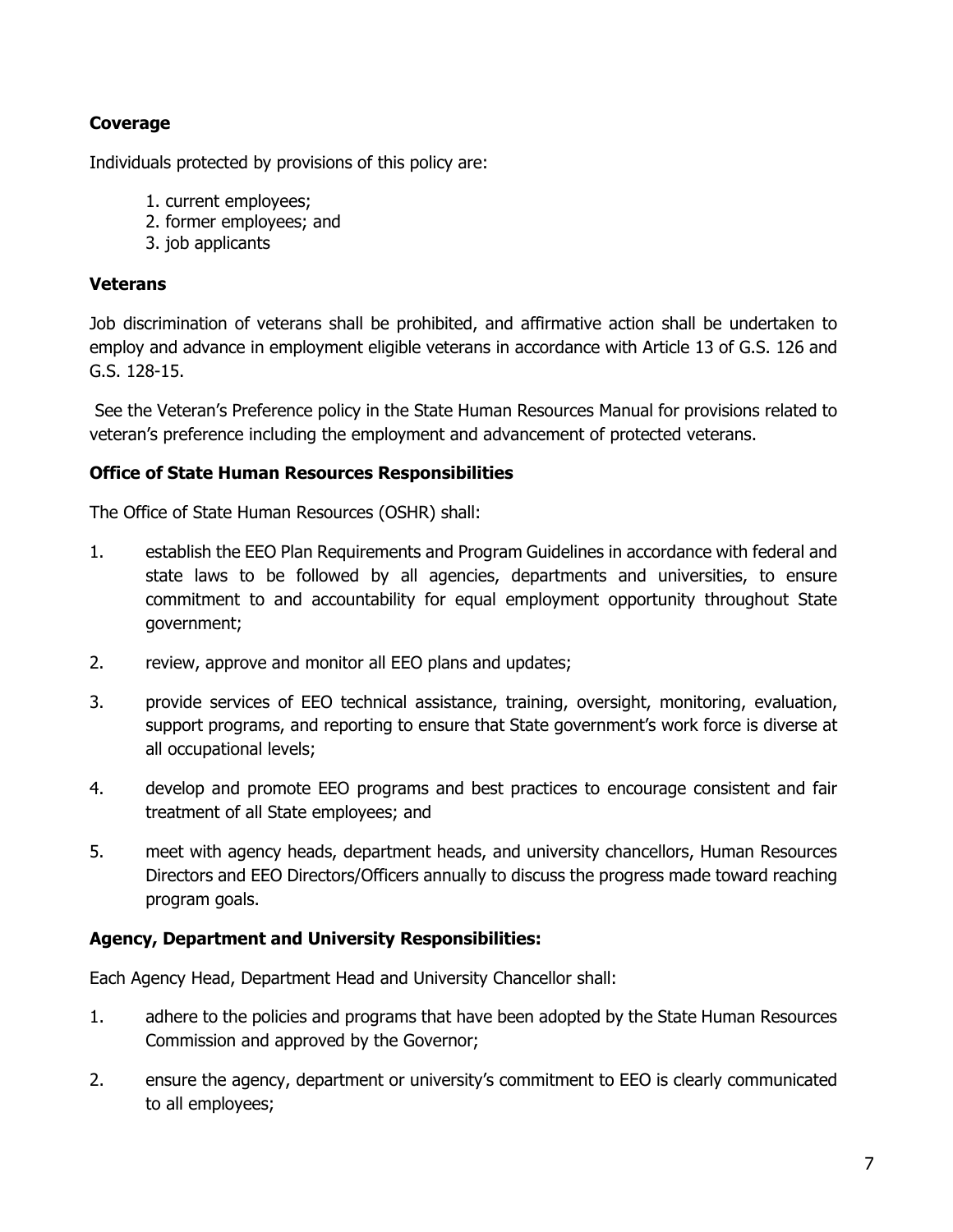- 3. ensure that Human Resources policies and employment practices are implemented consistently and fairly;
- 4. designate an EEO Officer/Director who has access to the agency head, department head or university chancellor to be responsible for the operation and implementation of the EEO Plan;
- 5. provide the necessary resources to ensure the successful implementation of the EEO Program;
- 6. ensure each manager and supervisor has, as a part of his or her performance plan, the responsibility to comply with EEO laws and policies, and assist in achieving EEO goals established by the agency, department or university;
- 7. ensure the EEO Plan is designed in accordance with the EEO Plan Requirements and Program Guidelines as specified by the Office of State Human Resources;
- 8. ensure the EEO Plan is submitted by March 1st of each year to the Office of State Human Resources for review and approval as required by G.S. 126-19;
- 9. ensure all employees are made aware of the EEO policy including the Unlawful Workplace Harassment Policy found in the State Human Resources Manual;
- 10. develop strategies to prevent unlawful workplace harassment and retaliation in the workplace;
- 11. ensure required employee notices describing Federal laws prohibiting job discrimination are posted in work locations where notices to applicants and employees are customarily posted and easily accessible to applicants and employees with disabilities;
- 12. maintain records of all complaints and grievances alleging discriminatory practices; and
- 13. ensure all newly hired, promoted, or appointed supervisors and managers complete required EEO training in accordance with G.S. 126-16.1. See the Equal Employment Opportunity Diversity Fundamentals policy located in the State Human.

#### **Complaint Process**

An individual covered by this policy who is alleging unlawful discrimination, harassment or retaliation may file a complaint following the process outlined in the Employee Grievance Policy located in the State Human Resources Manual. For the purpose of this policy, political affiliation is not a protected classification under federal EEO law but may be grieved pursuant to G.S. 126-34.02 as a contested case after completion of the agency grievance procedure.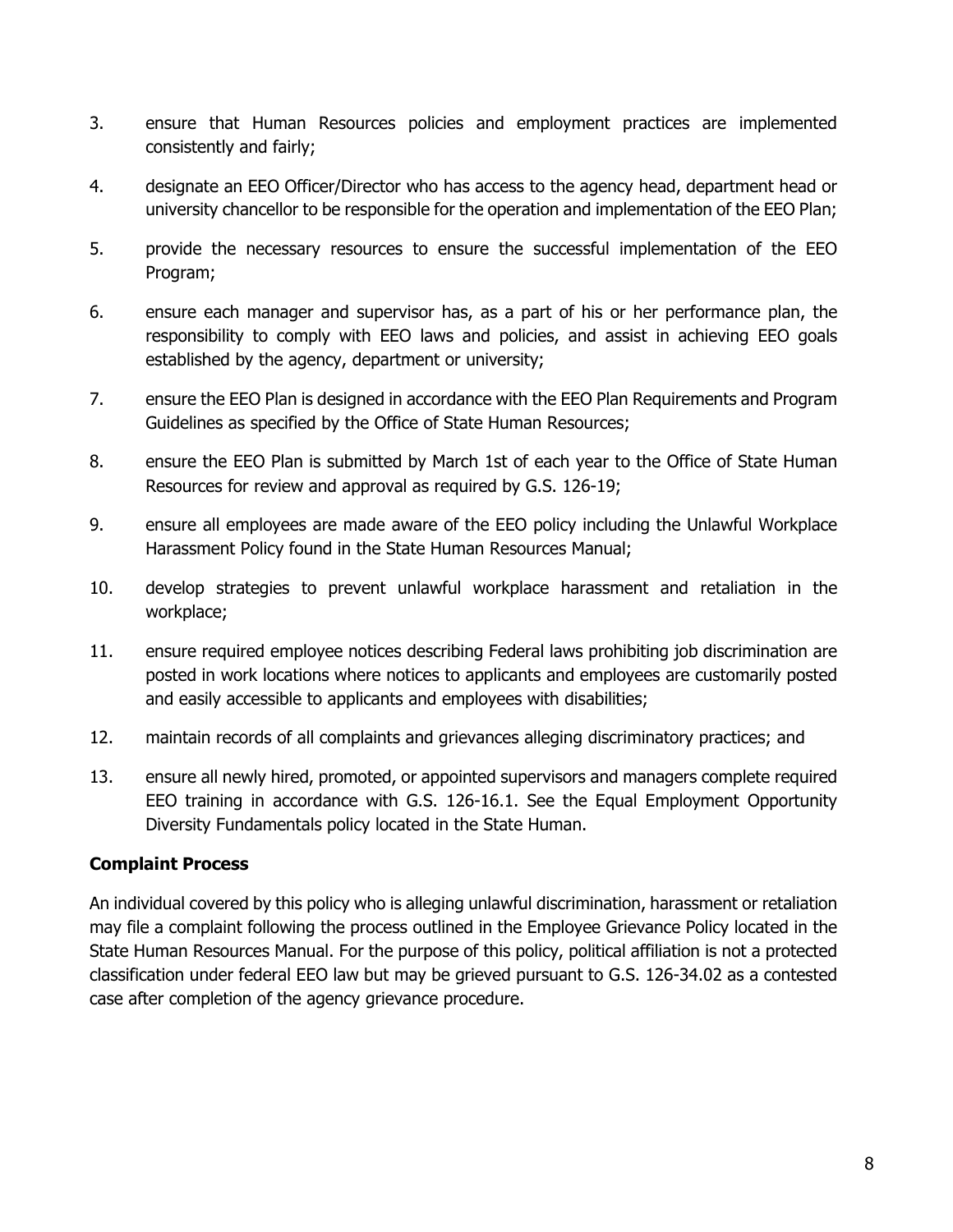## <span id="page-8-0"></span>**IV. University Overview, Purpose, and Mission**

The University of North Carolina at Chapel Hill (UNC), the nation's first public university, serves North Carolina, the United States, and the world through teaching, research, and public service. The University embraces an unwavering commitment to excellence as one of the world's great research universities.

The mission is to serve as a center for research, scholarship, and creativity and to teach a diverse community of undergraduate, graduate, and professional students to become the next generation of leaders. Through the efforts of exceptional faculty and staff, and with generous support from North Carolina's citizens, the University invests its knowledge and resources to enhance access to learning and to foster the success and prosperity of each rising generation. The University also extends knowledge-based services and other resources of the University to the citizens of North Carolina and their institutions to enhance the quality of life for all people in the State.

Now in its third century, the University offers 77 bachelor's, 112 master's, 66 doctorate and seven professional degree programs through 14 schools and the College of Arts and Sciences. More than 31,000 undergraduate, graduate and professional students learn from a faculty of 4,158. Every day, faculty, staff and students shape their teaching, research and public service to meet North Carolina's most pressing needs in all 100 counties. Carolina's 349,383 alumni live in all 50 states and D.C. and more than 161 countries.

## <span id="page-8-1"></span>**V. University Policy Statement on Non-Discrimination**

The University is committed to providing an inclusive and welcoming environment and to ensuring that educational and employment decisions are based on individuals' abilities and qualifications. Consistent with these principles and applicable laws, it is therefore the University's policy not to discriminate on the basis of age, color, disability, gender, gender expression, gender identity, genetic information, national origin, race, religion, sex, sexual orientation, or veteran status as consistent with the University's [Policy on Prohibited Discrimination, Harassment and Related Misconduct.](https://policies.unc.edu/TDClient/2833/Portal/KB/ArticleDet?ID=132487#autoid-drq2r) No person, on the basis of protected status, shall be excluded from participation in, be denied the benefits of, or be subjected to unlawful discrimination, harassment, or retaliation under any University program or activity, including with respect to employment terms and conditions. Such a policy ensures that only relevant factors are considered, and that equitable and consistent standards of conduct and performance are applied.

#### **Procedures**

Any University unit that publishes materials that contain the University's [Policy Statement on Non-](https://policies.unc.edu/TDClient/2833/Portal/KB/ArticleDet?ID=131717)[Discrimination](https://policies.unc.edu/TDClient/2833/Portal/KB/ArticleDet?ID=131717) should include all bases of non-discrimination (age, color, disability, gender, gender expression, gender identity, genetic information, national origin, race, religion, sex, sexual orientation, or veteran status) in that material, as follows: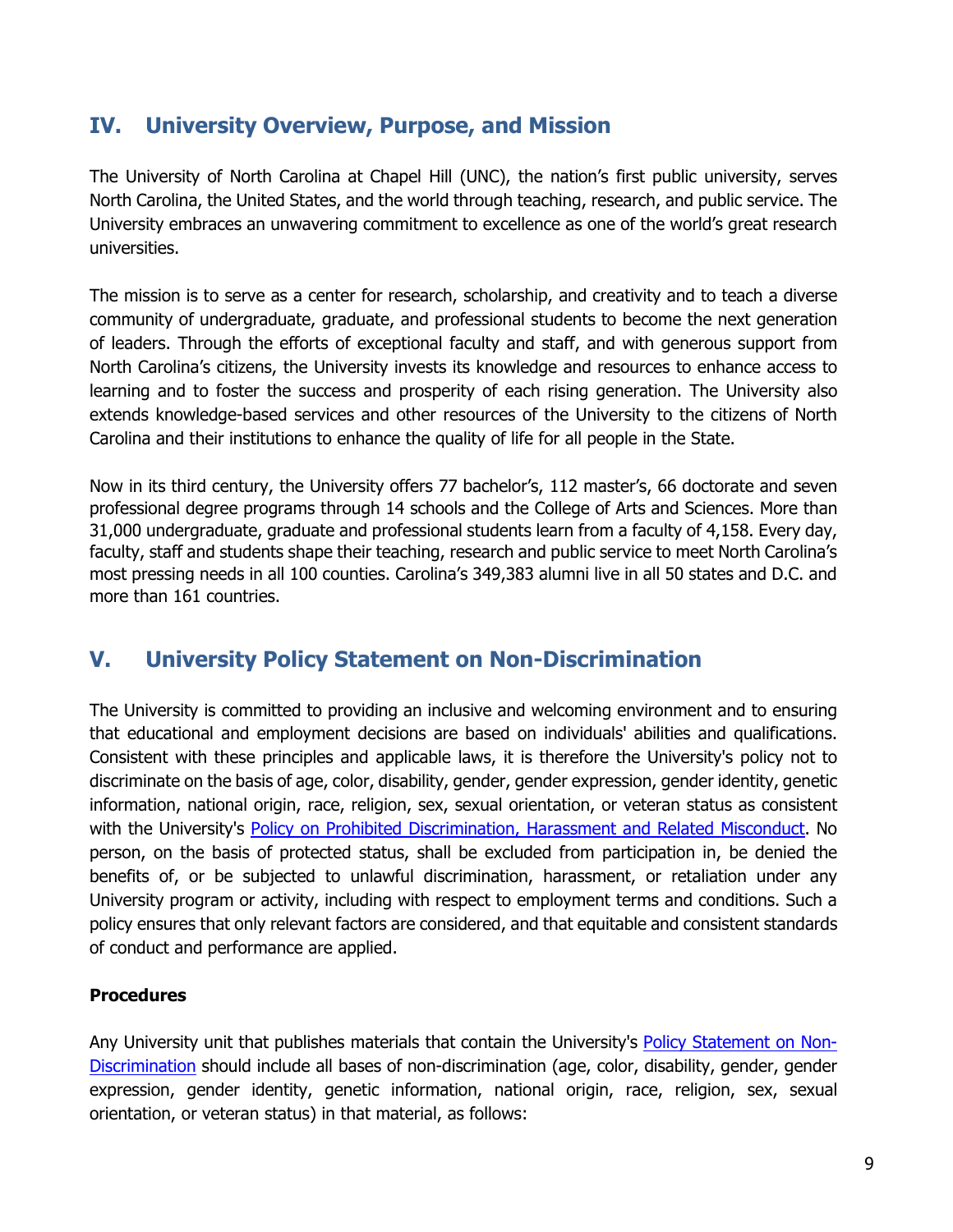For educational materials:

The University of North Carolina at Chapel Hill is committed to equality of educational opportunity. The University does not discriminate in offering access to its educational programs and activities on the basis of age, color, disability, gender, gender expression, gender identity, genetic information, national origin, race, religion, sex, sexual orientation, or veteran status. The Equal Opportunity and Compliance Office (214 W. Cameron Ave. Chapel Hill, NC 27599 or (919) 966-3576) has been designated to handle inquiries regarding the University's non-discrimination policies.

For employment materials:

The University is an equal opportunity, affirmative action employer and welcomes all to apply without regard to age, color, gender, gender expression, gender identity, genetic information, national origin, race, religion, sex, or sexual orientation. We also encourage protected veterans and individuals with disabilities to apply.

#### **Related Statutes and Policies**

- Title II of the Genetic Information Nondiscrimination Act of 2008
- Title IV of the Civil Rights Act of 1964
- Title VI of the Civil Rights Act of 1964
- Title VII of the Civil Rights Act of 1964
- Title IX of the Education Amendments Act of 1972
- Age Discrimination Act of 1975
- Age Discrimination in Employment Act of 1967
- Rehabilitation Act of 1973
- Americans with Disabilities Act of 1990
- Vietnam Era Veterans Readjustment Act of 1974
- Equal Pay Act of 1963
- Executive Order 11246
- Executive Order 13672
- [Policy on Prohibited Discrimination, Harassment and Related Misconduct](https://unc.policystat.com/policy/4514917/latest/)
- [Policy on Non-Discrimination for Student Organizations](https://unc.policystat.com/policy/5429623/latest/)
- [Policy on Non-Discrimination for Program Participants](https://unc.policystat.com/policy/4469242/latest/)
- [Policy on ADA Reasonable Accommodations for Employees, Applicants, and Visitors](https://unc.policystat.com/policy/4468010/latest/)
- **[SHRA Grievance Policy](https://unc.policystat.com/policy/5230165/latest/)**
- [EHRA Non-Faculty Employees Dispute Resolution & Grievances](https://unc.policystat.com/policy/4483428/latest/)
- [Faculty Grievance Procedures](https://facultygov.unc.edu/committees/elected-committees/faculty-grievance-committee/procedures-for-the-faculty-grievance-committee/)
- [Post-Doctoral Scholar Policy](https://unc.policystat.com/policy/4492399/latest/)

#### **Contacts**

Any inquiries regarding the University's non-discrimination policies should be brought to the attention of the following administrator:

Discrimination (including sex discrimination) in employment or educational programs and activities: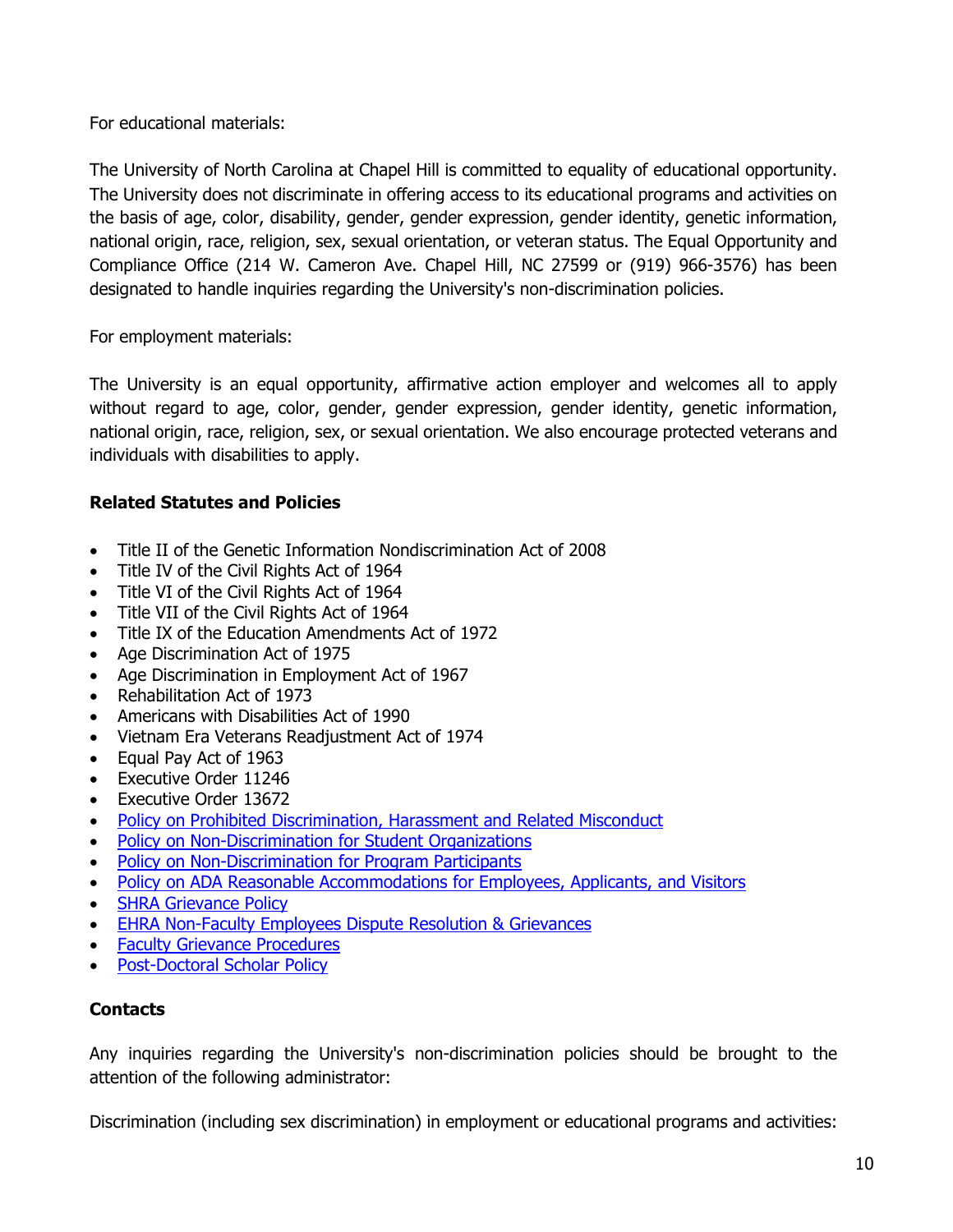Elizabeth Hall Associate Vice Chancellor of Equal Opportunity and Compliance/Title IX Coordinator 214 W. Cameron Ave. Chapel Hill, NC 27599 919-445-1297

The University's Counseling and Psychological Services (919-966-3658) and the Ombuds Office (919-843-8204) are available to provide confidential assistance to students. The University's Ombuds Office (919-843-8204) is also available to provide confidential assistance to faculty and staff. Employees may also seek help through the Employee Assistance Program (877-314-5841).

Inquiries concerning the application of non-discrimination laws may be referred to the University officials listed above or to the Office for Civil Rights, United States Department of Education. For further information about OCR and its jurisdiction, visit <https://www2.ed.gov/about/offices/list/ocr/index.html> or call 1-800-421-3481. If you need assistance in reviewing materials or have additional questions about this Policy, please contact the Equal Opportunity and Compliance Office (919-966-3576).

<span id="page-10-0"></span>Document History Effective Date: October 2005 Last Revised Date: February 2018

## **VI. University EEO/Diversity & Inclusion Achievements and Best Practices**

The Equal Opportunity and Compliance Office (EOC) and Office of Human Resources (OHR) are committed to ensuring that employment decisions are based on skill and ability, and that qualified applicants and employees have equal opportunities for recruitment, selection, and advancement at Carolina. The EOC oversees these responsibilities through its development and management of the EEO Plan; implementation of EEO Data Forms process for the collection of required disability, ethnicity/race, gender and veteran status information; management of the recruitment waivers process; implementation and management of the search committee training; and facilitation of the on-site Equal Employment Opportunity and Diversity Fundamentals (EEODF) training.

Campus units engaged in various strategies to advance and achieve the University's diversity goals, and to ensure that all in our campus community feel welcomed, included and supported. Several ideas and recommendations served as a "best practices" template for schools, divisions and departments.

This section summarizes the University's achievements and best practices related to EEO, diversity, and inclusion.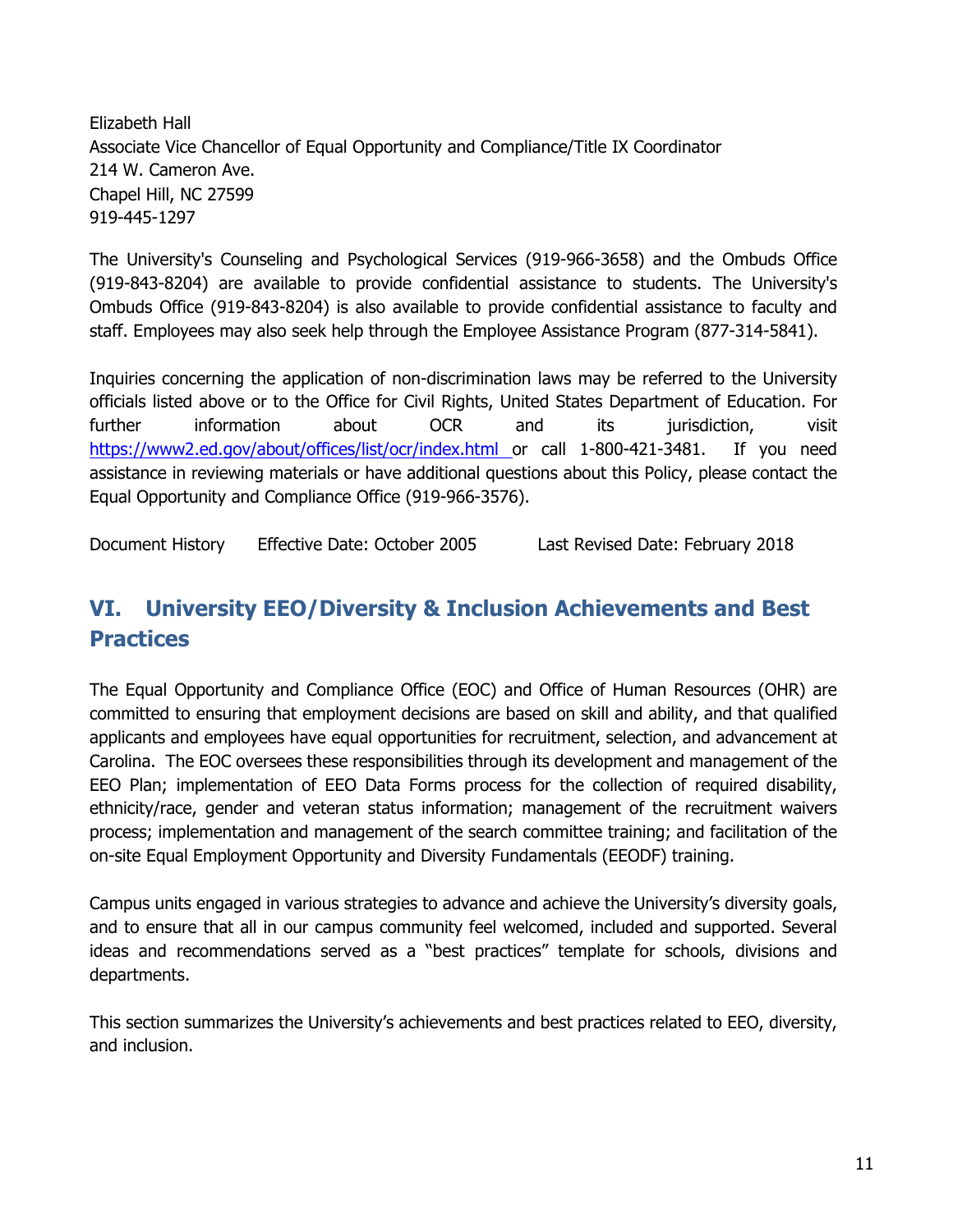### **ADMINISTRATIVE LEVEL**

### **Equal Opportunity and Compliance Office (EOC):**

The University has and continues to prioritize educating its employees and supervisors on the University's [Policy Prohibiting Discrimination, Harassment and Related Misconduct](https://unc.policystat.com/policy/7019871/latest/) (Policy). The University has made significant efforts to increase online training modules to meet the needs of the workforce during the ongoing pandemic. Among others, during the plan year, the University's Equal Opportunity and Compliance Office (EOC) completed the transition of HAVEN (Helping Advocates for Violence Ending Now) to a hybrid online/in-person module and of Responsible Employee training being updated and moved into the Carolina Talent learning platform to increase the breadth and reach of the training.

During the Plan year, the EOC conducted 32 in-person and on-line training sessions which included over 2,194 participants. These training sessions included topics such as: Harassment and Discrimination Prevention, Harassment and Discrimination Prevention and Awareness Overviews, Responsible Employee Reporting, HAVEN Training, Search Committee Training, Unconscious Bias, Equal Opportunity and Compliance 101, Title IX Awareness and Reporting, EO Plan overviews, Bystander Intervention, Returning to Campus, and other customized training for individual departments.

#### **University Office for Diversity and Inclusion (UODI):**

The UODI hired a new Vice Provost for Equity and Inclusion/Chief Diversity Officer and created and filled several new positions, including a Director of Carolina Collaborative for Resilience; a Director of Education, Community Engagement, and Belonging; a Senior Director of Education, Operations, and Initiatives; and two Assistant Directors for Education, Community Engagement, and Special Initiatives.

The UDOI also launched and/or developed a number of campus-wide trainings and initiatives focused on fostering inclusion and belonging. These included a training titled Managing Bias, which was required for all staff and faculty. The UDOI is also preparing for launch by the end of February 2022 a suite of trainings titled "Diversity, Inclusion, and Belonging" with specific modules for employees, students, and campus leaders. Additionally, UDOI began the Intergroup Dialogue Initiative, training an inaugural cohort of staff and faculty who wish to use intergroup dialogue or dialogic practices in their professional work to support campus DEI efforts. Finally, UDOI developed new tools for campus community members to inventory and assess their intercultural development and conflict styles.

The UDOI also launched a number of other campus-wide programs. They held a two-part symposium on Race, Racism, and Racial Equity, covering environmental justice and systems of oppression in justice, education and health. They held a three-part Culture of Care series, covering identity-based trauma, navigating burnout, and providing flexibility/accommodations. Finally, they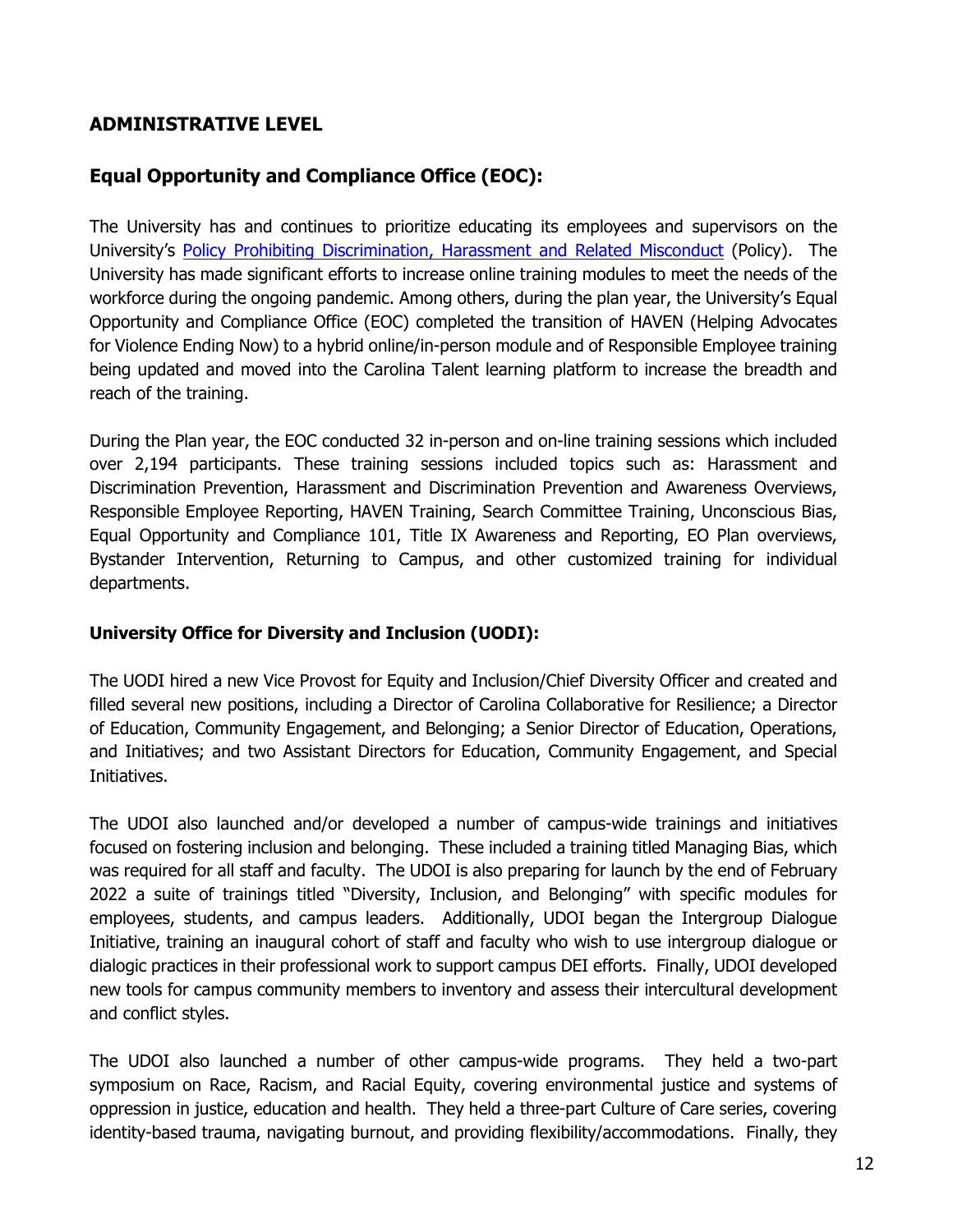launched a DEI Fellows Program to engage students in proactively advancing diversity, equity, and inclusion and culturally-intelligent engagement at the University.

The UODI expanded the University's Diversity, Equity, and Inclusion Council, which works to help implement Carolina's diversity, equity, and inclusion action plan and to promote knowledge, skills, and best practices. The council also represents a collective voice to advise the Provost and Chancellor on the adaptation of best practices for structural change. The Council is comprised of thirty-five senior level members across the University's Academic Schools, Divisions and Organizations.

The EOC and UODI also held joint listening sessions during the Plan year to allow the students, faculty, and staff to express their thoughts, concerns, and themes surrounding discrimination and harassment on campus.

### **SCHOOL AND UNIT LEVEL**

Several of the University's Schools feature the unit's diversity and equal opportunity statements, activities and initiatives on their websites, publications and through other media outlets. A few of the University's many DEI achievements for the Plan year are summarized below.

#### **College of Arts and Sciences (the "College")**:

The College took a number of steps during the Plan year to increase diversity, equity, and inclusion. In July 2021, the College created an Associate Dean for Diversity, Equity, and Inclusion position. In August 2021, the College began holding monthly meetings of the newly formed Dean's Staff Diversity Advisory Committee (DSDAC). The Committee serves in an advisory capacity to the Dean relative to implementation and monitoring of key action steps in the College's diversity plan. The DSDAC is a supplement and companion to the existing Dean's Faculty Diversity Advisory Committee (DFDAC). Both committees advise college leadership on key DEI issues, develop and encourage staff and faculty participation in diversity programs, and serve to promote a diverse and inclusive workplace in the College. In September 2021, the College began the process to create a Strategic Plan for DEI and has completed a survey of faculty and staff to inform the strategic plan.

During the Plan year, the College also had a number of other DEI accomplishments and events:

- Hired six faculty as a part of a cluster hire designed to diversify faculty across multiple departments who will conduct interdisciplinary research regarding health and wellness in communities of color
- Launched a new College diversity website (college-diversity.unc.edu) to consolidate resources, opportunities and information for faculty and staff, including a collection of wellness resources to ensure that all members of the College are included as full participants in College life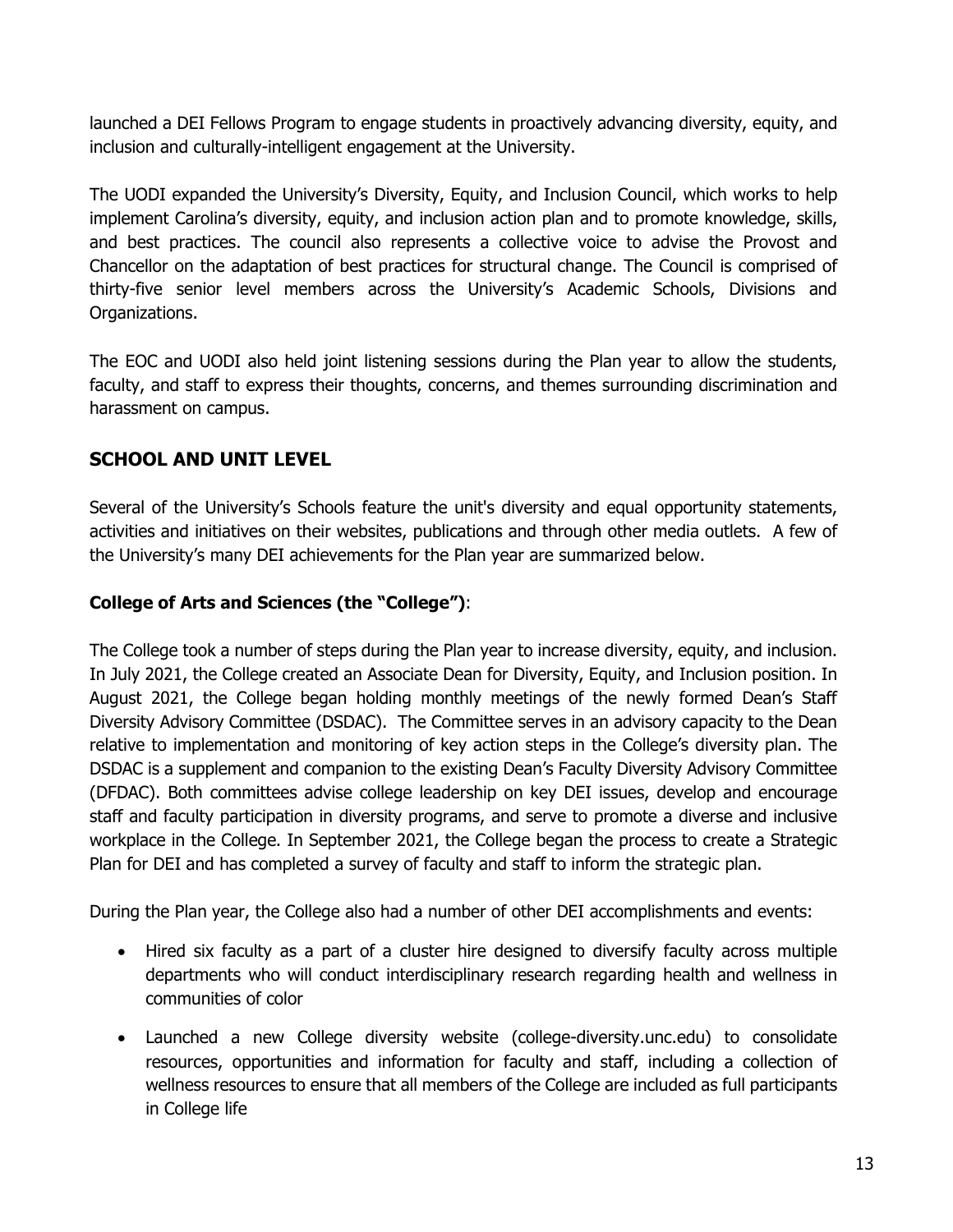- Debuted a new series, College Conversations to Uphold Equity, with an opening event on Support, Equity, and the Return to Campus
- Held a series of Pathways Forward discussions to hear faculty and staff perspectives on a way forward for DEI in the College
- Implemented term limits on chair appointments to create leadership opportunities and clarified expectations for promoting an equitable and inclusive departmental environment
- Implemented a process to review faculty searches for bias, requiring search committee chairs to participate in a "best practices" workshop and submit their search plans for review by the ADDEI

### **Gillings School of Public Health**:

The Gillings School of Public Health took a number of steps during the Plan year toward the goals its Inclusive Excellence Action Plan. During the Plan year, the School began tracking and reporting participation in its Inclusive Excellence and anti-racism training program; included the Inclusive Excellence training requirement as a part of annual reviews for faculty and staff; established equityfocused work as part of performance expectations in annual reviews; updated the Gillings School Appointment, Promotion and Tenure Manual to strengthen recognition for anti-racist and equityfocused research, practice, service, teaching, and mentoring; established the Inclusive Excellence Council; monitored student experiences related to employment in annual student survey; launched the Gillings Building our Community Together retention initiative for recently hired Black, Indigenous, and People of Color (BIPOC) faculty; and increased the number of Gillings Innovation Labs led by BIPOC faculty.

Additionally, the School held a number of events related to diversity, equity, and inclusion, including sessions of its Emergency Preparedness, Ethics, and Equity series; its Intersection of Global Health and Inclusive Excellence Seminar Series; and its Diversity, Equity, and Inclusion in the Workplace Virtual Workshop.

#### **School of Information and Library Sciences (SILS)**:

SILS embraces and promotes diversity and inclusion in all their forms as indicated in its Diversity Statement. The statement affirms that SILS embraces diversity as an ethical and social value and commits to preparing graduates to be leaders in a multicultural society by integrating diversity into the curriculum and research, recruiting underrepresented students, faculty, and staff, and participating in outreach to underserved groups.

Achievements for the plan year include:

- The Diversity Committee was renamed and expanded to be the Inclusion, Diversity, Equity, and Accessibility (IDEA) Committee, and its charge was revised to focus on developing a multi-year IDEA action plan
- A draft IDEA action plan was completed and is being reviewed by community stakeholders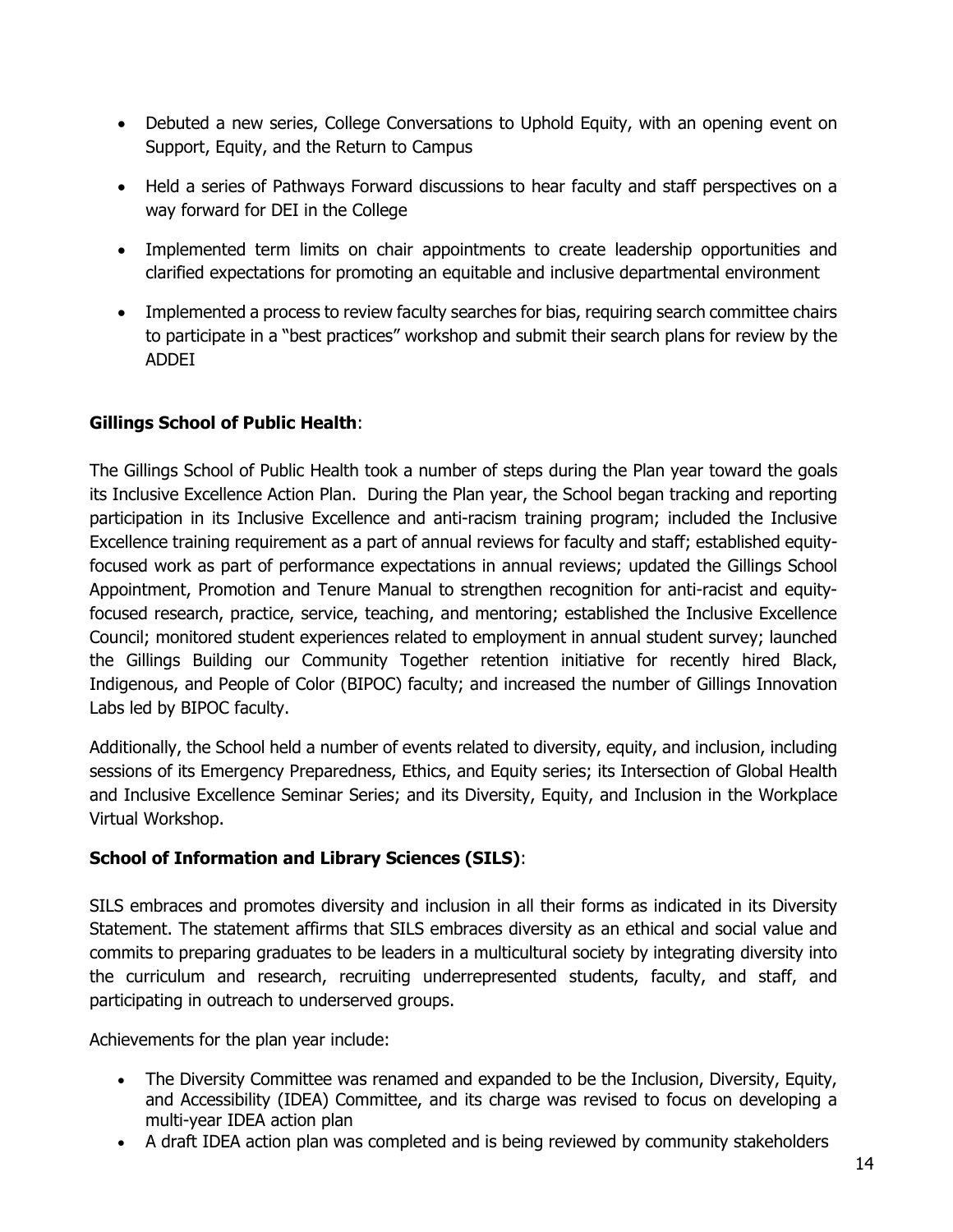- SILS staff hosts a monthly DEI book club discussion
- All staff and faculty must include a statement of DEI effort in their annual reviews
- A renovation in Manning Hall to add a gender-neutral bathroom was completed

#### **School of Nursing**:

The School of Nursing had a number of EEO accomplishments during the Plan year. With respect to hiring, the Associate Dean for Inclusive Excellent served on all search committees for tenuretrack faculty and for administrative positions and met with the Appointment, Promotion, and Tenure Committee to discuss bias and stereotypes. The Associate Dean for Inclusive Excellence also implemented a diversity and inclusion training program for all full-time faculty and staff. The School also established two advisory groups in its Office of Inclusive Excellence to assist with programming and evaluation of its DEI efforts.

#### **North Carolina Botanical Garden (NCBG):**

During the Plan year, the NCBG had a number of EEO accomplishments. With respect to hiring, the NCBG began including the NCBG diversity statement in all job postings, identified and reached out to new markets with job postings, and began including a standard interview question regarding DEI in every job interview. The NCBG also held its first annual staff diversity training and began including a performance goal related to developing DEI skills in annual workplans for all permanent staff. In their public offerings, the NCBG incorporated opportunities for diverse membership, increased the frequency and scope of diverse educational programming, continued work to eliminate offensive language (including common plant names), developed a land acknowledgment statement and History of the Land document for the Garden, and expanded their caterers list to include more diverse vendors. The NCBG has also developed a webpage for its DEI work, increased the diversity of Board of Director members, and reviewed all Garden policies with a DEI lens and made necessary revisions.

#### **Student Affairs:**

During the Plan year, Student Affairs took a number of steps to increase diversity, equity, and inclusion. Their DEI Professional Development for Student Affairs Leadership Team facilitated discussions on intersectionality and universal design. Additionally, every Student Affairs department completed a Racial Equity Audit, shared results with staff, and identified goals for improvement. The Division also implemented a Rising Professionals mentoring program, continued to resource its Developing the Pipeline program, and adopted a strategic plan with a priority focused on embodying safe and inclusive communities.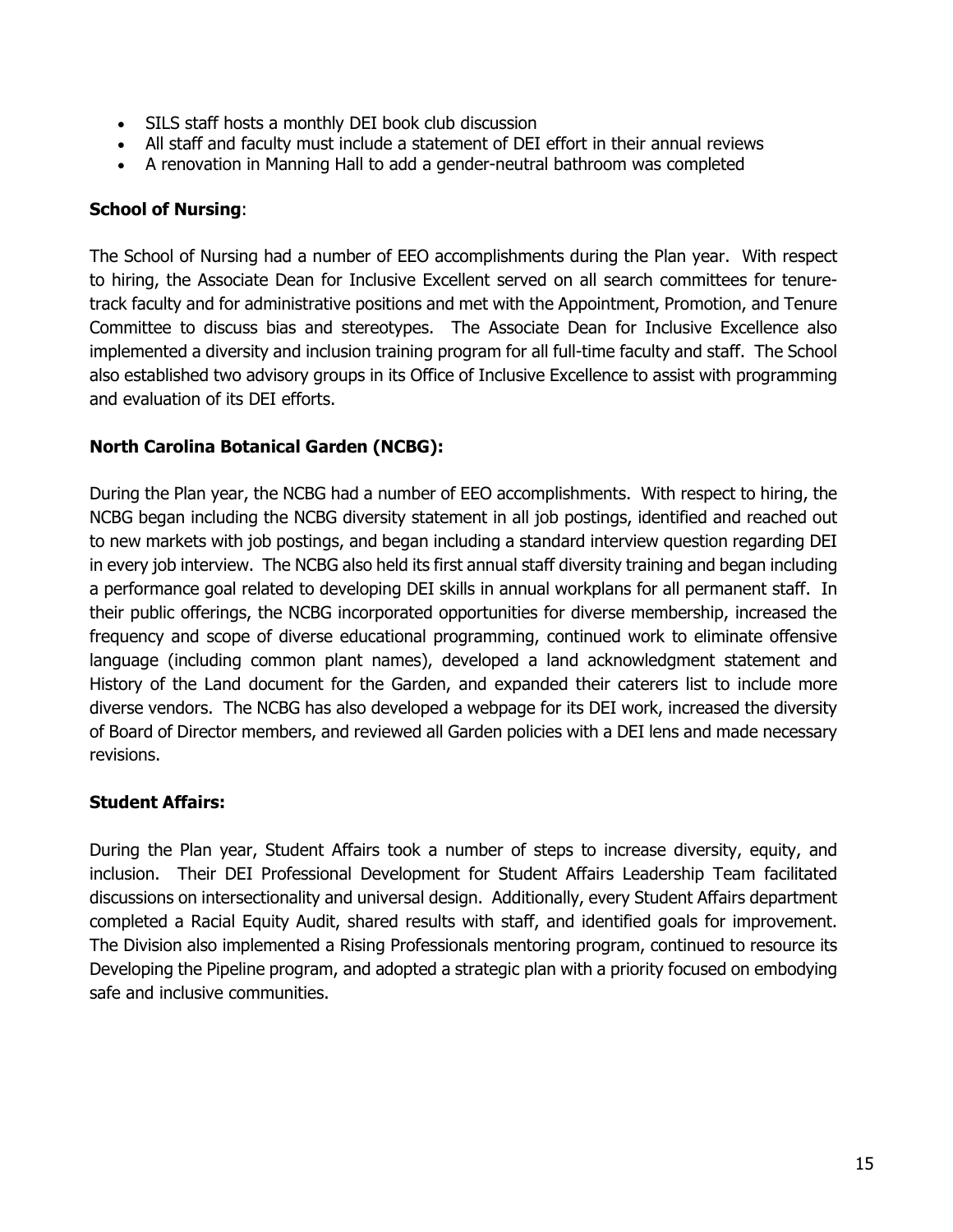### **BEST PRACTICES**

Based on a review of the University's EEO achievements, the University identified the following best practices to advance EEO goals:

- In institution-wide required trainings, move beyond compliance-based trainings and require trainings that focus on creating a culture of inclusion and belonging;
- Include performance goals or criteria related to DEI in all employee annual performance reviews; and
- Include assessment of candidates' knowledge of DEI principles and ability to work with diverse populations as regular part of interview processes.

## <span id="page-15-1"></span><span id="page-15-0"></span>**VII. Assignment of Responsibility, Accountability and Plan Administration**

### **A. Chancellor's Responsibilities**

The UNC Chapel Hill Chancellor has the ultimate responsibility for ensuring the EEO Policy and programs specific to their organization are fully developed and successfully implemented. They are further charged with the responsibility for ensuring that all employment practices and all aspects of the employment function within their organization are implemented in a manner which is equal for all applicants and employees.

The University is responsible for the following:

- 1. Adhering to the policies and programs that have been adopted by the State Human Resources Commission and approved by the Governor.
- 2. Designating a management-level official responsible to oversee the EEO Program.
- 3. Ensuring each manager and supervisor has, as a part of their performance plan, the responsibility to comply with EEO laws and policies and assist in achieving the University's EEO goals.
- 4. Communicating the University's commitment to EEO to all employees, applicants, and the public.
- 5. Providing necessary resources to ensure the successful implementation of the EEO Program.
- 6. Ensuring the development and implementation of HR policies, procedures, and programs necessary to achieve a diverse workforce in each occupational category; and
- <span id="page-15-2"></span>7. Taking measures to ensure the work environment is consistent with the intent of this policy and supports equal opportunity.

## **B. Equal Employment Opportunity (EEO) Officer**

The University's EEO Officer the Associate Vice Chancellor for Equal Opportunity and Compliance/Title IX Coordinator.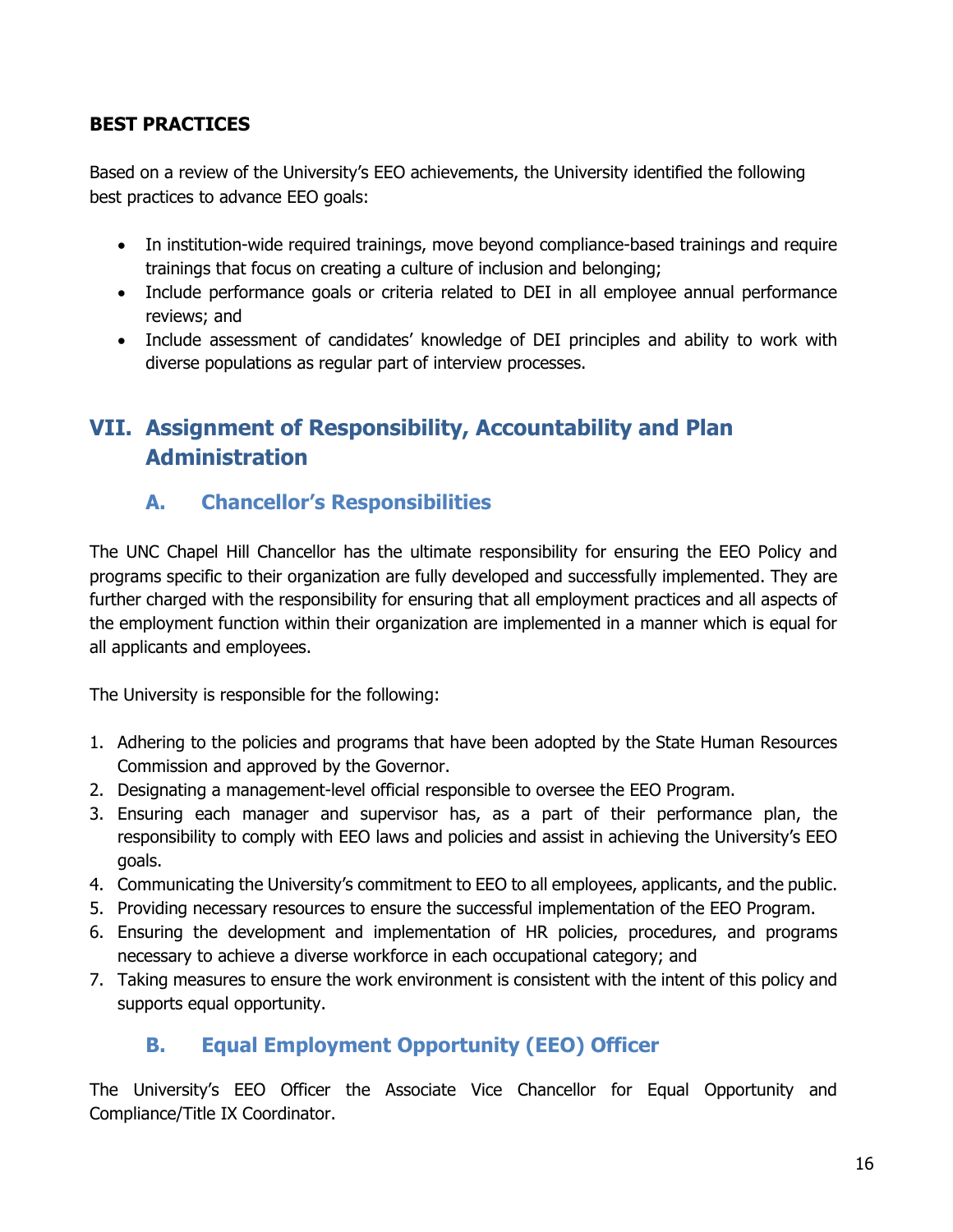The Equal Opportunity Officer responsibilities include the following:

- 1. Interpret and apply Federal laws, state statutes, and policies related to equal employment opportunity.
- 2. Ensure the EEO Plan is submitted by March 1 annually in accordance with the EEO Instruction and Format Guide as specified by the Office of State Human Resources.
- 3. Ensure hiring recommendations are reviewed for compliance with EEO Program objectives prior to the final Agency/University hiring decision.
- 4. Ensure all employees are made aware of the EEO Policy including the Annual EEO Plan, EEO Policy, Reasonable Accommodation Policy, and Unlawful Workplace Harassment Policy and develop strategies to prevent unlawful workplace harassment and retaliation in the workplace.
- 5. Maintain and analyze data on workforce utilization and employment practices, including records of all complaints and grievances alleging discriminatory practices.
- 6. Advise management of the EEO Program's impact and effectiveness.
- 7. Provide or coordinate EEO training for management and employees.
- 8. Provide confidential consultation for management and employees in matters involving EEO concerns.
- 9. Ensure federal laws prohibiting job discrimination are posted in work locations where notices to applicants and employees are customarily posted and easily accessible to applicants and employees with disabilities.
- 10. Establish and maintain effective working relations with groups concerned with EEO and Diversity & Inclusion.
- 11. Coordinate programs to achieve program objectives.
- 12. Present information on the EEO Plan and program to management and employees on a regular basis; and
- <span id="page-16-0"></span>13. Ensure all newly hired, promoted, or appointed supervisors and managers complete required EEODF training in accordance with N.C.G.S. 126-16.1.

## **C. Equal Employment Opportunity Committee**

The Equal Employment Opportunity Committee's responsibilities include the following:

- 1. Serve as a communication link between managers, employees, and EEO staff on aspects of the EEO plan and program.
- 2. Review and evaluate the EEO plan and program.
- 3. Review workforce representation data in each occupational category.
- 4. Survey the organizational climate and employee attitudes and evaluate the resulting data.
- 5. Meet with the University Chancellor in conjunction with the EEO Officer to discuss EEO programs, report on employee concerns and on recommended changes or additions to the EEO policy, plan, or program.
- 6. Identify recruitment resources and other activities decided to strengthen the EEO program.
- 7. Meet quarterly or remain active and engaged if meeting less frequently.
- 8. Attend EEODF training.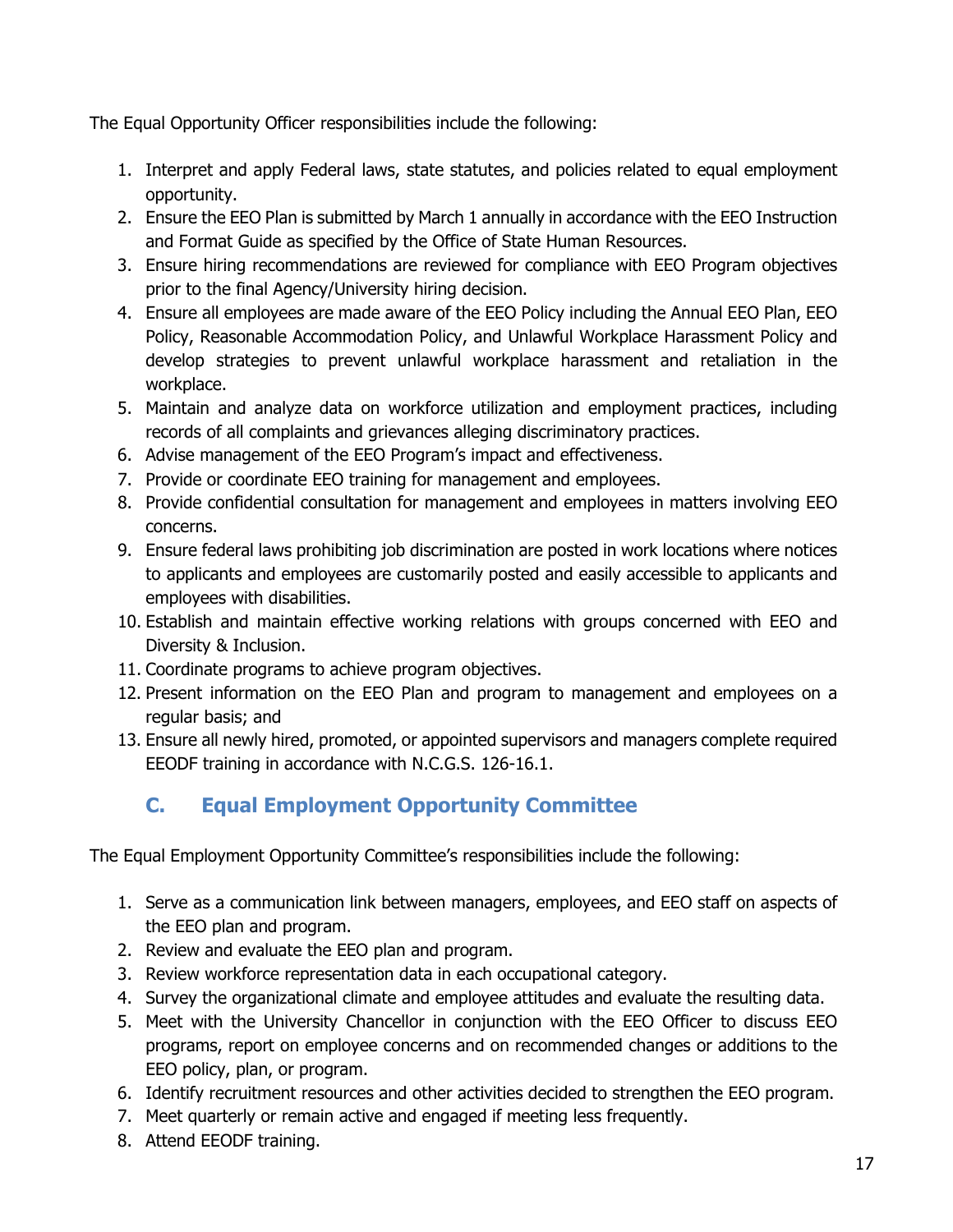The work of an Equal Employment Opportunity Committee is currently completed by several Committees and workgroups across campus, including, but not limited to, those described below, in conjunction with members of the Equal Opportunity and Compliance Office and Office of Human Resources.

University Diversity, Equity & Inclusion Council: The University Equity, Inclusion, and Diversity Council at the University of North Carolina at Chapel Hill serves as the advisory and recommending body to the Chief Diversity Officer, and liaisons to schools and colleges across campus. The DEI Council will work closely with the Chief Diversity Officer to help implement Carolina's diversity, equity, and inclusion action plan and to promote knowledge, skills, and best practices. The council will also represent a collective voice to advise the Provost and Chancellor on the inculcation of best practices for structural change. Membership information is available on [the Council's webpage.](https://diversity.unc.edu/university-diversity-equity-and-inclusion-council/)

Dean's Faculty Diversity and Staff Diversity Advisory Committees: The College of Arts & Sciences Advisory Committees aim to improve the climate for diversity in the college by advising the Dean on diversity issues, proposing strategies for creating more diversity in the College as a whole, and supporting diversity efforts in departments and units. Additionally, the committees are charged with critically reviewing the progress of the College in the area of diversity and making recommendations to the Dean on strategies to create a culture of inclusive excellence for faculty, students and staff. Membership information is available on the Advisory Committee's webpages: [Faculty Advisory](https://college-diversity.unc.edu/faculty-advisory-committee/)  [Committee Membership](https://college-diversity.unc.edu/faculty-advisory-committee/) and [Staff Advisory Committee Membership.](https://college-diversity.unc.edu/staff-advisory-committee/)

## **D. Senior Administrative Officers, Managers, and Supervisors**

<span id="page-17-0"></span>Senior Administrative Officers of the University include the Vice Chancellor for Human Resources and Equal Opportunity and Compliance, the Associate Vice Chancellors for Human Resources and for Equal Opportunity and Compliance, and the Vice Provost for Equity and Inclusion/Chief Diversity Officer. These Senior Administrative Officers have responsibility for implementing elements of the EEO Plan, including the following:

- 1. Assist in the development and implementation of the EEO Plan and Program and establish program objectives.
- 2. Assist the EEO Officer in periodic evaluations to determine the effectiveness of the EEO program.

Every manager and supervisor is responsible for implementing the specific elements of the EEO Plan, which are designed to eliminate barriers to equal employment opportunity which cause underutilization. The responsibilities of managers and supervisors include the following:

- 1. Maintain a diverse workforce for the department, division, work unit, or section.
- 2. Provide a work environment and management practices which support equal opportunity in all terms and conditions of employment.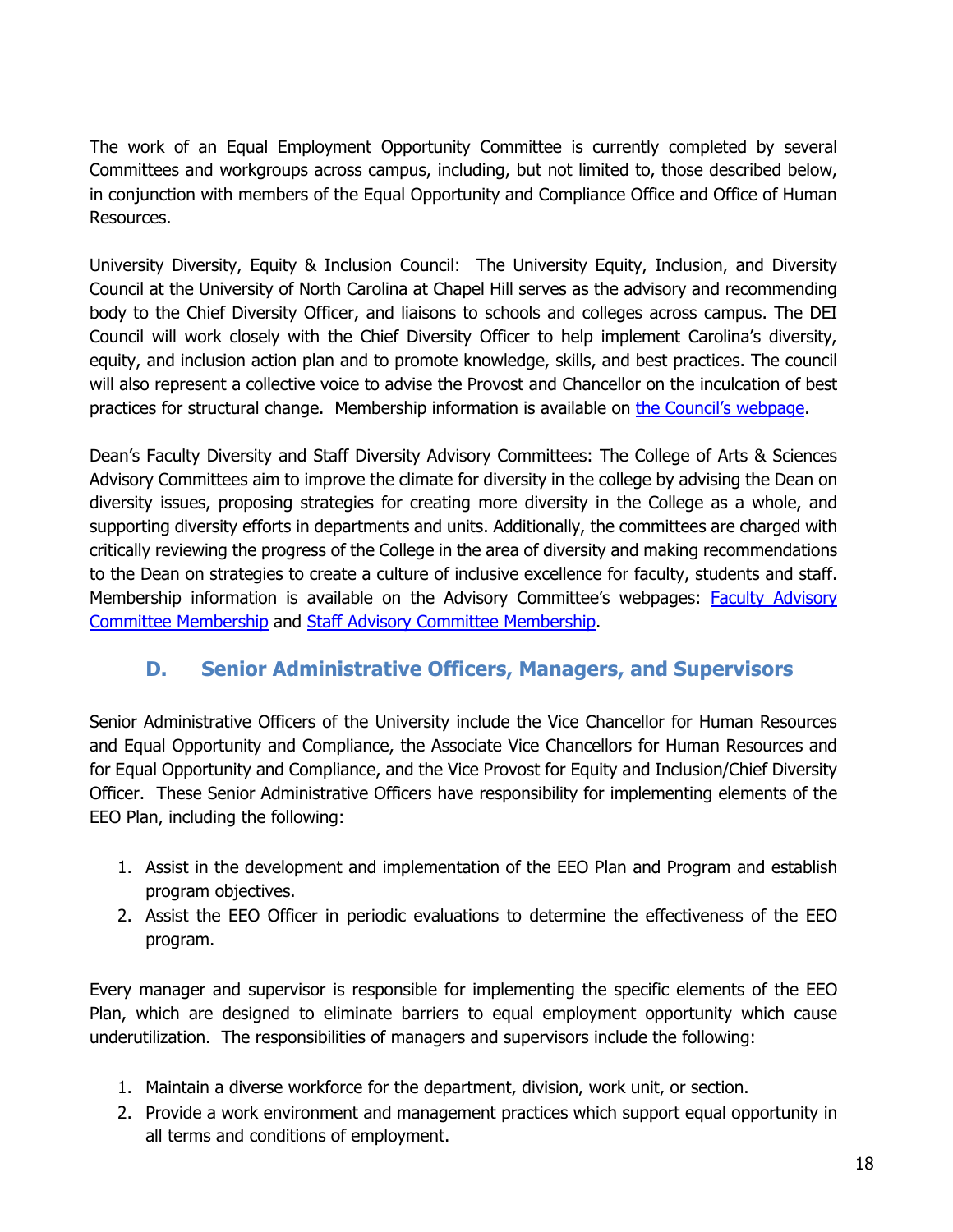## <span id="page-18-0"></span>**VIII.Dissemination of the Equal Employment Opportunity Policy**

The policy and policy statement are disseminated formally both internally and externally. Within the University, the policy and/or policy statement appears in several University-sponsored publications. These publications reach all levels of University employees. Communications covering various aspects of the policy are published regularly online. Additionally, formal statements of the Equal Opportunity Policy are posted on departmental bulletin boards around the campus. A copy of the current edition of the Plan is available on the University website at: [http://eoc.unc.edu](http://eoc.unc.edu/) for all departments, schools, units, and applicants. A copy of each archived edition of the Plan is available in the Equal Opportunity and Compliance Office.

The below tables show the circulation of the publications, which office or department has responsibility for each, and the time of publication.

| <b>Name of Publication</b>                                                                | <b>Responsibility</b>                         | <b>Time of Publication</b> |
|-------------------------------------------------------------------------------------------|-----------------------------------------------|----------------------------|
| Equal Opportunity and<br>Compliance (EOC) Home Page                                       | EOC.                                          | Continuing                 |
| Posters and notices for<br>departmental bulletin boards                                   | Office of Human Resources<br>Department Heads | Continuing                 |
| <b>EHRA Non-Faculty Position</b><br>Permanent and Temporary<br>Openings List (web-based)* | <b>Office of Human Resources</b>              | As received                |
| SHRA Permanent and<br>Temporary Openings List<br>(web-based)*                             | Office of Human Resources                     | As received                |
| SHRA Permanent Job<br>Openings List (hard copy)                                           | Office of Human Resources                     | Weekly                     |
| Tenured/Tenure-Track Faculty<br>Position Openings List (web-<br>based)*                   | Office of Human Resources                     | Weekly                     |
| Human Resources and EOC<br>Home Page - Careers at UNC<br>Chapel Hill                      | Office of Human Resources                     | Continuing                 |

#### **A. Publications Reaching All Employees**

\*Listed on the University's Office of Human Resources Careers at UNC Chapel Hill web page: [https://hr.unc.edu/careers/.](https://hr.unc.edu/careers/)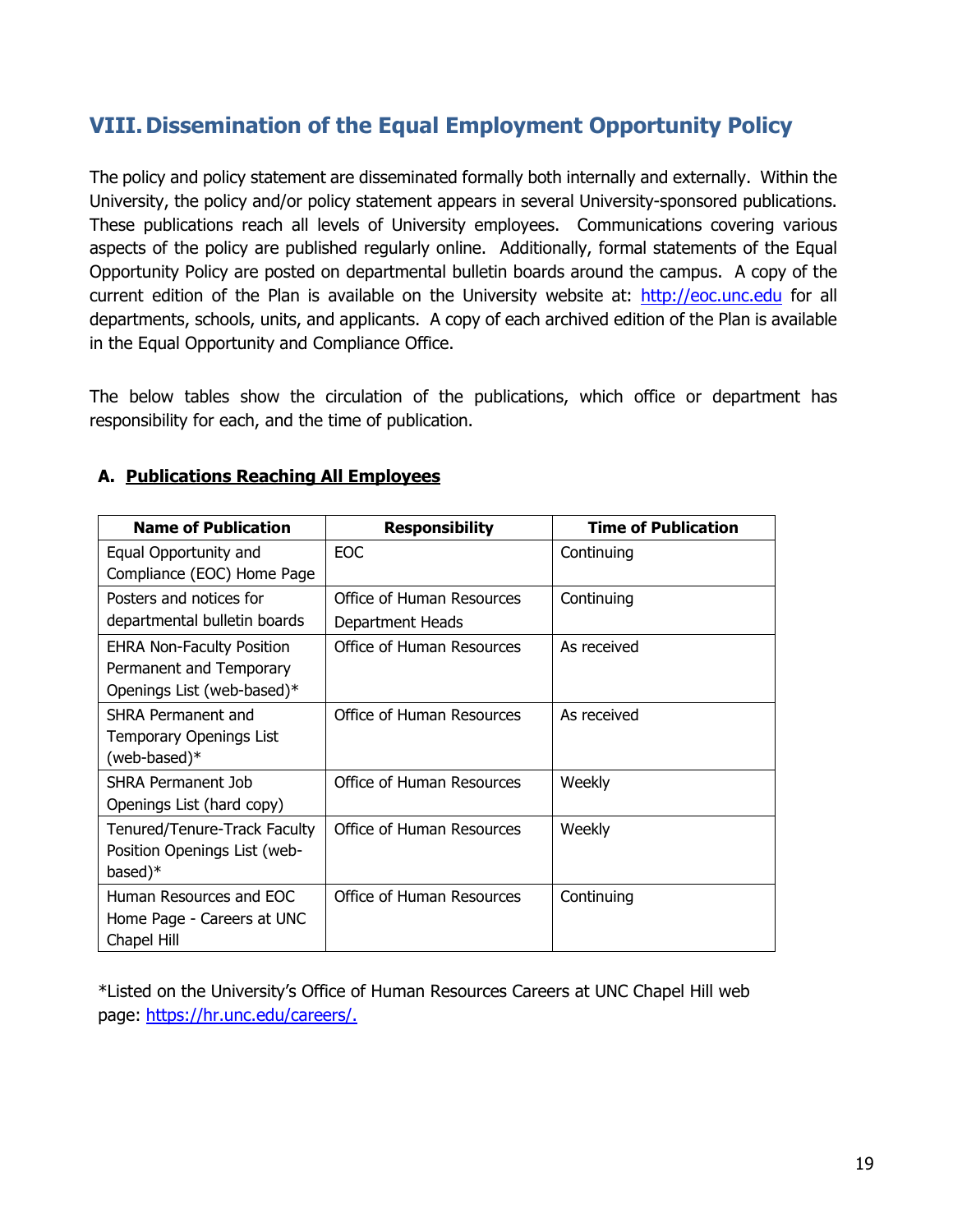#### **B. Publications Reaching the Faculty**

| <b>Name of Publication</b> | <b>Responsibility</b>            | <b>Time of Publication</b> |
|----------------------------|----------------------------------|----------------------------|
| <b>Faculty Handbook</b>    | <b>Faculty Welfare Committee</b> | Continuing                 |
|                            | Office of Faculty Governance     |                            |

#### **C. Publications Reaching Staff Employees**

| <b>Name of Publication</b>             | <b>Responsibility</b>     | <b>Time of Publication</b> |
|----------------------------------------|---------------------------|----------------------------|
| Office of Human Resources<br>Memoranda |                           | Continuing                 |
|                                        | EOC.                      |                            |
|                                        | Diversity and Inclusion   |                            |
| <b>SHRA Employee Policies</b>          | Office of Human Resources | Continuing                 |
| <b>EHRA Non-Faculty Employee</b>       | Office of Human Resources | Continuing                 |
| Policies                               |                           |                            |

Additionally, the Office of Human Resources conducts a formal orientation program for all new permanent SHRA and EHRA Non-Faculty employees, during which portions of the Equal Opportunity Policy are reviewed. Supervisors are also required to attend the Blueprint for Engaged Supervision Training (BEST) program, a program designed to educate and motivate UNC's frontline supervisors, in addition to the State's EEODF course. The BEST program emphasizes practical and basic needs of all supervisors, including an understanding of the University's commitment to equal employment opportunity and an environment free from unlawful discrimination, harassment, and retaliation.

With respect to external dissemination of the University's Equal Opportunity Policy, the following table outlines some of the ways in which the policy is disseminated externally and the persons who have the continuing responsibility for the particular dissemination.

| <b>Means of Dissemination</b>                           | <b>Responsibility</b>          |
|---------------------------------------------------------|--------------------------------|
| Incorporate the phrase "Equal Opportunity"              | <b>Purchasing Services</b>     |
| Employer" in all purchase orders and contacts           | Office of Sponsored Research   |
|                                                         | <b>Construction Management</b> |
| Incorporate the Equal Opportunity statement, "UNC-      | <b>Employment and Staffing</b> |
| Chapel Hill is an equal opportunity employer that       | EOC.                           |
| welcomes all, including protected veterans and          |                                |
| individuals with disabilities in all employment notices |                                |
| and advertisements."                                    |                                |
| Communicate to prospective employees the                | EOC.                           |
| existence of the policy and make available as           | Office of Human Resources      |
| appropriate. Distribute specialized outreach            |                                |
| materials. Facilitate outreach training sessions.       |                                |
|                                                         |                                |
|                                                         |                                |
|                                                         |                                |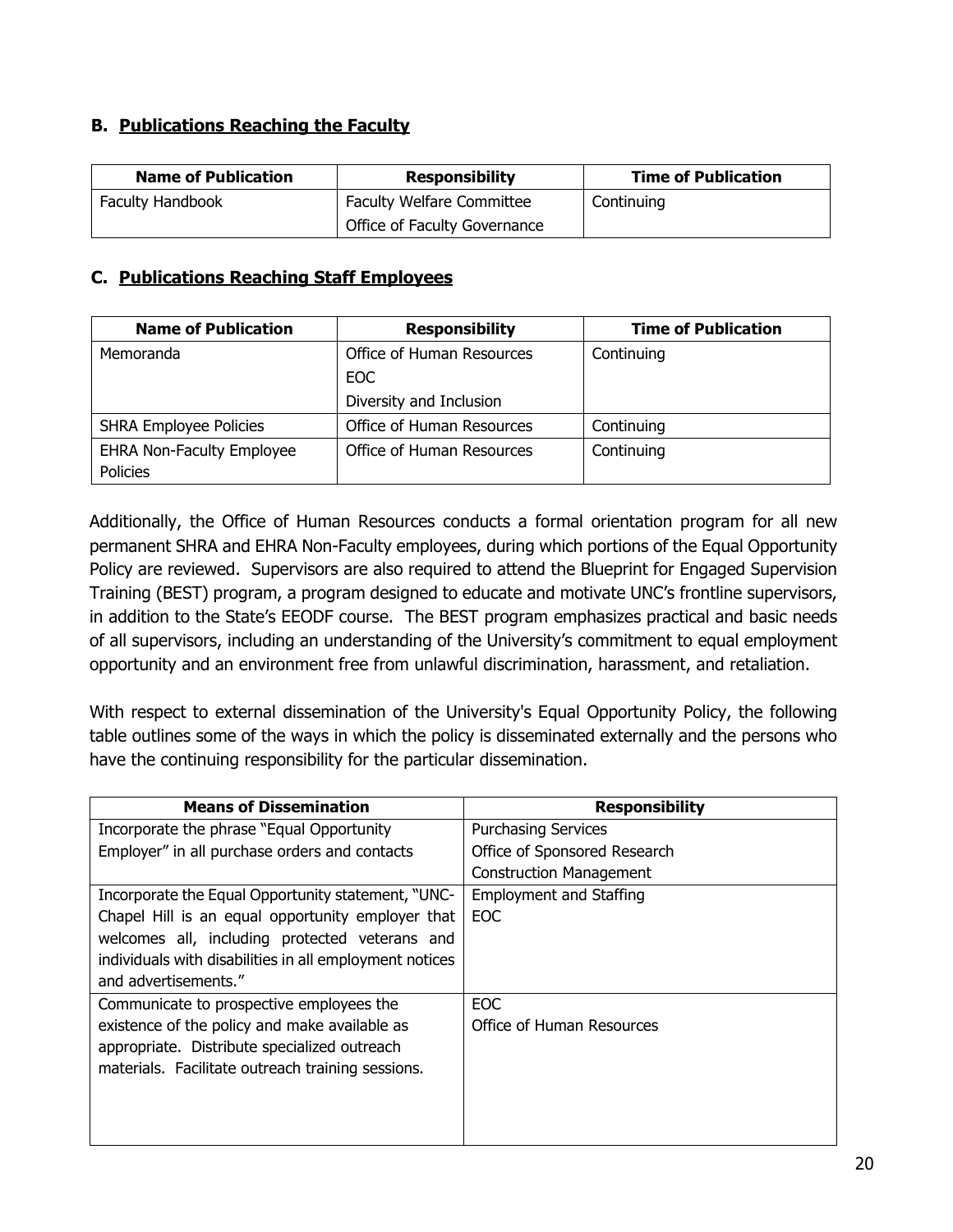| <b>Means of Dissemination</b>                         | <b>Responsibility</b>          |
|-------------------------------------------------------|--------------------------------|
| Send written notification of University policy to all | <b>Purchasing Services</b>     |
| subcontractors, vendors, and suppliers                | Office of Sponsored Research   |
| communicating obligations and responsibilities        | <b>Construction Management</b> |
| under the Plan.                                       |                                |
| Make formal contacts with recruiting sources,         | <b>Employment and Staff</b>    |
| including minority and female organizations,          | EOC.                           |
| veterans, and disability services providers, to       | Department Heads               |
| explain the University's policies and to seek         |                                |
| qualified job applicants.                             |                                |

## <span id="page-20-0"></span>**IX. Reasonable Accommodations for Disability, Pregnancy, and Religion**

The University complies with federal and state laws governing reasonable accommodation, as applicable. The University provides reasonable accommodations to applicants and employees. The University encourages employees to complete the Voluntary Self-Identification of Disability form.

### <span id="page-20-1"></span>**A. Policy on ADA Reasonable Accommodations for Employees, Applicants and Visitors**

The University of North Carolina at Chapel Hill is committed to equal opportunity in all aspects of employment for qualified individuals with disabilities. In accordance with the Americans with Disabilities Act (ADA) and other federal and State law, and consistent with the University's Policy on Prohibited Discrimination, Harassment and Related Misconduct, it is the policy of the University to provide reasonable accommodations in employment to any qualified individual with a disability unless the accommodation would impose an undue hardship on the operation of the University's business or would change the essential functions of the position. Retaliation against an individual with a disability for using this policy is prohibited.

### **B. Family & Medical Leave (FMLA) for Pregnancy Related Illness**

<span id="page-20-2"></span>The University of North Carolina at Chapel Hill is committed to promoting health and wellness to all of its pregnant campus community members. Pregnant employees are eligible for pregnancy related resources and programs including the Parental Leave Policy (PLP), which provides paid parental recuperative leave as well as paid parental bonding leave; coverage under Family and Medical Leave (FMLA) for serious health conditions, including incapacitation due to pregnancy and prenatal medical care, that make them unable to perform essential functions of their job; and assistance through the [Lactation Support Policy,](https://policies.unc.edu/TDClient/2833/Portal/KB/ArticleDet?ID=131768) which assists working mothers with their transition back into the workplace following the birth of their child.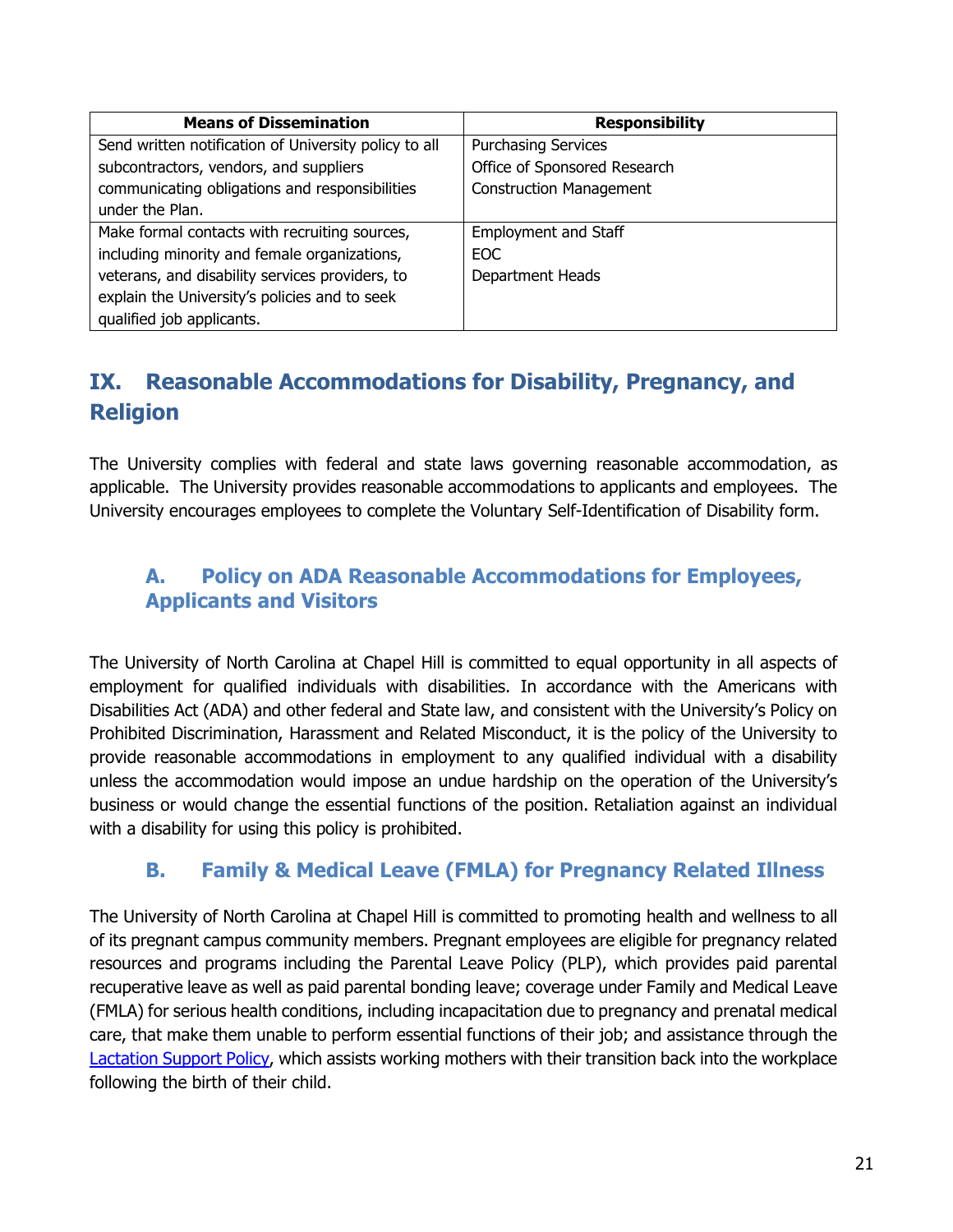### <span id="page-21-0"></span>**C. Policy on Religious Accommodation**

The University of North Carolina at Chapel Hill is committed to providing a welcoming and inclusive environment that is respectful of the religious beliefs and practices of all members of the University community. As part of this commitment, the University will make good faith efforts to provide reasonable Religious Accommodations to individuals covered by this Policy whose sincerely held religious beliefs and practices conflict with a University policy, procedure, or other academic or employment requirement unless such an accommodation would create an undue hardship. The University is committed to diversity and nondiscrimination and supports the employment of all qualified individuals, regardless of religious affiliation or beliefs. This commitment is in accordance with state and federal laws and regulations, including Title VII of the Civil Rights Act of 1964 and its accompanying regulations, as well as the Equal Employment Opportunity Commission Guidelines on Discrimination Because of Religion, and North Carolina General Statue § 116-11(3a).

## <span id="page-21-1"></span>**X. Equal Employment Opportunity & Diversity Fundamentals (EEODF)**

All new supervisors are required to attend Equal Employment Opportunity and Diversity Fundamentals (EEODF) training within the first year of becoming a supervisor. This training is offered by the Office of State Human Resources (OSHR). This day-long program addresses EEO law compliance and workplace diversity in state government. The program focuses on developing awareness and building skills to use on the job. All NC State employees may access the EEODF training through the statewide learning management system, the NC Learning Center, as an extended enterprise user. See: https://ncgov.csod.com/client/ncgov/default.aspx

Prior to the COVID-19 pandemic, the University offered EEODF on-site at the UNC Chapel Hill campus. The on-campus EEODF was facilitated by five state-certified adjunct trainers that were members of the Equal Opportunity and Compliance Office. However, due to the extenuating circumstances of COVID-19, all in-person training classes were postponed. This resulted in significant decrease in the number of employees who completed EEODF at UNC's campus. Additionally, four of the University's state-certified adjunct trainers have left the University, so the University is in the process of identifying new trainers to become certified.

## <span id="page-21-2"></span>**XI. Responsibility for Establishing Procedures for SHRA Employment**

OHR, EOC, and senior administrative officers are responsible for designing the reporting forms, procedures, and schedules and for devising the methods of review of the reports and of the results achieved through equal opportunity programs undertaken. The monitoring process covers recruiting methods, initial appointments, promotions, reclassifications, transfers, demotions, reinstatements,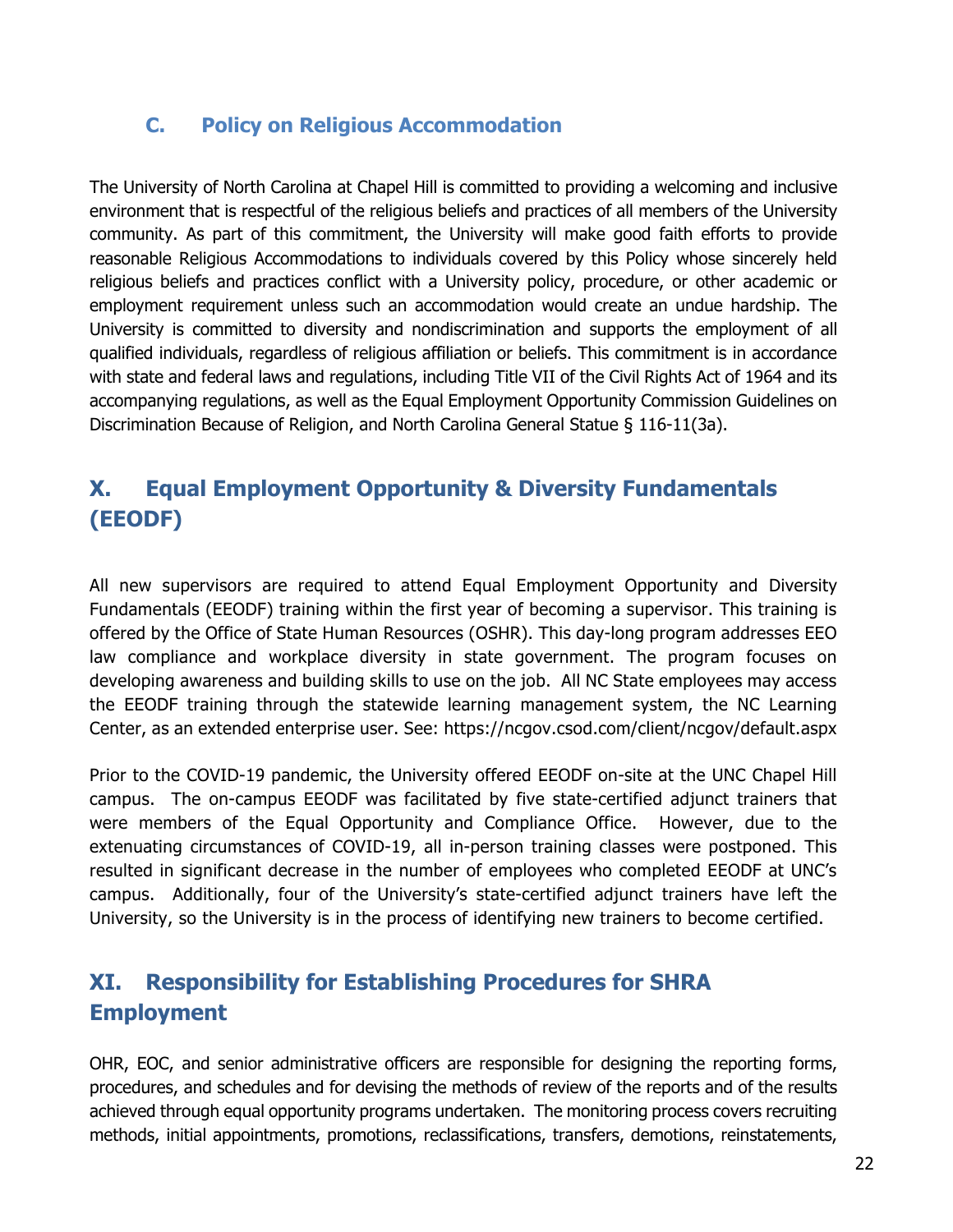<span id="page-22-0"></span>and salary-setting actions. These decisions and actions are amply documented to permit the required monitoring.

## **A. Reporting and Monitoring**

Compliance with this Plan requires the use of methodical and formal procedures in evaluating applicants for initial appointment, promotion, reassignment, transfer, demotion, re-appointment, and salary-setting actions. University procedures require that careful records of selection and nonselection decisions be maintained on file.

These procedures have been designed to help ensure that decision making at all levels, from the department through the Chancellor's office, are without consideration of age, color, disability, gender, gender expression, gender identity, genetic information, national origin, race, religion, sex, sexual orientation, veteran status, or political affiliation/influence, and that in appearance as well as in fact, fairness prevails.

Comprehensive records of decisions and their justifications are required and maintained so that reviewing officers remain informed of efforts to recruit and hire minorities, females, veterans, and individuals with disabilities. Also, records are maintained to enable the University to respond to any future inquiry with respect to any appointment, promotion, reassignment, transfer, demotion, reappointment, and salary setting decision made by a department.

The senior administrative officers of the University and the Equal Opportunity and Compliance Office continuously review procedures and records pertaining to employment activities. This review ensures compliance and results in improvement to processes and procedures.

Employment & Staffing, using the data on SHRA applicants and referrals, annually compares applicant metrics. Specifically, Employment & Staffing routinely uses data obtained from HR systems on SHRA incumbency v. estimated availability to consult with campus departments on underrepresentation of minorities and females. Respective departments focus their recruitment efforts to increase the applicant pools in job groups where underrepresentation exists.

Methods used by the Office of Human Resources to ensure that employment decisions are made in accordance with the Plan include the following:

- Maintaining centralized application and referral procedures and systems;
- Offering continued training on HR systems and a campus-wide HR model with defined roles and responsibilities;
- Offering continuing education and training of Office of Human Resources staff, Carolina HR Council, and Human Resources representatives as to relevant laws, policies, systems, data and equal employment opportunity objectives;
- Requiring the Equal Opportunity and Compliance Office Search Committee training for hiring managers. Training is available at: [https://sakai.unc.edu/access/content/user/cehall/SCT\\_2/index.htm](https://sakai.unc.edu/access/content/user/cehall/SCT_2/index.htm)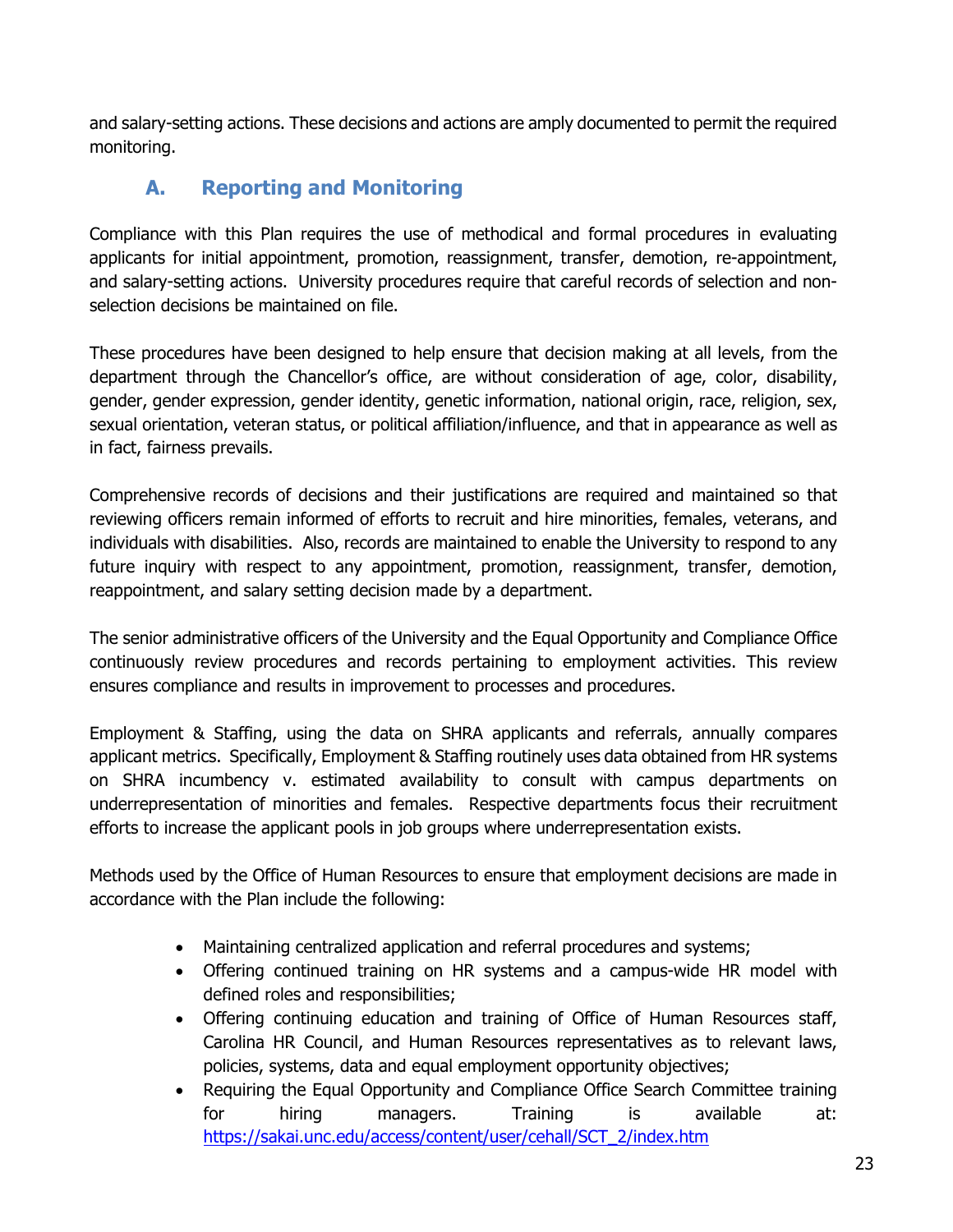- Routinely using data obtained from HR systems on SHRA applicants and referrals to consult with campus departments on under-representation of minorities and females;
- Provide consultative services for under-representation and hiring activities to their assigned departments;
- Extensively recruiting from all reasonably available sources to maximize the number of minority, female, and veteran applicants from those available in the University's recruitment area;
- Continuing recruitment from local vocational rehabilitation offices and other sources for referral of individuals with disabilities interested and available in the University's recruitment area;
- Referring applications from qualified internal and external applicants, with due regard for equal opportunity, to departments;
- Reviewing and following-up on hiring decisions with hiring departments as to correct application of hiring policy and compliance with equal employment opportunity initiatives;
- Continuing to communicate the SHRA Grievance Policy and Procedure for reporting complaints of alleged discrimination, without complainants' fear of retaliation; and
- Ensuring prompt and responsive handling of any such complaint.

The University will, at appropriate intervals, re-examine the various aspects of its equal opportunity efforts. Should any instances of discrimination be discovered, the appropriate University officials will take prompt corrective actions.

## <span id="page-23-1"></span><span id="page-23-0"></span>**XII. Equal Employment Opportunity Programs**

### **A. EEO Program Area Goals**

| <b>Program Area</b> | Goal                                                                                                                                                                                                                                                                     |
|---------------------|--------------------------------------------------------------------------------------------------------------------------------------------------------------------------------------------------------------------------------------------------------------------------|
| Recruitment         | Attract a diverse pool of applicants to each occupational category, including veterans<br>and persons with disabilities.                                                                                                                                                 |
| Selection           | Continue to ensure that the University's procedures for SHRA employment are used<br>methodically and consistently in every recruitment and that all steps in the selection<br>process are non-discriminatory and job related.                                            |
| Onboarding          | Ensure that all SHRA and EHRA non-faculty employees attend the applicable<br>mandatory new employee orientation and access to information to ensure their<br>understanding of their role and the University's commitment to discrimination and<br>harassment prevention. |
| Promotion           | Enhance upward mobility and fully use the skills of the existing workforce in a non-<br>discriminatory manner.                                                                                                                                                           |
| Training            | Provide all employees access to free training opportunities to enhance their skills<br>and readiness for career opportunities.                                                                                                                                           |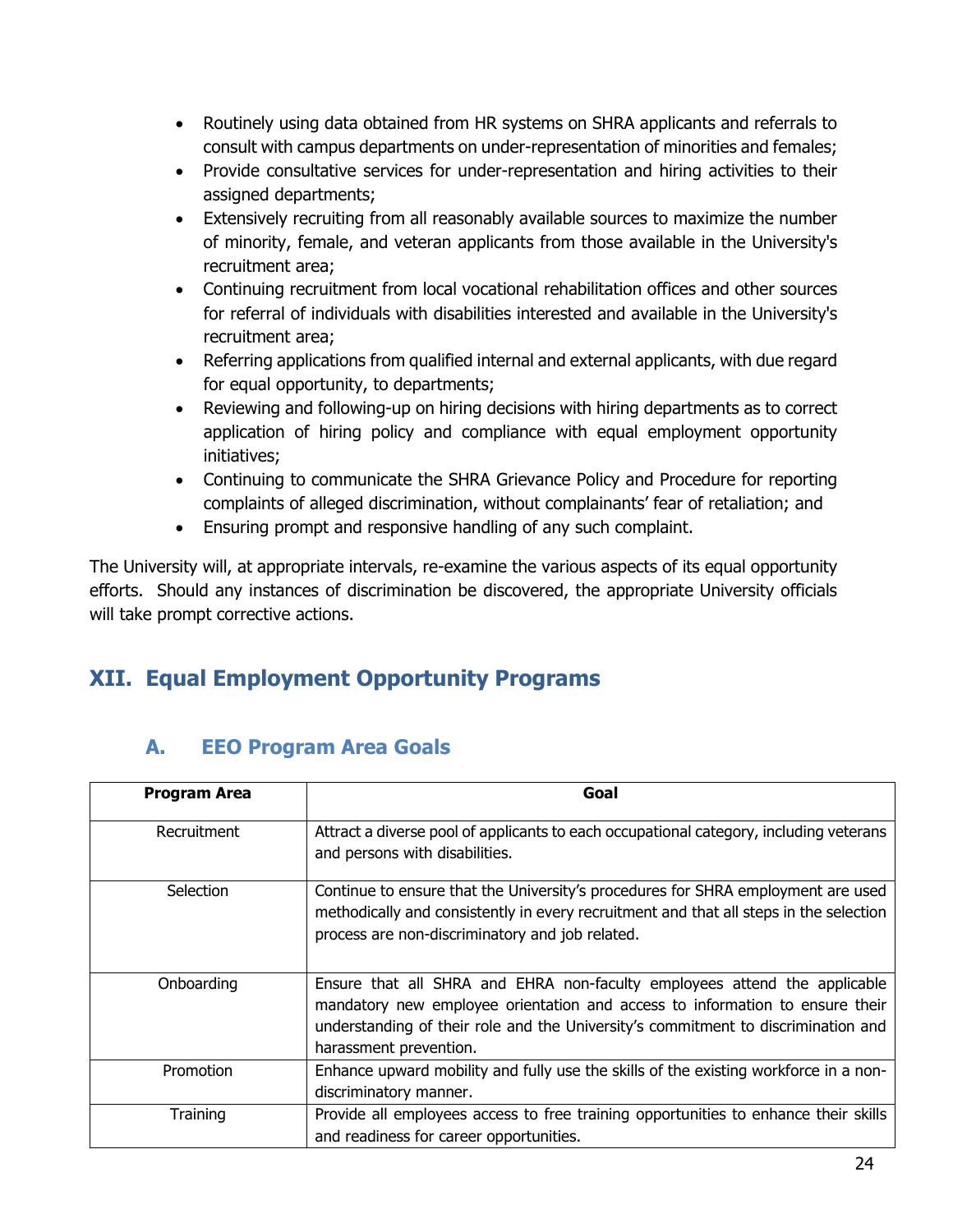| Job Structuring/           | Analyze compensation and job structuring practices to identify any potential areas                                                                                                                                                                                           |
|----------------------------|------------------------------------------------------------------------------------------------------------------------------------------------------------------------------------------------------------------------------------------------------------------------------|
| Compensation               | of adverse impact.                                                                                                                                                                                                                                                           |
| Transfer, Promotion,       | Identify trends that highlight any potential issues of adverse impact.                                                                                                                                                                                                       |
| <b>Termination</b>         |                                                                                                                                                                                                                                                                              |
| Performance Management     | Hold managers, supervisors, and employees accountable for their progress towards<br>meeting the University's institutional goals regarding compliance and integrity by<br>complying with equal opportunity policies and meeting the EEO hiring objectives, as<br>applicable. |
| Disciplinary Procedures &  | Provide equitable treatment for all employees in accordance with the University's                                                                                                                                                                                            |
| Grievance Process          | SHRA Disciplinary Action Policy and SHRA Employee Grievance Policy.                                                                                                                                                                                                          |
| Transfer and/or Separation | Identify trends and measure impact on underutilized groups.                                                                                                                                                                                                                  |

## <span id="page-24-0"></span>**B. Recruitment**

The University of North Carolina at Chapel Hill will strive to actively recruit from a variety of sources to achieve a diverse workforce that successfully meets the needs and demands of the University. The hiring department, with assistance and guidance from the Classification & Compensation Consultants do the following:

- Assess the need for the position to ensure it contributes to meeting the goals, objectives, and mission of the work unit;
- Conduct a job analysis including a review of the duties and responsibilities of the position, and the qualifications required for organizational success; and
- If necessary, revise the position description.

Job analysis is necessary only when there is a change in the duties and responsibilities that impact the qualifications and competencies required. If a current, accurate job analysis already exists for a given job type, there is no need to conduct an analysis for each vacancy. For example, in instances where there is a high volume of positions in a classification, frequent turnover in a classification, or little job change, there will likely not be a need to conduct a new job analysis each time a vacancy occurs. The hiring department in consultation with Employment & Staffing and Classification & Compensation staff ensures that the essential functions, knowledge, skills, abilities, training, and experience requirements necessary for successful performance of the duties of the position are identified (including any additional position-specific factors). The knowledge, skills and abilities described in classification specifications developed by the Office of State Human Resources (OSHR) may be used for recruitment and selection purposes where they are sufficient to differentiate among the qualifications of applicants.

A department needing to fill an open permanent position notifies Employment & Staffing by submitting a request to post a position to their department's Human Resources representative. The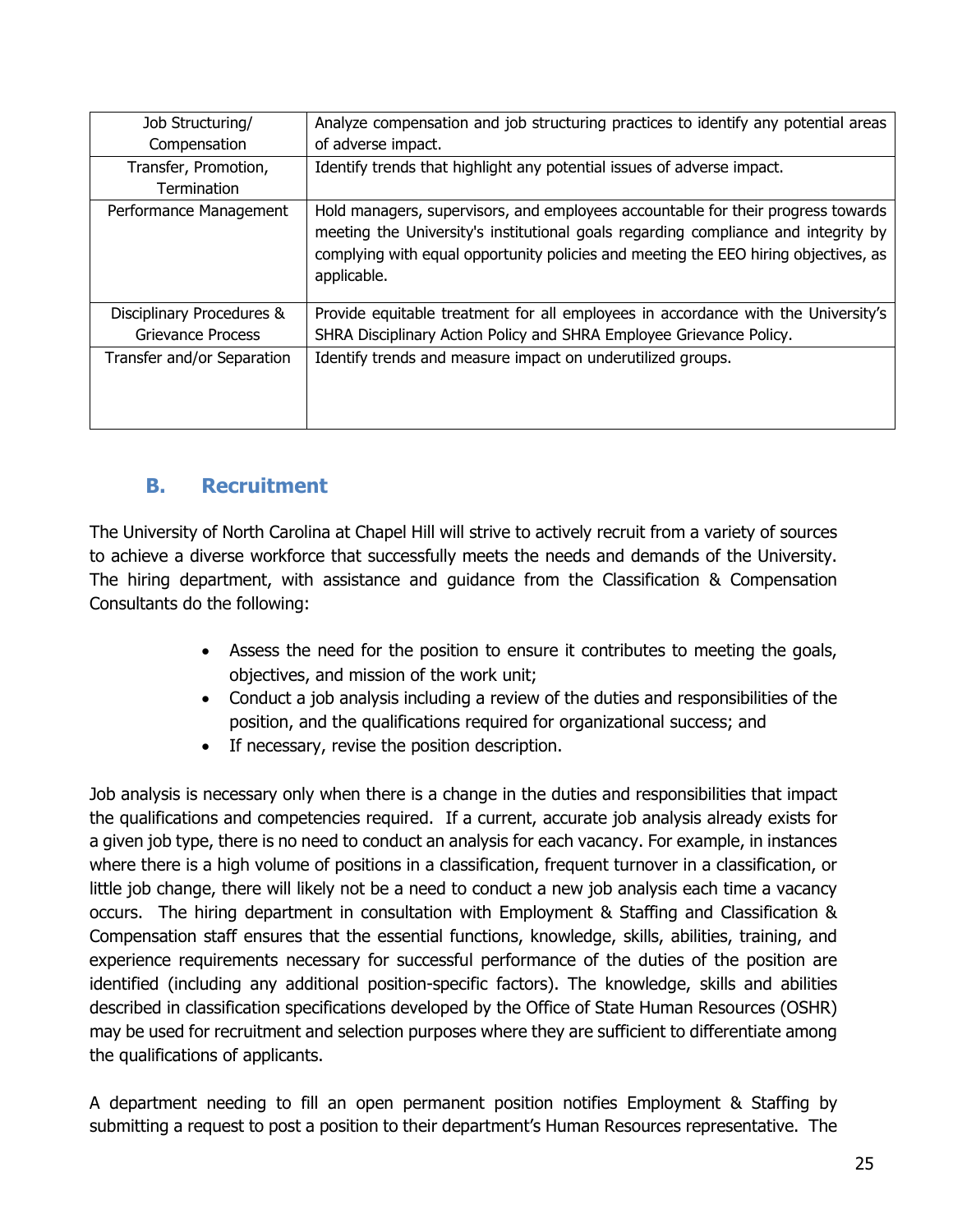Human Resources representative initiates the posting in the applicant tracking system. The Talent Acquisition Partners review the posting to ensure compliance with equal employment opportunity and ADA standards. The position posting includes the Equal Opportunity statement, "The University of North Carolina at Chapel Hill is an equal opportunity employer that welcomes all to apply, including protected veterans and individuals with disabilities." Talent Acquisition Partners use information from the state job classification, as well as, any additional information provided by the hiring department, to review the vacancy announcement and ensure its compliance with State and University requirements. Talent Acquisition Partners also consult with the department about including additional job duties and essential skills, as well as preferred qualifications in vacancy announcements. In addition, Talent Acquisition Partners consult with the hiring department to determine the need for additional recruitment advertising in professional journals, newspapers, professional journals, diversity websites, and Historically Black Colleges and Universities to target specific audiences.

Each permanent recruitment is initially posted for no less than five business days and includes a closing date. Generally, extensions to posting periods must be for at least three business days. The maximum posting period for recruitment is six months from the date of the initial posting; this maximum posting period includes initial recruitment and extensions as determined by the hiring department. Unless an exception to the posting policy is approved, the customary employment procedure is to post the opening for a minimum of five business days on the designated internet websites [\(www.jobs.unc.edu,](http://www.jobs.unc.edu/) www.uncjobs.northcarolina.edu, circaworks.com, hercjobs.org, insidehighered.com, and [www.nccommerce.com/workforce/job-seekers\)](http://www.nccommerce.com/workforce/job-seekers), as well as on job posting boards located outside of the Office of Human Resource's office at the Administrative Office Building (AOB), 104 Airport Drive, Chapel Hill, NC. Graystone Advertising Group was added to the advertising section of the posting in the applicant tracking system to enable departments to easily work with advertising specialist to target diversity advertising.

Under the direction of the Assistant Director, Employment, the Talent Acquisition Partners are responsible for permanent staff (SHRA) recruitment and for ensuring the preliminary screening and approval of selected candidates for interview to departments per policy. Talent Acquisition Partners review and coordinate all applicant screening and referrals, ensure proper handling of applicants with priority status, analyze and approve selected applicant qualifying salary, submit defined salary exceptions to UNC System Office for approval, and negotiate the job offer for a designated set of campus departments. Applications are reviewed and qualified based on Office of State Human Resources (OSHR) career banding guidelines and the University SHRA Qualifications Screening Guide.

Prior to the vacancy closing date, the hiring department will determine any selection tool(s) that will be used in the final evaluation process. Any selection tool(s) used will be objective, based upon job-related knowledge, skills, and abilities, and consistently applied to all applicants in the final selection pool. Talent Acquisition Partners and Equal Opportunity and Compliance Office representatives are available for consultation and assistance in determining selection tool(s). Some examples of selection tools (excluding typing and spelling tests) include a structured interview,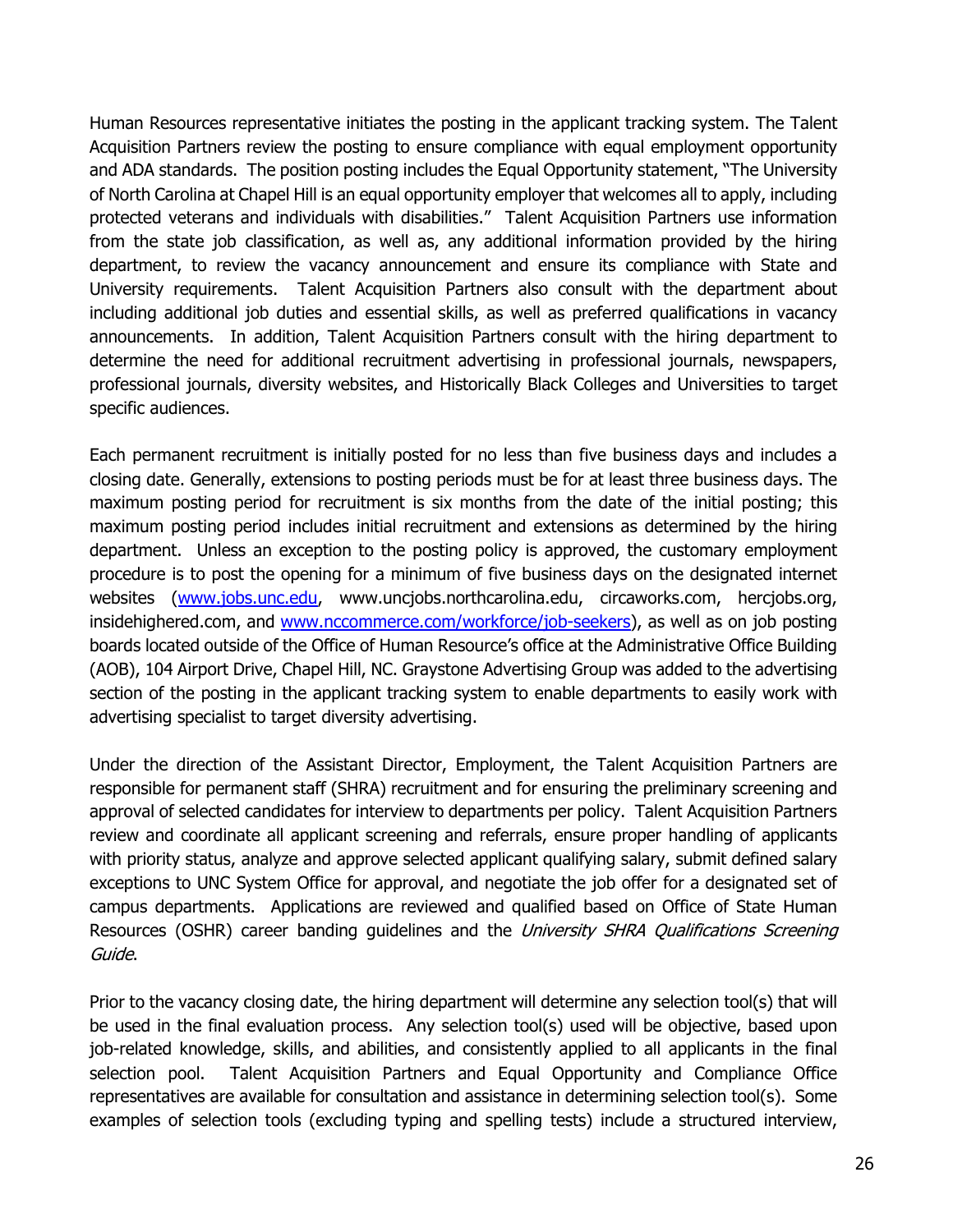reference checks, and on an exceptional basis and with advance approval from the Equal Opportunity and Compliance Office, in-basket exercises, written tests, and skills tests.

The departments are responsible for reviewing applications received based on overall qualifications and for being mindful of special priority considerations established by OSHR, such as promotional priority, re-employment (layoff) priority, veteran's preference, or return from workers' compensation, if applicable. From this screening process, departments will choose applicants for interview. Applicants selected for interview are then reviewed and approved by the Talent Acquisition Partners to make sure they meet the minimum essential qualifications. The department then selects the most qualified candidate from those interviewed based on the posted essential knowledge, skills and abilities. Generally, the Office of Human Resources expects departments to interview at least three of the most qualified applicants for a vacancy.

### 1. **Applicants and Applications**

An important foundation for recruiting is the management of SHRA permanent *Applications for* Staff Employment. For the purpose of the **Plan**, an applicant is any person who submits a completed application via the University of North Carolina, at Chapel Hill online via the applicant tracking system during the open posting period. Each application identifies the specific position number, position title, and department number of the position for which the applicant is applying. In addition to completing the application, an applicant may complete an addendum as necessary.

The application includes the following Equal Opportunity statement and the University's Equal Opportunity Pledge, which states, the University of North Carolina at Chapel Hill is an equal opportunity and affirmative action employer. All qualified applicants will receive consideration for employment without regard to age, color, disability, gender, gender expression, gender identity, genetic information, race, national origin, religion, sex, sexual orientation, or status as a protected veteran, which summarizes the University's equal opportunity commitment.

The application also includes a demographic data section within which the applicant voluntarily indicates gender, race, and ethnic background. In addition, the applicant is given the opportunity to voluntarily indicate his or her protected veteran status (if any) and disability status. The demographic data section includes a statement that the federal government requires the University to obtain, monitor, and report certain demographic data including gender, race, ethnicity, protected veteran status, and disability status (if any). It makes clear that "this information will remain confidential and will be used only by the UNC - Chapel Hill Equal Opportunity and Compliance Office for statistical purposes." In fact, this demographic information is stored separately from the application to maintain confidentiality. It is not viewed by any departmental Human Resources representative and is never shown to an employing department.

Each applicant is provided information describing the SHRA application procedures, Equal Employment Opportunity (EEO) is the Law poster, campus security report, and applicant frequently asked questions.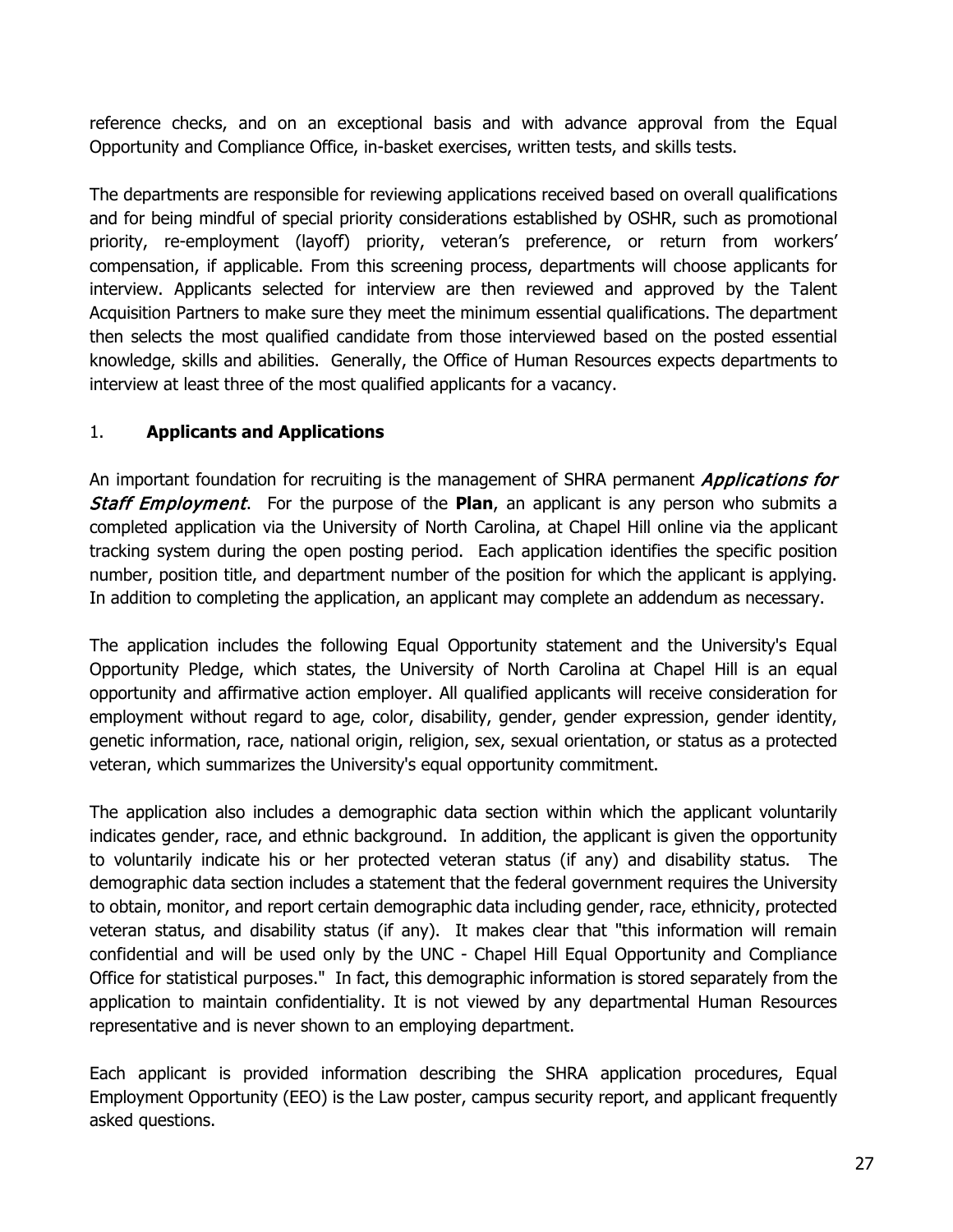To be considered for employment, an Application must contain the following:

- Complete education and all work experience history, including dates employed and, if parttime, number of hours worked per week; and
- An electronic signature when the application is submitted electronically via the University's applicant tracking system.

A complete application is required online in the University's applicant tracking system for each position for which an applicant desires consideration. Applications must be received prior to the specified closing date and time in order to be considered. The application remains active until the corresponding position is filled or cancelled. The applicant pool includes individuals who have applied to: (1) posted openings at the Administrative Office Building and online at: [www.jobs.unc.edu;](http://www.jobs.unc.edu/) (2) employment advertisements in newspapers, professional publications, and on recruitment websites (i.e. indeed.com, Graystone Advertising Group, etc.); (3) job postings through the NC Commerce, Workforce Solutions Division website; (4) job postings through the University of North Carolina-System Office website; (5) job postings through circaworks.com; (6) job postings through insidehighered.com; (7) job postings through hercjobs.org; and (8) positions that potential applicants learned about at career fairs.

If no applicants exceed the minimum qualifications and adequate employment, the hiring department may consider the remaining applicants to be the most qualified applicant pool. The hiring supervisor may alternatively choose to extend the closing date in additional increments up to six months, should the initial recruitment efforts not generate sufficient applications. Any applications received after the initial closing date and time and prior to the new closing date and time would be considered for referral.

Occasionally, departments may identify potential applicants through informal sources. In these cases, departments inform applicants to use the University's online applicant tracking system, to apply for any staff opening. The Talent Acquisition Partners ensure that all applications that are screened and referred meet the Office of State Human Resources policy and minimum qualifications for the position.

All employment facilities are open to all applicants on the same basis, by policy and practice and, as requested, accommodations are made for any applicant who voluntarily self-identified as having a disability.

#### 2. **Posting and Advertising Permanent Staff Position Openings**

#### a. Permanent SHRA Staff Openings

• The hiring department is required to post the Announcement of SHRA Position Recruitment for each of its staff openings within the department. Departments may post permanent and time-limited SHRA positions for internal and external applicants or post as "Internal Only."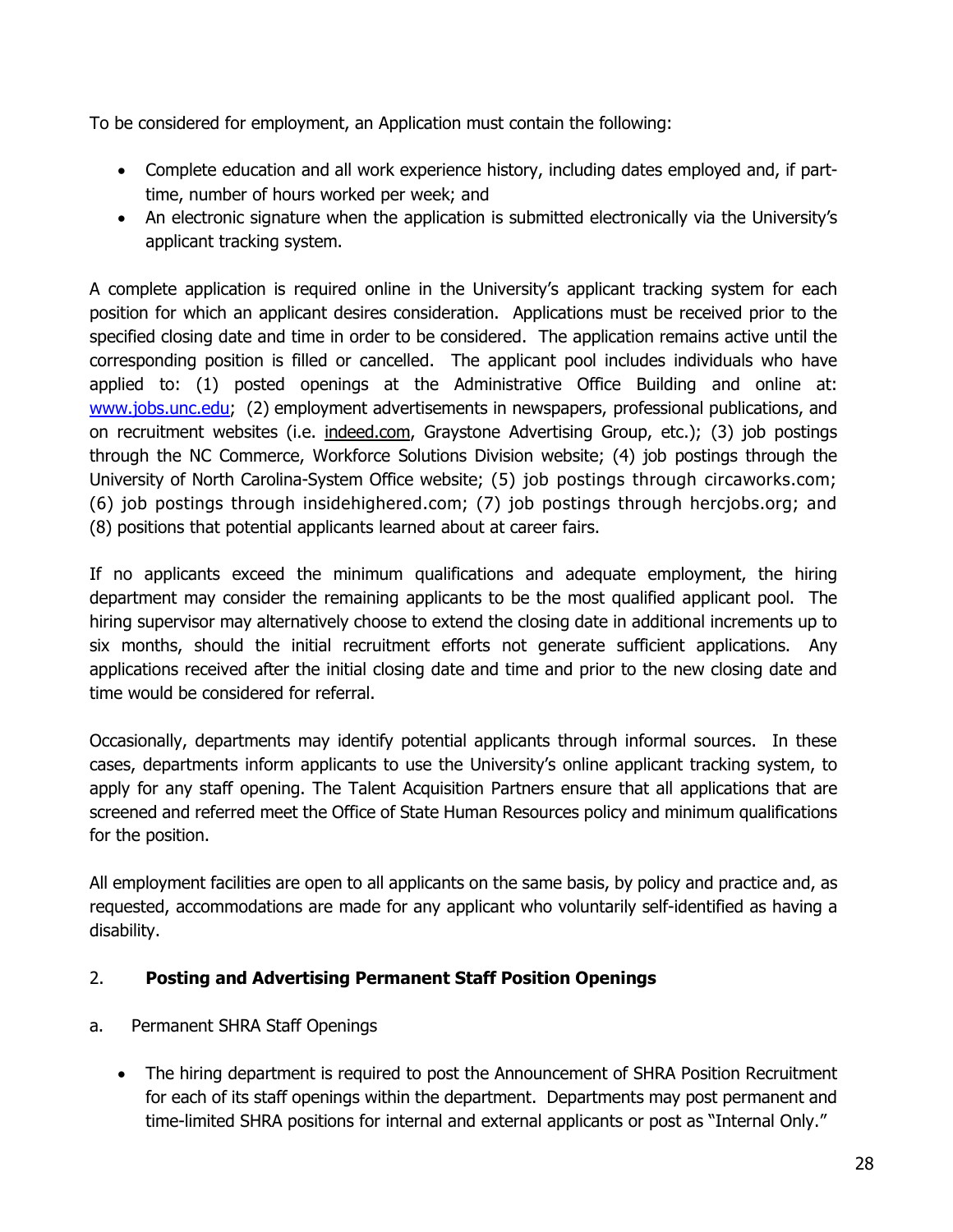- Employment & Staffing coordinates all other recruitment functions including:
	- $\circ$  The posting process for SHRA positions. This continues until the closing date passes, recruitment is put on hold or canceled, or until the hiring supervisor extends the closing date and the new closing date passes.
	- $\circ$  A current abbreviated Staff Openings List. This is posted outside the Administrative Office Building weekly on Wednesdays by Employment & Staffing. The detailed Staff Opening List is available in a binder at the main reception area of the Office of Human Resources.
	- $\circ$  A searchable electronic copy of the Staff Openings List. This is posted on the Office of Human Resources website a[t www.jobs.unc.edu](http://www.jobs.unc.edu/) and is updated instantly to include all new permanent SHRA Recruitment Requisitions processed during the workday.
	- $\circ$  A job offer for departments without delegated authority.
	- $\circ$  A job offer or other commitment for an opening is prohibited prior to the posted closing date. In emergency circumstances, the five-business day posting requirement may be waived with advance approval from the Sr. Director of Employment & Staffing.
	- $\circ$  Timely notification is provided to each applicant interviewed for a position after the selection decision is made and the position is filled. In addition, all applicants to a position for which recruitment is cancelled will receive a notification by email.

Employment & Staffing, as feasible, works with departments to consult on advertising for position openings in a job group where there is difficulty in attaining a sufficient pool of qualified applicants. Departments are also referred to Graystone Advertising Group for the placement of advertisements.

The University, with respect to affirmative recruiting for disability status, complies with federal and state laws and is committed to increasing its employment of qualified individuals with disabilities. The recruitment described here contributes significantly to the objective of increasing the employment of individuals with disabilities and advancing their employment. The University continues its commitment to employing individuals with disabilities and supporting, through provision of reasonable accommodations, their success when employed.

The University, with respect to affirmative recruiting for veterans, subscribes fully and without reservation to Federal and State laws and to increasing its employment of veterans, when otherwise qualified.

Continuing recruitment activities for staff employees include the following:

- Posting the Staff Permanent Openings List daily on the on-line application system at [www.jobs.unc.edu.](http://www.jobs.unc.edu/) The list is also posted at the Administrative Office Building, 104 Airport Drive each Wednesday by Employment & Staffing;
- Participating in Job/Career Fairs sponsored by recruiting sources, community organizations, veteran organizations, local Department of Social Services, and other area employers;
- Periodically contacting community organizations such as the NC Commerce, Workforce Solutions Division as well as, organizations for veterans and Individuals with Disabilities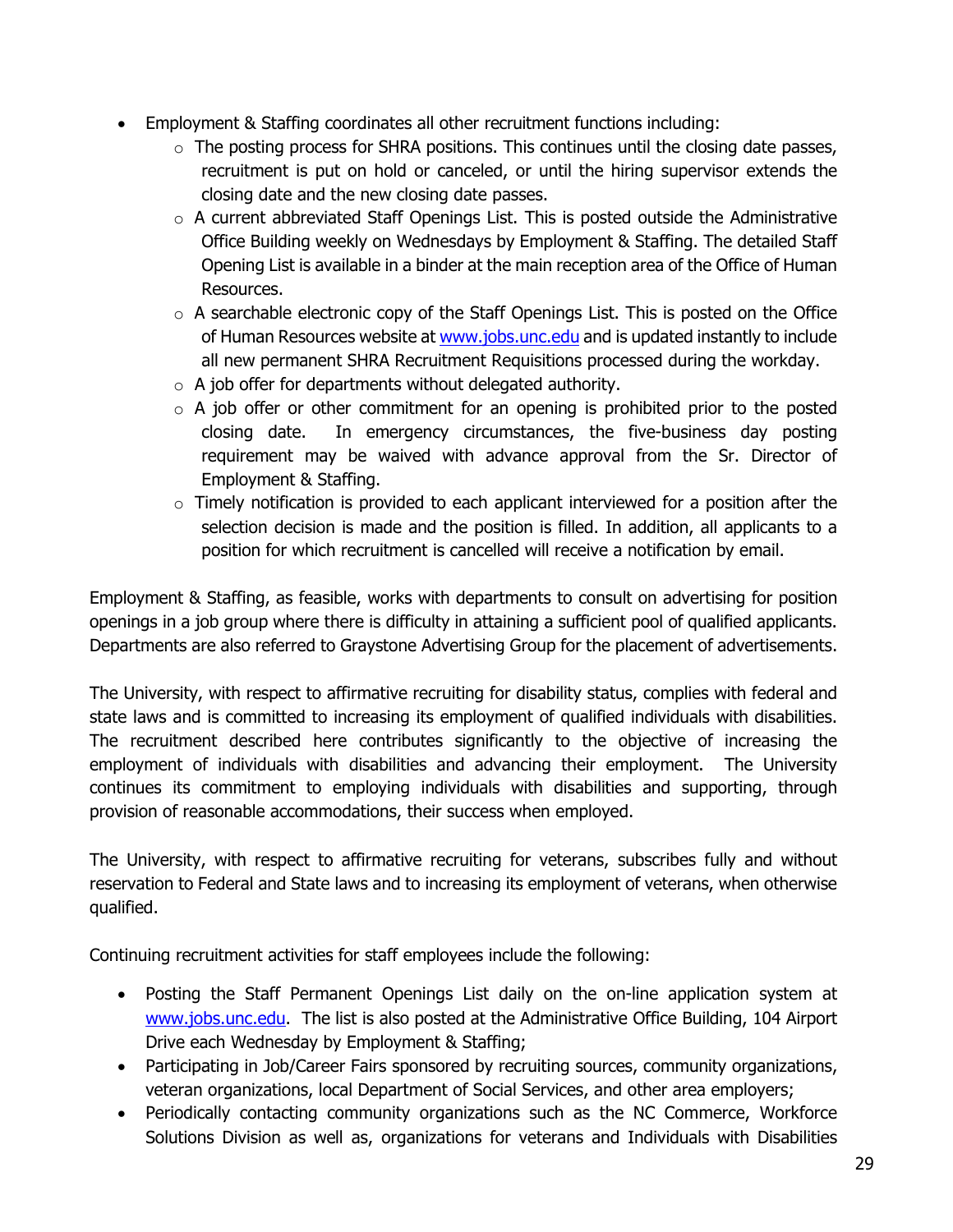(IWD);

- Providing the [www.jobs.unc.edu](http://www.jobs.unc.edu/) URL to other agencies, such as the NC Commerce, Workforce Solutions Division the University of North Carolina-System Office, and the Office of State Human Resources to establish links between the websites;
- Providing collateral materials such as recruitment handouts and marketing items to agencies, minority groups, and community organizations;
- Recommending placing advertisements through Graystone Advertising Group, as appropriate, in diversity recruiting sources such as the Diverse Issues in Higher Education and the INSIGHT into Diversity, as well as cross-posting on Indeed.com partner diversity sites, circaworks.com, insidehighered.com and hercjobs.org;
- Attending and networking at professional meetings such as Triangle Industry Liaison Group (TILG) meetings and Disability: IN NC; and
- Applicant screening and referral to departments with open staff positions.

All applications for a position are automatically screened based on responses provided to supplemental questions via the University's applicant tracking system. The Talent Acquisition Partners screen applications of candidates who will be interviewed in accordance with the Minimum Recruitment Standards established by OSHR and University SHRA Minimum Qualifications Screening Guide through the applicant tracking system. The continuing training of Talent Acquisition Partners and their commitment to avoiding bias minimizes the possibility of discrimination based on age, color, disability, gender, gender expression, gender identity, genetic information, national origin, race, religion, sex, sexual orientation or veteran status, or political affiliation/influence in making referrals.

The University conducts a comprehensive pre-employment background check including federal, state, and/or local criminal conviction records, driving record (for positions requiring driving), education and/or professional license verification (if required for the position), national sexual offender registry check and federal debarment (System for Award Management List and Office of Inspector General) check for all new, rehire as well as current employees who have a change such as a promotion or voluntary demotion. The University does not automatically bar employment for applicants based on conviction records. The University does not perform credit checks of applicants, except as part of the background investigation of applicants considered for sworn positions in the UNC Police Department. Marital status, dependency, or minor children as such have no influence in the screening, referring and hiring decisions.

Applicants with questions regarding the hiring process are encouraged to call the Talent Acquisition Partner or the Office of Human Resources Service Center for more information. In certain cases, applicants may also meet with a Talent Acquisition Partner to have more complex questions answered in person.

The Talent Acquisition Partners carry out their responsibilities through oversight of the application screening and referral process. Among other things, this process provides for the referral of applications to hiring departments, submitted by applicants within the posted recruitment period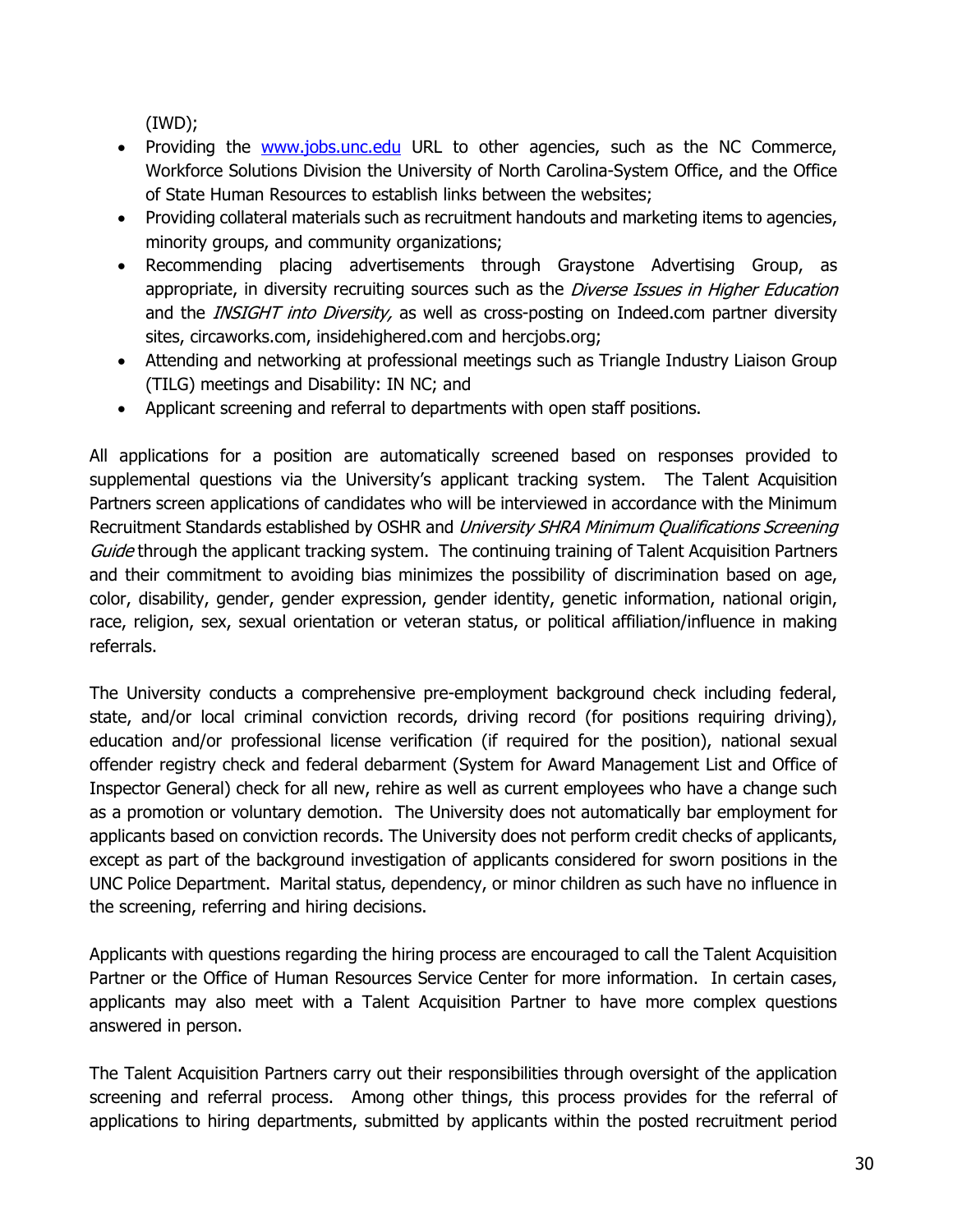who have specified a position number, department number and classification title for the departmental position, and which meet the State's Minimum Recruitment Standards as established by OSHR for the job classification. These State standards are expressed as minimum education and experience requirements and are shown in the appropriate classification specification issued by OSHR. The Talent Acquisition Partners thoroughly examine each application selected for candidate interview and determines if the candidate meets the State's Minimum Recruitment Standards before the department can conduct an in-person formal interview of the candidates. The State's Minimum Recruitment Standards also apply to employees who are eligible for veterans' preference (as per OSHR policy) and layoff priority consideration.

An eligible veteran or eligible spouse/dependent who is not a current State employee shall be hired when overall qualifications are substantially equal to the non-eligible persons in the most qualified applicant pool who do not have a priority described below.

- If the selection decision is between an eligible veteran or eligible spouse/dependent who is not a State employee and a substantially equal applicant with a priority described below, the applicant with the priority described below shall be selected.
- A qualified current State employee who has completed the probationary period and has career status seeking a promotion.
- A qualified State employee with layoff reemployment priority.
- An employee returning from workers' compensation leave or military leave.
- A qualified employee separated from an exempt policy-making or exempt managerial position for reasons other than just cause.

For eligible veterans or eligible spouse/dependents who are current State employees seeking promotion, reassignment or lateral transfer, the eligible person competes with all other applicants who have substantially equal qualifications.

The hiring department receives all applications meeting the State Minimum Recruitment Standards and performs the second level of evaluation. The determination of the pool of most qualified applicants cannot be made by the hiring department until after the position closes.

When a hiring department representative evaluates applications to determine which applicants to interview, they must:

- have specific knowledge of the job(s) being filled; and
- be familiar with selection guidelines by completing the Equal Opportunity and Compliance Office's Online Search Committee training.

Employment & Staffing is available to advise to ensure that policies and procedures are consistently applied. The department conducts essential reference checking and submits the required jobrelated documentation on each referred applicant to the designated Talent Acquisition Partner via the selection document (hiring proposal). The Talent Acquisition Partner confirms the appropriate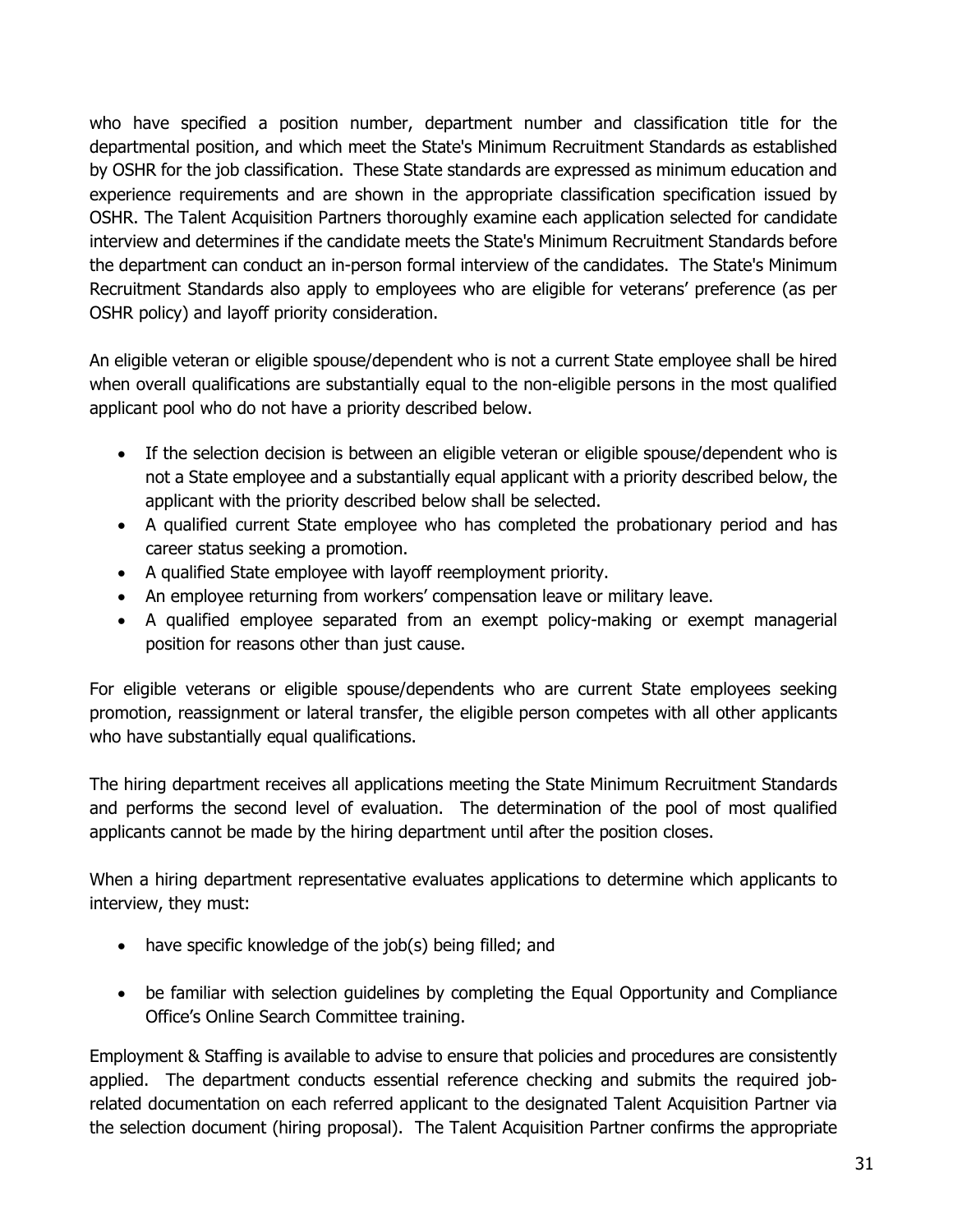salary for the job offer with the department, reviews and conducts an individual assessment on any background check with adverse results and advises the department on salary administration and other appropriate personnel policies and procedures.

The Talent Acquisition Partner or trained department representative extends the offer to the selected candidate and confirms the salary acceptance and proposed effective date. If the selected candidate is an external applicant, the Conditions of Employment are reviewed and, if the offer is accepted, the applicant is scheduled for a New Employee Orientation (NEO). Then the Talent Acquisition Partner prepares electronic documents including the salary approval form (if applicable), the application, hiring proposal with internal pay alignment, and a copy of the posting and attaches them to the hiring action in ConnectCarolina. The School/Division HR representative uploads the cleared background check summary document to the hiring action. Following NEO, the NEO Program Manager uploads policy acknowledgement, DD-214 (if applicable) and signed Conditions of Employment COE. HR Records uploads service document once service credit is verified. The NEO Program Manager mails EEO Data forms documents to EOC.

The customary procedures for applicant referrals are followed day-to-day. However, as might be expected in a dynamic work environment, minor variations are necessary to handle contact with applicants and employees, the continuing contact between Employment & Staffing and hiring departments, the scheduling of interviews by department representatives, and essential reference checking by the departments and related processes. These variations, when they occur, must not contravene the spirit of equal employment opportunity.

The number of qualified applicants for some types of positions may vary widely, either seasonally or according to occupation availability. At any given time, there may be few applicants or a multitude of applicants for a given opening, and increasingly greater campus needs for qualified applicants. Regardless, it is not the University's practice or interest to turn away any applicant qualified for an open position, except when a better-qualified applicant is selected.

#### b. **SHRA Temporary Recruitment**

This section applies only to temporary SHRA employees hired directly onto department payrolls (Direct Hire Temporary), not to temporary employees hired through external temp agencies. There are three direct hire temporary appointment types (regular temporary, intermittent temporary, retiree temporary).

1. A "regular temporary" SHRA appointment is an employment status of limited duration, normally not to exceed three to six months. In no case shall the temporary employment period exceed 12 consecutive months. When a temporary employee has worked for 12 consecutive months at the University, the employee's appointment must be terminated without exception. The employee cannot be hired into another temporary appointment of any kind with the University for at least 31 calendar days. Because the University as a whole is considered one employer, a 31-day break in service must be from the University, not just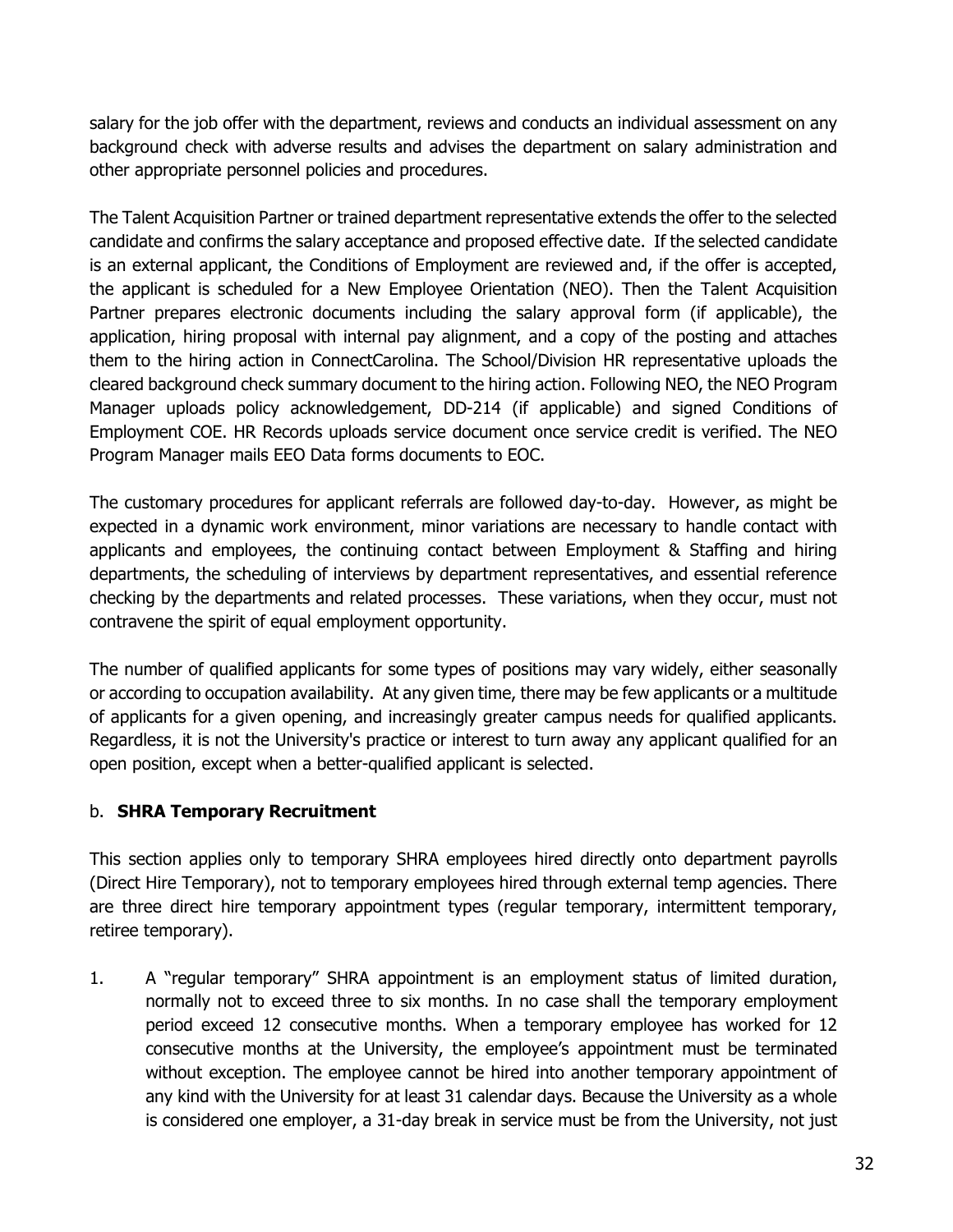from one department. Likewise, individuals on this mandated break may not be re-employed by the University through an outside temporary agency or through any other third-party entity. A new temporary employment period will begin if the individual returns to work as a regular or intermittent temporary employee following the 31-day break in service. If the need for a temporary staffing situation is beyond 12 months, a time-limited position should be considered. Creation of time-limited positions is through Classification and Compensation Consultants in the Office of Human Resources.

- 2. An "intermittent temporary" SHRA appointment may be made to positions needed only for occasional periods. This type of appointment shall not exceed a total of 1,500 hours during any continuous 12-month period. If an intermittent temporary exceeds this hour limitation, the employee must be designated as a regular temporary employee and is subject to the 31-day break in service rule.
- 3. A "retiree temporary" SHRA appointment is an employment status for individuals who are drawing a retirement income and/or social security benefits. State policy allows retirees in temporary appointments to work beyond 12 consecutive months so long as the employee certifies on the Conditions of Employment that they are not available for or seeking permanent work and has benefits through their retirement plan or Social Security. Employees who retire from the State of North Carolina and receive a pension through the State are limited in the salary amount they can continue to receive as a temporary employee for the State. A "retiree temporary" who is hired at an FTE of 75% or greater is no longer eligible for the retiree health coverage and must be placed on the active group plan at the department's expense.

Consistent with federal and state law and University policy, the University does not practice or condone age discrimination. Even so, there are certain circumstances under which age limitations may lawfully apply for employees (including temporary employees), such as:

- Persons must be at least 16 years of age in order to be considered for temporary employment.
- Law enforcement officers must be at least 21 years of age, as required by State law.

Importantly, there is no maximum age for employment.

A department needing to fill an open temporary position notifies Employment & Staffing by initiating the posting in the applicant tracking system. The Talent Acquisition reviews the posting to ensure compliance with equal employment opportunity and ADA standards. The position posting includes the Equal Opportunity statement, "The University of North Carolina at Chapel Hill is an equal opportunity employer that welcomes all to apply, including protected veterans and individuals with disabilities." Talent Acquisition Partners use information from the state job classification, as well as any additional information provided by the hiring department, to review the vacancy announcement and ensure its compliance with state and University requirements. Talent Acquisition Partners also consult with the department about including additional job duties and essential skills, as well as preferred qualifications in vacancy announcements. In addition, Talent Acquisition Partners consult with the hiring department to determine the need for additional recruitment advertising in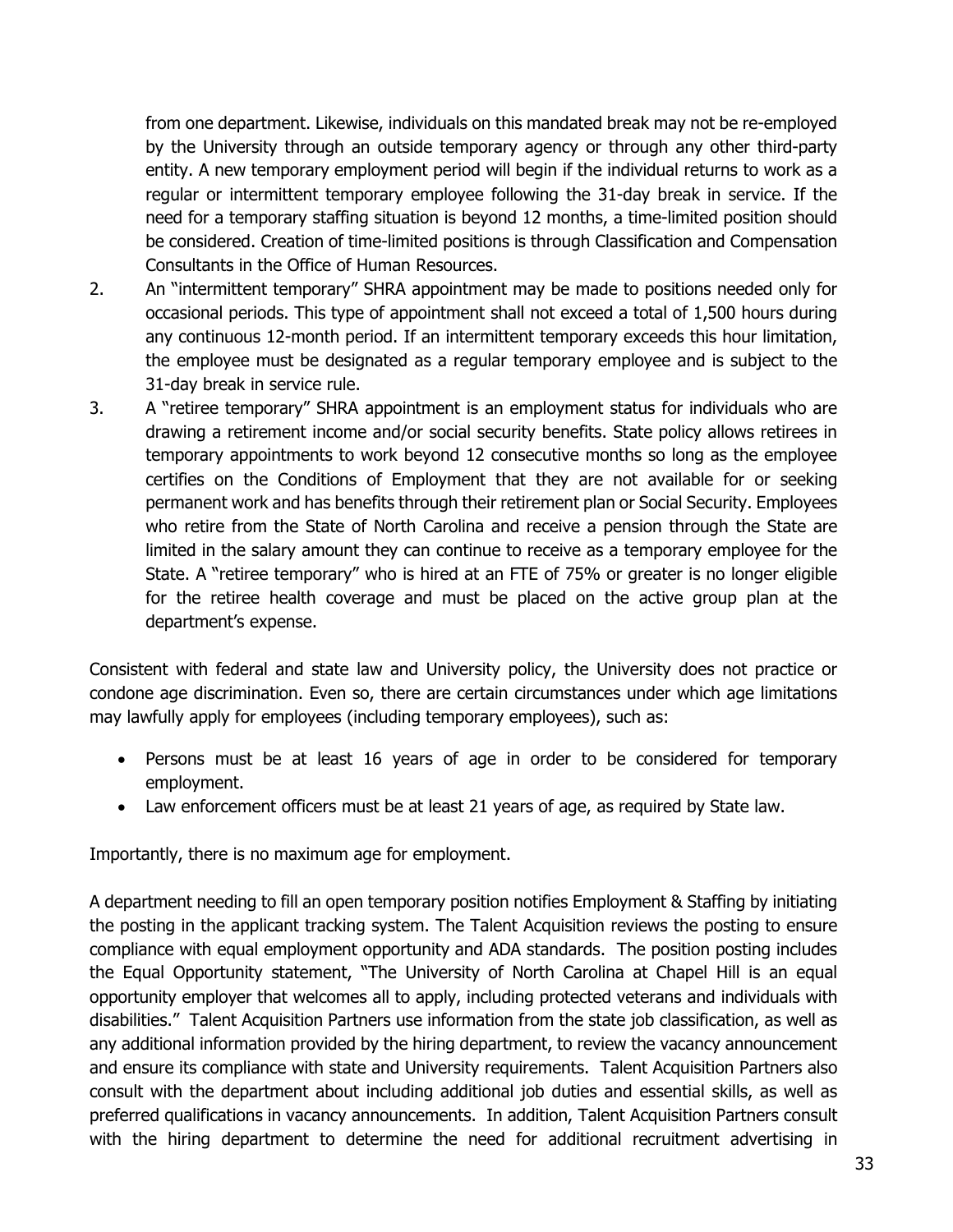professional journals, newspapers, professional journals, diversity websites, and technical colleges/universities to target specific audiences.

Each temporary recruitment is initially posted for no less than three business days and includes a closing date. Unless an exception to the posting policy is approved, the customary employment procedure is to post the opening for a minimum of three business days on the designated internet websites (www.jobs.unc.edu, www.uncjobs.northcarolina.edu, circaworks.com, and www.nccommerce.com/workforce/job-seekers), as well as in binders located in the Office of Human Resource's main reception area at the Administrative Office Building (AOB), 104 Airport Drive, Chapel Hill, NC. The department is responsible for staff (SHRA) temporary recruitment and for ensuring the preliminary screening and approval of selected candidates for interview is according to policy. Temporary position postings use equivalent Office of State Human Resources (OSHR) classifications and minimum training and experience. The hiring department is responsible for ensuring the temporary employees meet the posted minimum recruitment requirements.

Prior to the vacancy closing date, the hiring department will determine any selection tool(s) that will be used in the final evaluation process. Any selection tool(s) used will be objective, based upon job-related knowledge, skills and abilities, and consistently applied to all applicants in the final selection pool. Talent Acquisition Partners and Equal Opportunity and Compliance Office representatives are available for consultation and assistance in determining selection tool(s). Some examples of selection tools (excluding typing and spelling tests) include a structured interview, reference checks and on an exceptional basis and with advance approval from the Equal Opportunity and Compliance Office, in-basket exercises, written tests, and skills tests.

The departments are responsible for reviewing applications received based on overall qualifications. From this screening process, departments will choose applicants for interview. The department then selects the most qualified candidate from those interviewed.

An important foundation for recruiting is the management of applications for staff employment. For the purpose of the Plan, an applicant is any person who submits a completed application via the University of North Carolina, at Chapel Hill online applicant tracking system during the open posting period. Each application identifies the specific posting number, position title, and department number of the position for which the applicant is applying. In addition to completing the application, an applicant may complete an addendum as necessary.

The application includes the following Equal Opportunity statement and the University's Equal Opportunity Pledge. The University of North Carolina at Chapel Hill is an equal opportunity and affirmative action employer. All qualified applicants will receive consideration for employment without regard to age, color, disability, gender, gender expression, gender identity, genetic information, race, national origin, religion, sex, sexual orientation, or status as a protected veteran, which summarizes the University's equal opportunity commitment.

The application also includes a demographic data section within which the applicant voluntarily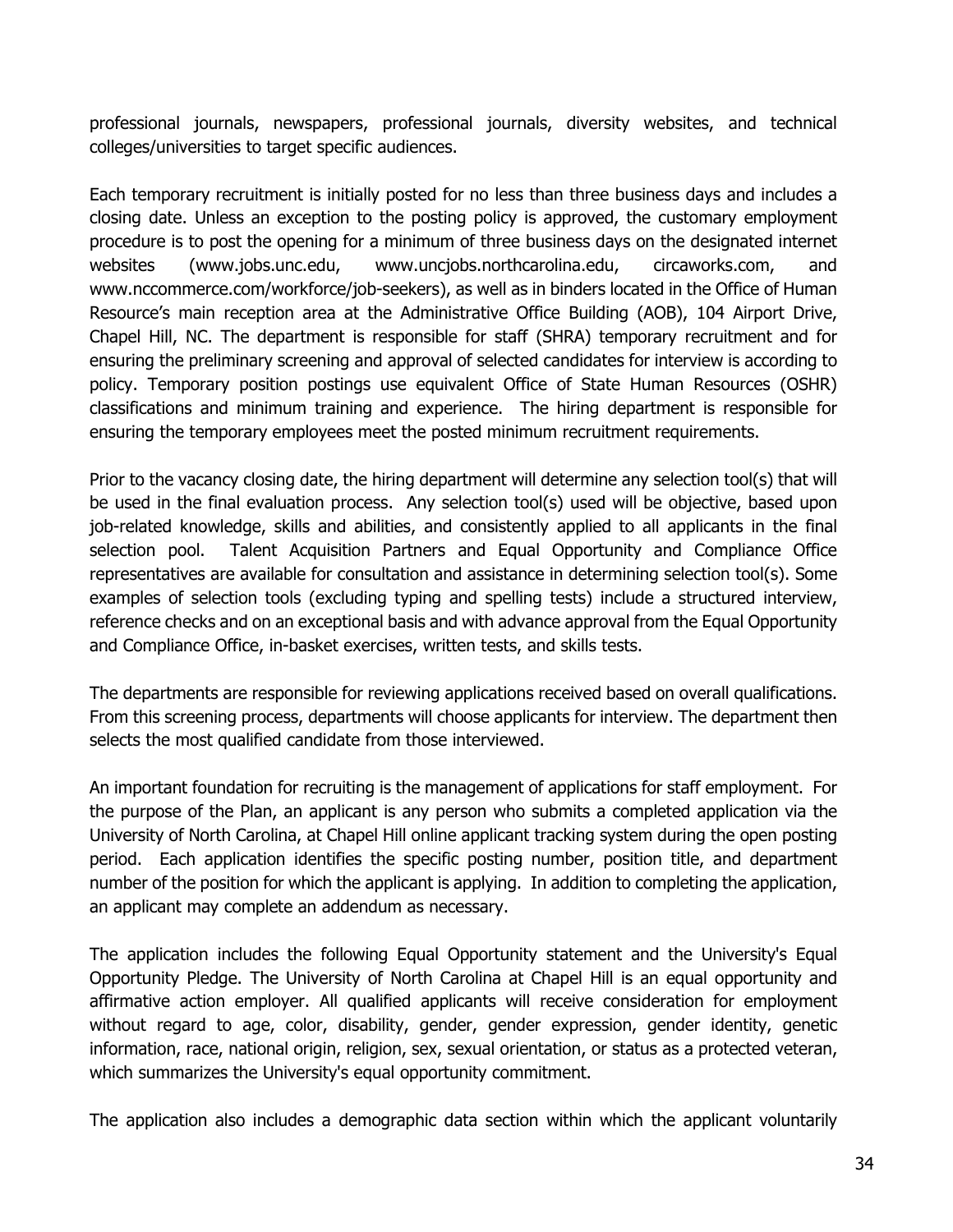indicates gender, race, and ethnic background. In addition, the applicant is given the opportunity to voluntarily indicate his or her protected veteran status and disability status. The demographic data section includes a statement that the federal government requires the University to obtain, monitor and report certain demographic data including gender, race, ethnicity, protected veteran status, and disability status. It makes clear that "this information will remain confidential and will be used only by the UNC - Chapel Hill Equal Opportunity and Compliance Office for statistical purposes." In fact, this demographic information is stored separately from the application to maintain confidentiality, is not viewed by any departmental Human Resources representative, and is never shown to an employing department.

Each applicant is provided links with information on the application portal page to" Working at Carolina," "Equal Employment Opportunity (EEO) is the Law" poster, and campus "Security Report."

To be considered for employment, an application must include an electronic signature when the application is submitted electronically via the University's applicant tracking system.

A complete application is required online in the University's applicant tracking system for each position for which an applicant desires consideration. Applications must be received prior to the specified closing date and time, in order to be considered. The application remains active until the corresponding position is filled or cancelled. The applicant pool includes individuals who have applied to: (1) posted openings at the Administrative Office Building and online at: www.jobs.unc.edu; (2) employment advertisements in newspapers, professional publications, and on recruitment websites (i.e.indeed.com, etc.); (3) job postings through NC Commerce, Workforce Solutions Division; (4) job postings through the University of North Carolina-System Office website; (5) job postings through circaworks.com; and (6) positions that potential applicants learned about at career fairs.

If no applicants exceed the minimum qualifications and adequate employment, the hiring department may consider the remaining applicants to be the most qualified applicant pool. The hiring supervisor may alternatively choose to extend the closing date, should the initial recruitment efforts not generate sufficient applications. Any applications received after the initial closing date and time, and prior to the new closing date and time would be considered for referral.

Occasionally, departments may identify potential applicants through informal sources. In these cases, departments inform applicants to use the University's online application system, to apply for any staff opening.

All employment facilities are open to all applicants on the same basis, by policy and practice and, as requested, reasonable accommodations are made for any applicant who voluntarily self-identified as having a disability and requests an accommodation.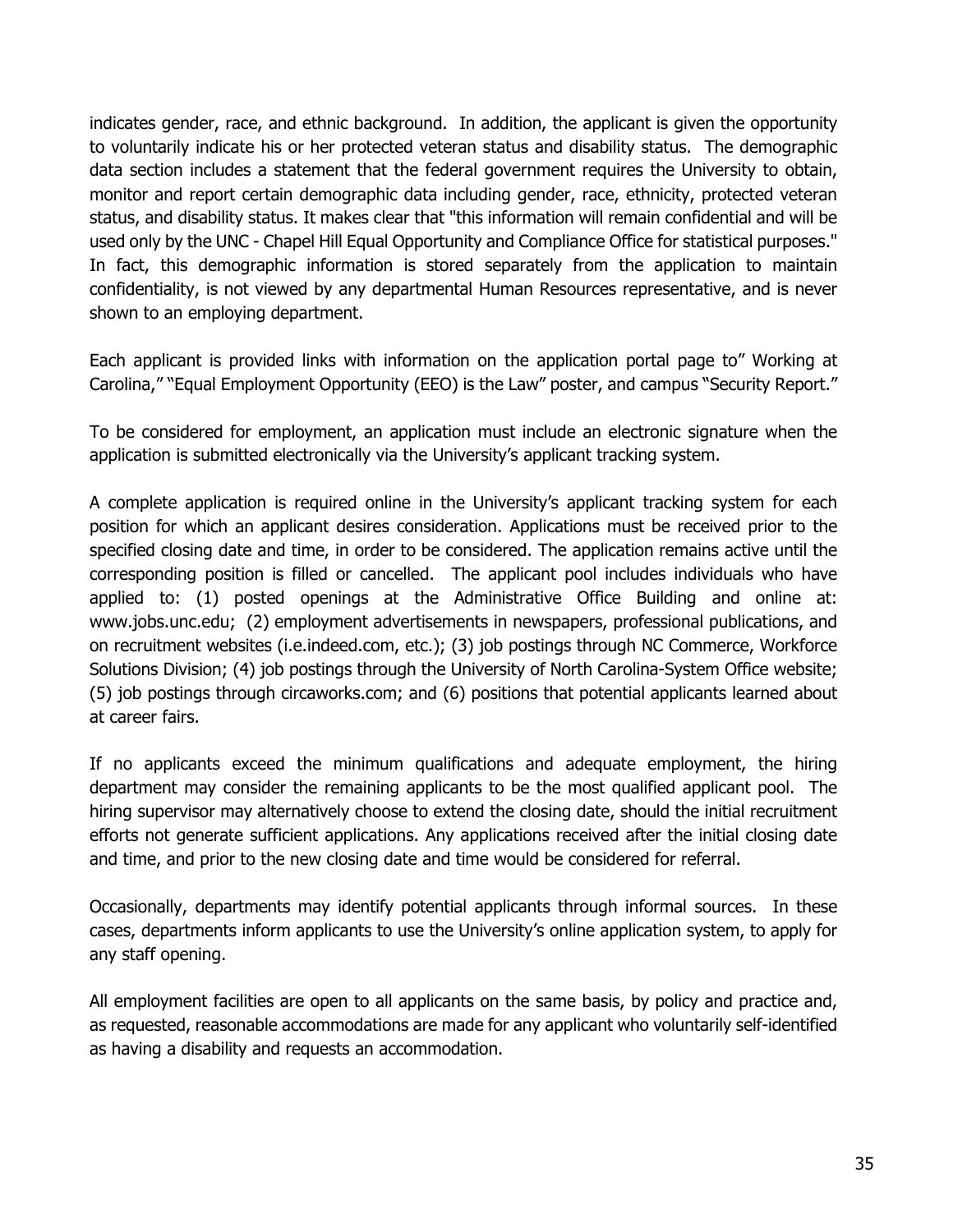#### 3. **Applicant Inquiries**

Employment & Staffing actively solicits applicant feedback as to any problem or concern arising in the employment process. The Office of Human Resources Service Center, Staffing Support Services Specialist, Assistant Director, Employment, Staffing Manager, and the Senior Director of Employment & Staffing are available to any applicant experiencing difficulty with the applicant tracking system. In addition, Talent Acquisition Partners located in the Administrative Office Building are available to any applicant who feels they has been unfairly treated in this process. Each Talent Acquisition Partner has the responsibility for handling such inquiries or referring the complaint to the Equal Opportunity and Compliance Office if the complaint is based on protected status. The Senior Director of Employment & Staffing and the Equal Opportunity and Compliance Office are also available to address complaints. The Equal Opportunity Officer welcomes any such feedback as a method of correcting any improper situation. The same officials are readily available to any incumbent employee who feels they should have been treated differently as an applicant for a given position. Beyond that, the SHRA Grievance Policy is available to any eligible internal applicant.

The Office of Human Resources staff includes individuals with disabilities, minorities, females, and veterans. Members of the staff are carefully selected and trained. No person with any identifiable bias is selected or retained for this staff. Each staff member receives continuing training to ensure commitment to equal employment opportunity goals and objectives and to be aware of inadvertent bias arising out of procedures or any other source. This affirmative and preventative training extends to all staff members engaged in position evaluation and classification, salary administration, recruitment and selection, promotion, disciplinary and grievance handling, and related processes.

The University will, at appropriate intervals, reexamine the various aspects of its equal employment opportunity efforts. Should any instances of discrimination based on age, color, disability, gender, gender expression, gender identity, genetic information, national origin, race, religion, sex, sexual orientation, veteran status, or other non-job-related factors be discovered in such analyses, or by other available means, corrective action will be taken promptly by the appropriate University officials.

## <span id="page-35-0"></span>**C. Selection**

Using methods and procedures consistent with the principles and goals of equal employment opportunity, Employment & Staffing is responsible for the recruitment through the University's applicant tracking system for permanent staff positions. The head of the hiring department or their designee has the final selection authority. The recruitment and selection process complies with all federal and state laws, regulations, and policies and gives equal employment opportunity to all applicants, without regard to age, color, disability, gender, gender expression, gender identity, genetic information, national origin, race, religion, sex, sexual orientation, or veteran status. The department may view a summary report in the applicant tracking system which includes applicant ethnicity/race and gender data for evaluating total applicants applied versus: 1) total applicants referred and 2) total applicants interviewed by the department. The final selection decision is made from among the most qualified applicants, which includes applicants with priority consideration, based solely on job-related criteria. Ultimately, the hiring department, in its judgment, selects the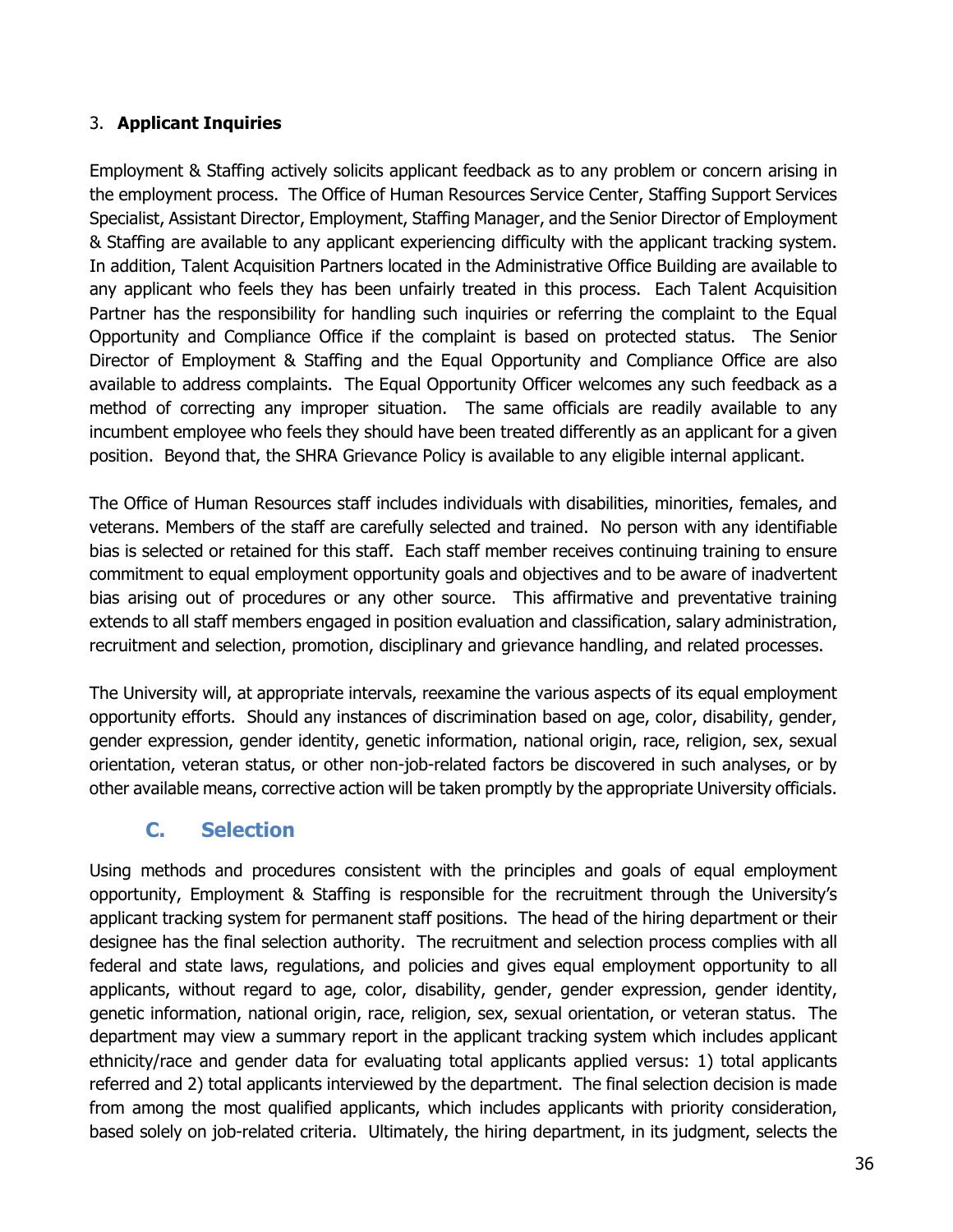best-qualified applicant based on state minimum requirements, and essential and preferred qualifications documented in the position posting. The hiring department in consultation with the Talent Acquisition Partner is accountable for the final selection, consistent with equal opportunity requirements.

In addition, a department needing to fill an opening may consider employees within that department who want to apply for the open position. Those whose applications meet the State's Minimum Recruitment Standards for the classification of the open position are referred along with any applications of employees in layoff priority, veterans' preference and/or workers' compensation priority status.

After selecting an applicant for hire, the hiring department is responsible for indicating the selected applicant, documenting the selection process, and justifying the job-related reasons for the hiring recommendation on the selection document. In addition, the hiring department must also document the specific reasons for non-selection of all other applicants referred, using standard set of nonselection reasons. When complete, the selection document is then forwarded to the designated Talent Acquisition Partner for job offer processing.

The department's assigned Talent Acquisition Partner is available for guidance and assistance to the hiring department at any time during the selection process. Under the direction of the Associate Vice Chancellor for Human Resources, Senior Director Employment & Staffing, and the Assistant Director, Employment, the Talent Acquisition Partner provides centralized evaluation, consultation, and processing to support departmental new hires, promotions, transfers, reassignments, demotions and reinstatements. Acting in coordination with hiring departments, the Talent Acquisition Partner monitors such personnel actions in terms of equal opportunity and advises departments of any apparent legal or policy issue.

Employment & Staffing, in coordination with HR Records & Information, maintains supporting documentation of the recruitment and selection process to provide fact-based information for monitoring and evaluating departmental recruitment and selection practices and procedures. Employment & Staffing maintains records of decisions and recommendations of all University schools, departments, and other units with respect to the hiring and non-selection of permanent staff applicants and the promotion, transfer, and demotion of permanent staff employees, by race and sex for a three-year period. The Office of Human Resources – HR Information Management monitors promotions by race and sex by federal occupation category/job group and reports these annually to the University's Equal Opportunity Officer.

The role of the Equal Opportunity Officer is to oversee and monitor the implementation and administration of the Plan including the SHRA Employment process, as well as achievement of placement goals. While the oversight responsibility lies with the Equal Opportunity Officer, the recruitment, hiring and on-boarding process is administered and reviewed by the staff within the Office of Human Resources Employment and Staffing department who have day-to-day responsibility for making employment decisions in the University. Organization and Professional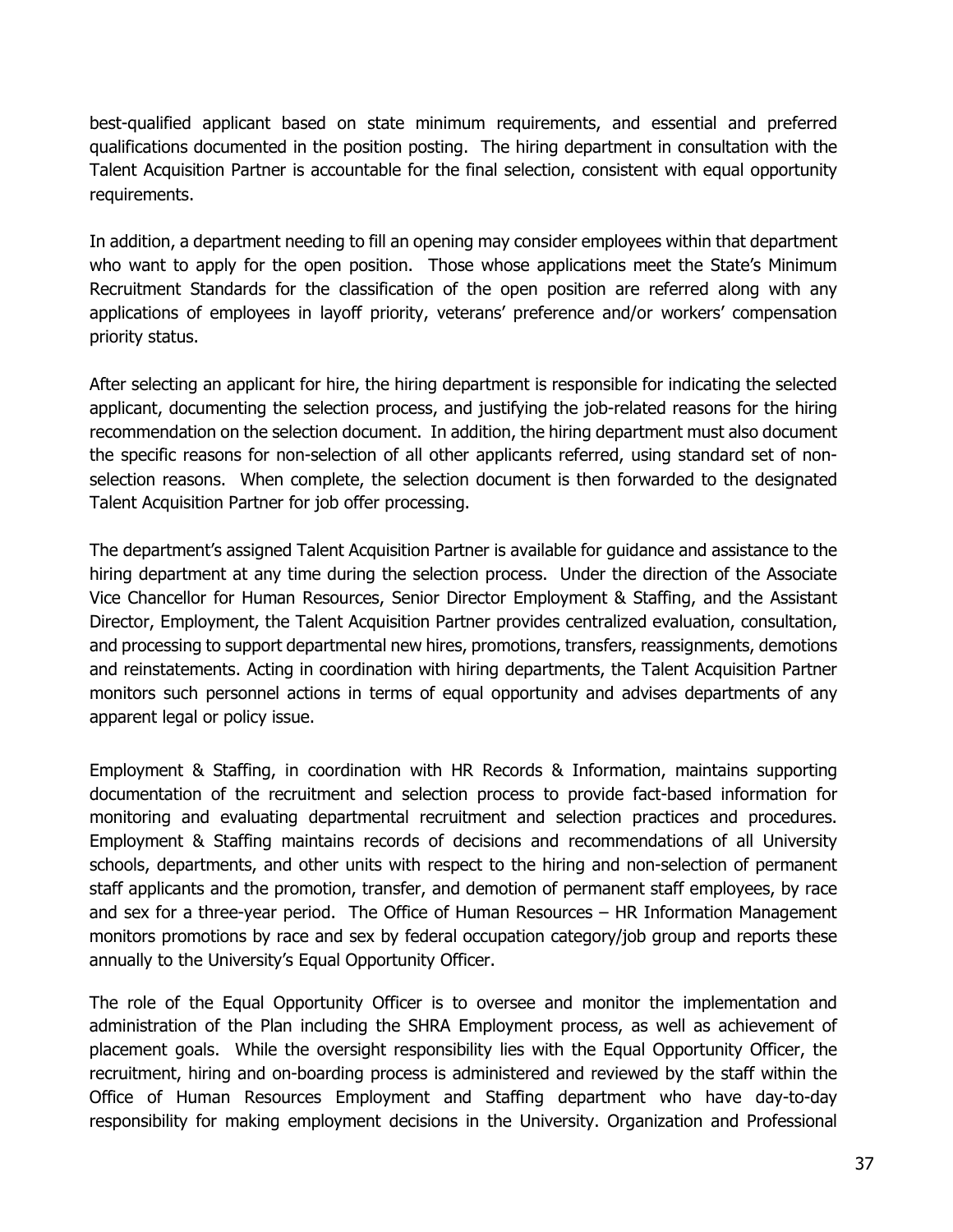Development manages the new employee orientation program for both SHRA and EHRA Non-Faculty employees. Departments are responsible and accountable together with the Human Resources and Equal Opportunity and Compliance Office, and the University administration for meeting University goals. The Equal Opportunity and Compliance Office provides incumbency and availability data for use with each position opening that reflects, at the initiation of the recruitment, whether the position is under-represented. The Equal Opportunity and Compliance Office works collaboratively with the Employment and Staffing office on recruitment, employment and equal employment related efforts including process improvement, data collection and correction, training and development, outreach, and University programming.

## <span id="page-37-0"></span>**D. Onboarding**

All permanent SHRA new employees receive a Conditions of Employment (COE) document, which outlines the terms and conditions of their job offer. The COE is presented to and signed by the employee on their first day, during new employee orientation. All SHRA new-hires are required to attend a half-day new employee orientation session prior to beginning their work. The classroombased orientation provides an overview of the programs, history of UNC Chapel Hill, services, policies and benefits offered by the University. Specific benefit information is provided during the benefits review, Q & A and forms collection session.

Temporary SHRA new employees are on-boarded by their departments using the online computerbased training located at: [http://new.unc.edu/temps/.](http://new.unc.edu/temps/) The campus HR representative and/or hiring supervisor or manager uses the Orientation Checklist for Supervisors (available on the HR website) and provides information on accounting for time worked, parking, department policies, and other relevant information to the new temporary employee. Department HR representatives are responsible for ensuring that each University employee completes employment forms and have access to the Equal Employment Opportunity program information. All temporary SHRA new employees receive a Conditions of Employment (COE) document, which outlines the terms and conditions of their job offer directly from their department. The COE is presented to and signed by the employee on their first day.

## <span id="page-37-1"></span>**E. Job Structuring/Compensation**

Classification & Compensation Consultants, under the guidance of the Senior Director of Classification & Compensation, administer the HR policy and processes covering establishment of new positions and position classifications. In such administration, these departments use the State's systems, including the career banding system and related policies.

OSHR exercises complete administrative control of the career banded systems, which it has delegated to the UNC System Office. Any changes to the policies or rules go through OSHR, but the day-to-day administration is handled at the System Office. Employment & Staffing and Classification & Compensation receive functional direction, detailed procedures, and close monitoring and auditing by the System Office. The University has delegated authority from OSHR to classify most of the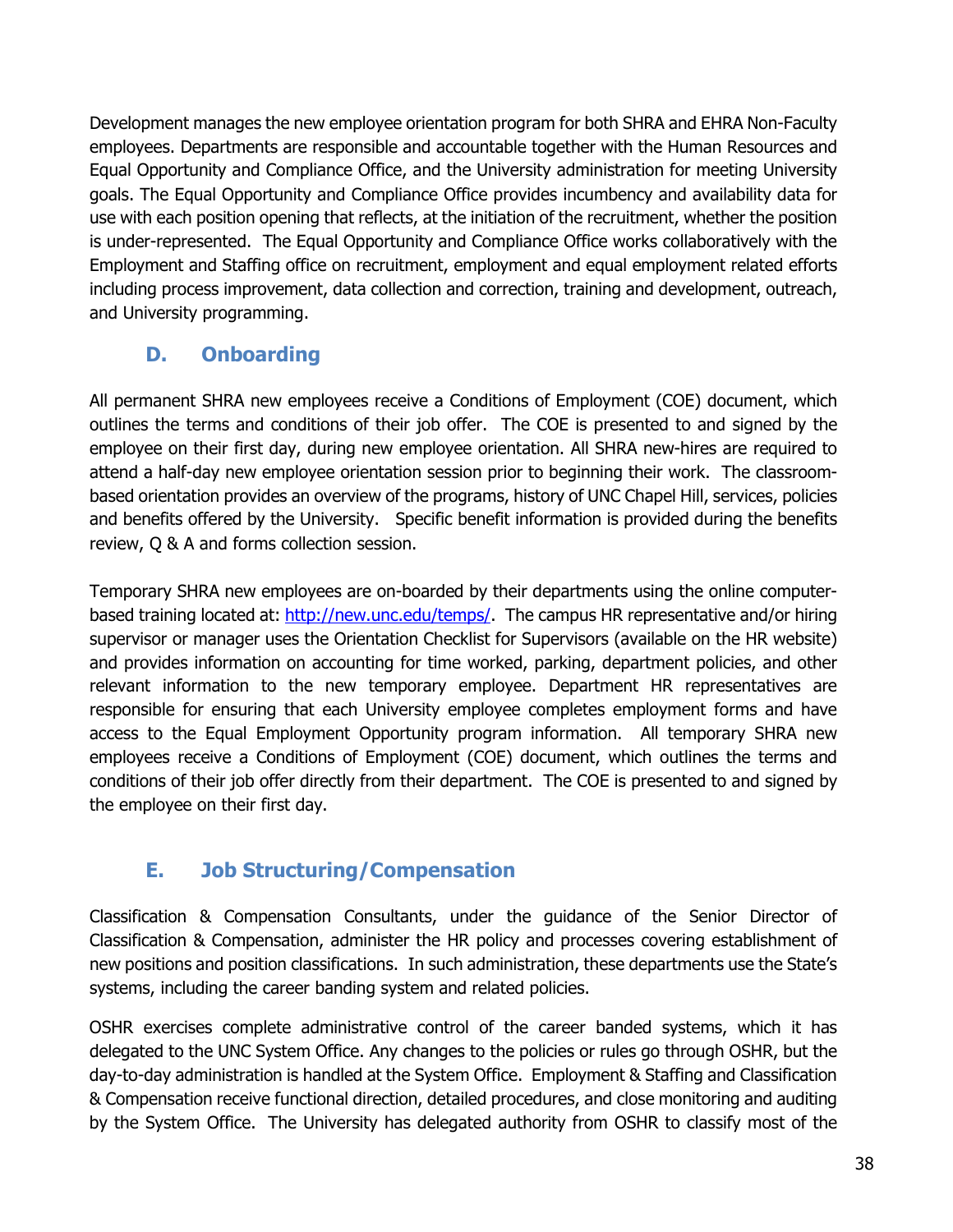state's Career Banded positions and both Classification & Compensation and Employment and Staffing have delegated authority for salary administration of these classes for the actions for which they have responsibility. [Note: Certain types of actions or salary thresholds may require external approval from the UNC System Office and/or OSHR.] These processes apply to all State positions subject to the State Human Resources Act at the University. Operating departments are responsible for the assignment of duties and responsibilities to positions at the outset and for changing these as operations require. Departments are required to prepare and submit to the Office of Human Resources a detailed position description on a standardized form and complete organizational chart for each new position request, reclassification request, or update to duties.

Classification & Compensation Consultants provide advice to departments on position design and the formulation of position descriptions, among other things. A Classification & Compensation Consultant reviews the description and interviews department representatives and supervisors as appropriate for any clarification of responsibilities and additional information needed to assure a fair, equitable, and appropriate classification decision. A detailed review is completed by first ensuring that the position's duties meet the OSHR classification specifications and competency profiles. This review determines the job classification only. A review of positions on the organization chart that are in the line of supervisory span and a review of other similarly situated positions on the organizational chart of that particular School/Unit is then conducted. This ensures equitable leveling assignments within that School/Division. Lastly, a campus-wide equity review is completed. This entails comparing the requested position's classification and level to like positions on campus and/or to established University-wide benchmarks.

Following this detailed review, the Classification & Compensation Consultant classifies the position by assigning it to the correct job classification, determining the wage/hour status, and the correct level based on the responsibilities in the description as well as the required competencies needed to complete the duties as assigned by the operating department. The qualifications of any particular employee are not considered in classifying a new position. For reclassifications, incumbents must meet the minimum requirements of the class. Such classification actions are subject to later monitoring and detailed on-site or other audits by OSHR.

When a department manager significantly changes the duties and responsibilities of an existing filled position, they are responsible for preparing an updated position description. Here, as in the earlier stages, the Classification & Compensation Consultant provides advice on position design and the writing of the description. Following that, the department is responsible for submitting the description and organizational chart for requesting that a formal classification study of the position be completed. The Classification & Compensation Consultant evaluates the position based on the same three step criteria in which a new position study is conducted and may interview current incumbents as part of the reclassification process.

Departments have the fundamental responsibility for maintaining accurate position descriptions with respect to actual and essential duties required for each position. Positions which have been vacant for more than one year must be resubmitted for a classification review prior to posting to ensure that the level is still appropriate when compared to similar positions. As a complement to department maintenance efforts, Classification & Compensation Consultants and OSHR may initiate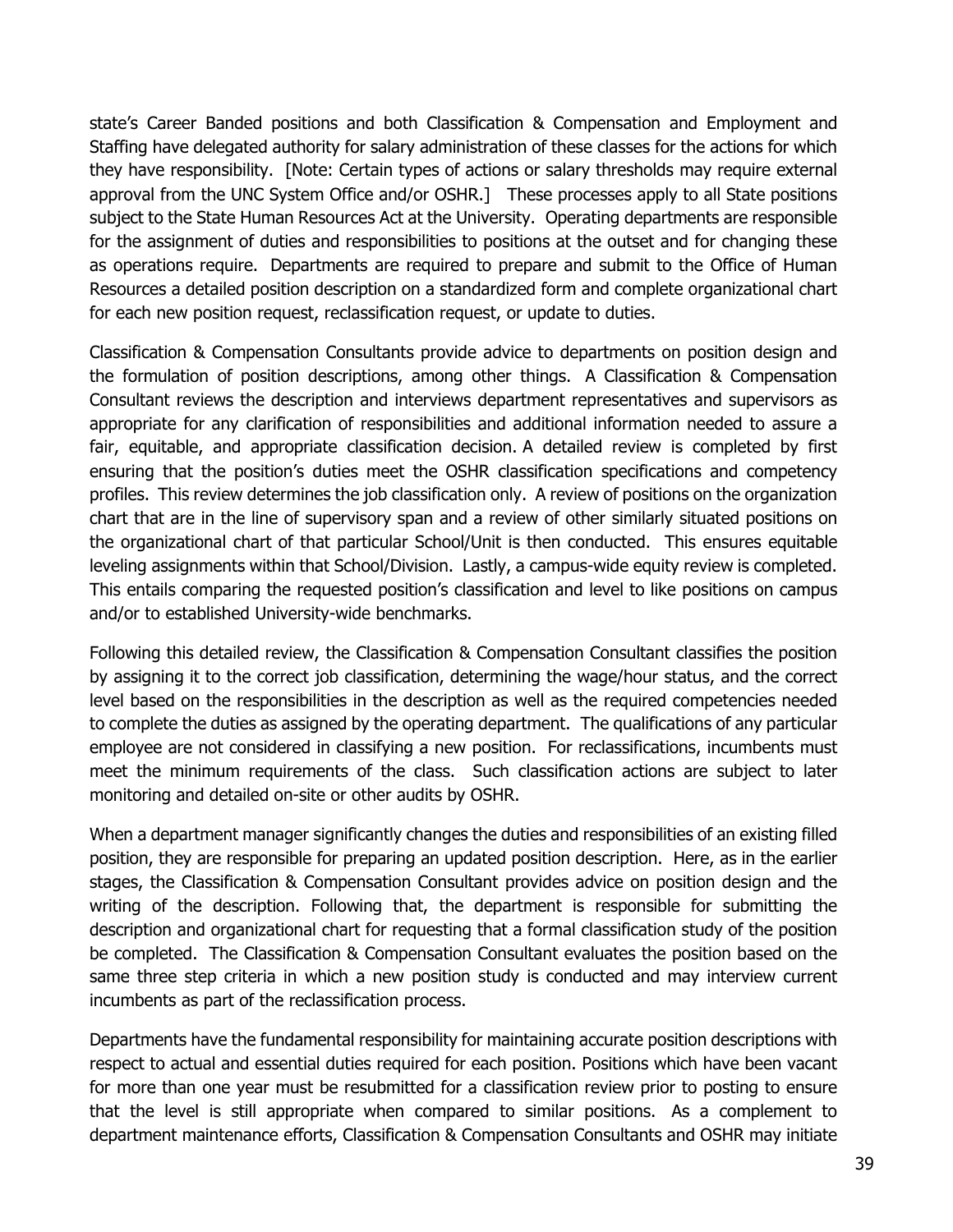studies of position families or classifications at the request of a department. In these studies, the department would be asked to have current position descriptions prepared for all the positions affected and to submit them for evaluation and review. Studies will also be initiated as a result of a directive from the Office of State Human Resources.

## **F. Training**

<span id="page-39-0"></span>OHR Organization & Professional Development provides many learning opportunities for all UNC-Chapel Hill employees by coordinating, designing, and delivering specialized training programs and organizing development activities for individuals and teams. The professional development courses are designed to develop and enhance essential workplace skills, increase job effectiveness, and improve performance throughout the University. By continuing to develop and strengthen our workforce, UNC-Chapel Hill provides more enriching careers while ensuring that all employees have access to training to increase their skills and knowledge.

OHR Organization & Professional Development offers a comprehensive program that addresses core characteristics and skills needed to lead effectively in an academic environment. The University Leadership Education and Development (ULEAD) program develops highly skilled and motivated leaders to meet the challenges of higher education's changing environment. The program is open to 25 applicants from UNC – Chapel Hill, NC Central University, and the UNC System Office. Eligibility requirements for the program include employees with permanent status who supervise at least one lower supervisor or who manages a program that is University-wide or of significant size and complexity.

The OHR Organization & Professional Development department, in conjunction with Employment & Staffing, provides recruitment and selection training to managers and supervisors on a scheduled basis through such courses as SHRA Hiring: From Posting to Probation, the Blueprint for Engaged Supervision Training (BEST), and other programs.

The department's mission is to provide meaningful learning opportunities that encourage development, stimulate productivity, create a healthier workplace environment, and enhance the capabilities of the University's committed and diverse workforce. Available programs address a wide variety of management, supervisory, and employee needs including topics such as Becoming a Team Player, Bringing Out the Best in Others, Communication Essentials, Coaching Skills, Effective Decision Making, Emotional Intelligence, How to Receive Criticism and Make it Work for You, Presentations with Pizzazz, and Using Reason to Resolve Conflict.

Courses supported by OHR Organization & Professional Development also include a variety of cultural diversity programs, such as Diversity in Hiring, Diversity in the Workplace, and Ethics in the Workplace. All workshops are free to UNC-Chapel Hill staff and faculty. Special training is available upon request from hiring departments and selection committees.

All educational and other training programs sponsored by the University are open to qualified employees without regard to age, color, disability, gender, gender expression, gender identity,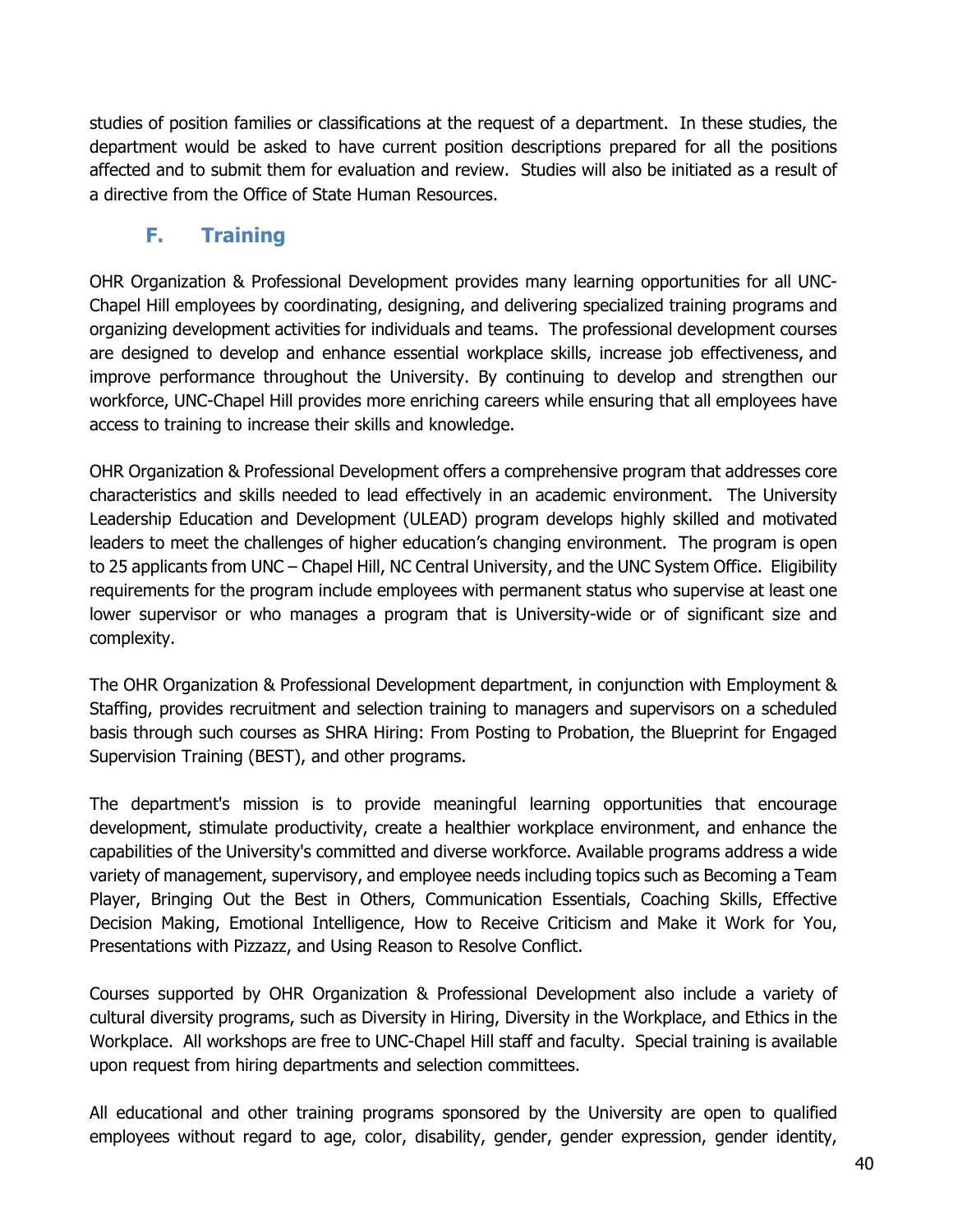genetic information, national origin, race, religion, sex, sexual orientation, or veteran status. Employees are encouraged to take advantage of these training opportunities advertised through a variety of communications from the Office of Human Resources. In addition, educational leaves may be granted by the University for approved educational programming. Information about OHR Organization & Professional Development programs, tuition and fee waivers, and other educational assistance programs, as well as online, technical training opportunities such as Microsoft IT Academy and LinkedIn Learning is available in Carolina Talent Learning as well as on OHR and ITS websites.

#### **Management Training**

Training programs for managers and supervisors are critical to the University's equal opportunity efforts. The Office of Human Resources administers the Blueprint for Engaged Supervision Training (BEST) program, a mandatory program designed to educate and motivate UNC's frontline supervisors on topics including recruiting and interviewing, classification and compensation, performance management, and leave of absence policies. Participants in BEST are also strongly encouraged to complete state-mandated EEODF classes. The BEST Program Manager works closely with the Equal Opportunity and Compliance office to share scheduling so that EEODF classes can be offered consecutively for BEST participants. Participants have three months to complete the mandatory program.

Hiring managers were trained to streamline the hiring process as a directive of the Provost. Several tools were developed to make the hiring process more efficient and effective:

- Hiring Playbook: Guides hiring managers and HR representatives step-by-step through the hiring process in 45 days and provides best practices from across the campus community.
- Staff Hiring Dashboards: Provide an overview of active hiring events so hiring managers and senior leaders can see the status within their units and identify where additional support may be needed. An Operations Dashboard and Executive Dashboard were created to suit the needs of different populations.
- War Rooms: Meetings where OHR collaborates with school/division HR representatives to celebrate hiring successes and to proactively identify potential recruitment obstacles.

OHR Organization & Professional Development offer additional management-based training such as:

- Coaching Skills
- Performance Management & Disciplinary Processes for SHRA Employees
- Foundations of High Performing Teams
- Hiring by the Carolina Playbook
- Fundamental Communication Skills
- Time Management
- Moving from Peer to Manager
- Rewarding and Recognizing Employees
- Managing Interactions with Your Employees
- Conflict Management Skills for the Workplace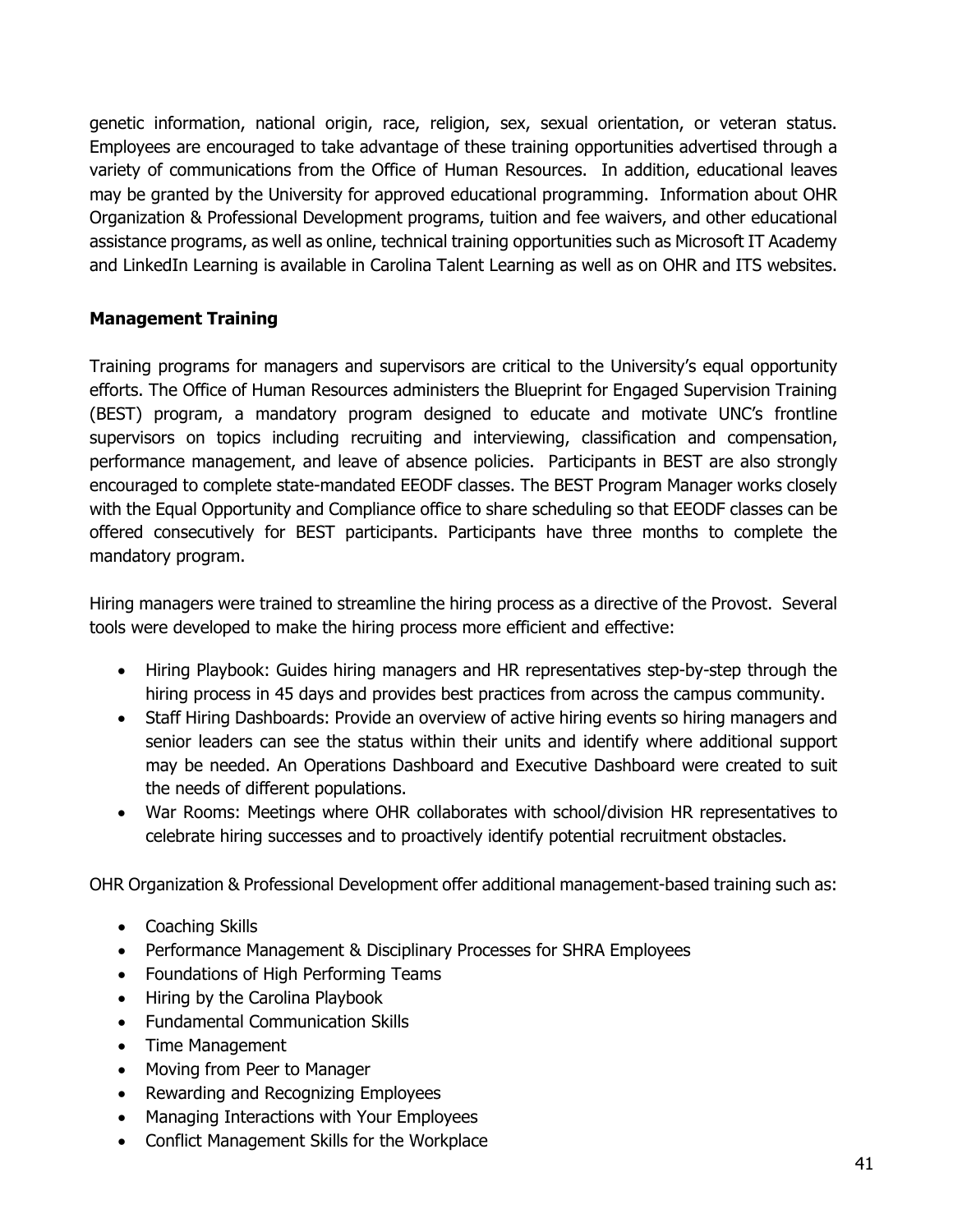Specific and comprehensive training on EEO policies and practices, is also delivered by Equal Opportunity and Compliance Office staff. This training covers the following topics:

- The definition of equal employment opportunity;
- The legal basis for equal employment opportunity;
- Interpreting and applying equal employment opportunity policies and quidelines;
- Preventing workplace harassment;
- The guidelines for valid and legal selection procedures;
- Identifying and eliminating barriers which can lead to discrimination;
- Implementing the equal employment opportunity program for staff employment;
- Information on the Policy on Prohibited Discrimination, Harassment and Related Misconduct, which includes the established procedures for reporting, investigating, and resolving such matters.

## <span id="page-41-0"></span>**G. Promotion Procedure**

The University's staff workforce is highly mobile. The University has formal systems designed to support staff employees seeking upward mobility through transfer or promotion. These systems result in a high level of satisfaction among, and participation by, staff employees. Promotions due to open competitive recruitments during recent years comprised 15-20% of job openings filled each year. For the year ending October 31, 2021, 294 employees were promoted, comprising 24% of the 1,249 openings filled.

The number of promotional opportunities generally depends on fund availability absent any State spending restrictions. Promotional opportunities include upward movement through competitive recruitment, position reclassification or salary range revision, or transfer to another position at a higher salary grade/competency market rate within the same department or by transferring to another department.

## <span id="page-41-1"></span>**H. Performance Management**

The University of North Carolina System Office establishes institutional goals for all employees covered by the University SHRA Performance Appraisal Policy: Expertise, Accountability, Customer-Oriented, Team-Oriented, and Compliance and Integrity. Supervisors cannot edit or change these goals and must use as written. Regarding the "Compliance & Integrity" level of performance under Institutional Goals, supervisors must evaluate the employee's compliance with personnel and equal employment opportunity policies, including prohibitions on harassment, discrimination, and workplace violence, and all other policies.

Supervisors are evaluated on their contributions towards meeting University equal opportunity and affirmative action goals. The University of North Carolina System Performance Management Policy states that failure to execute these performance management requirements through the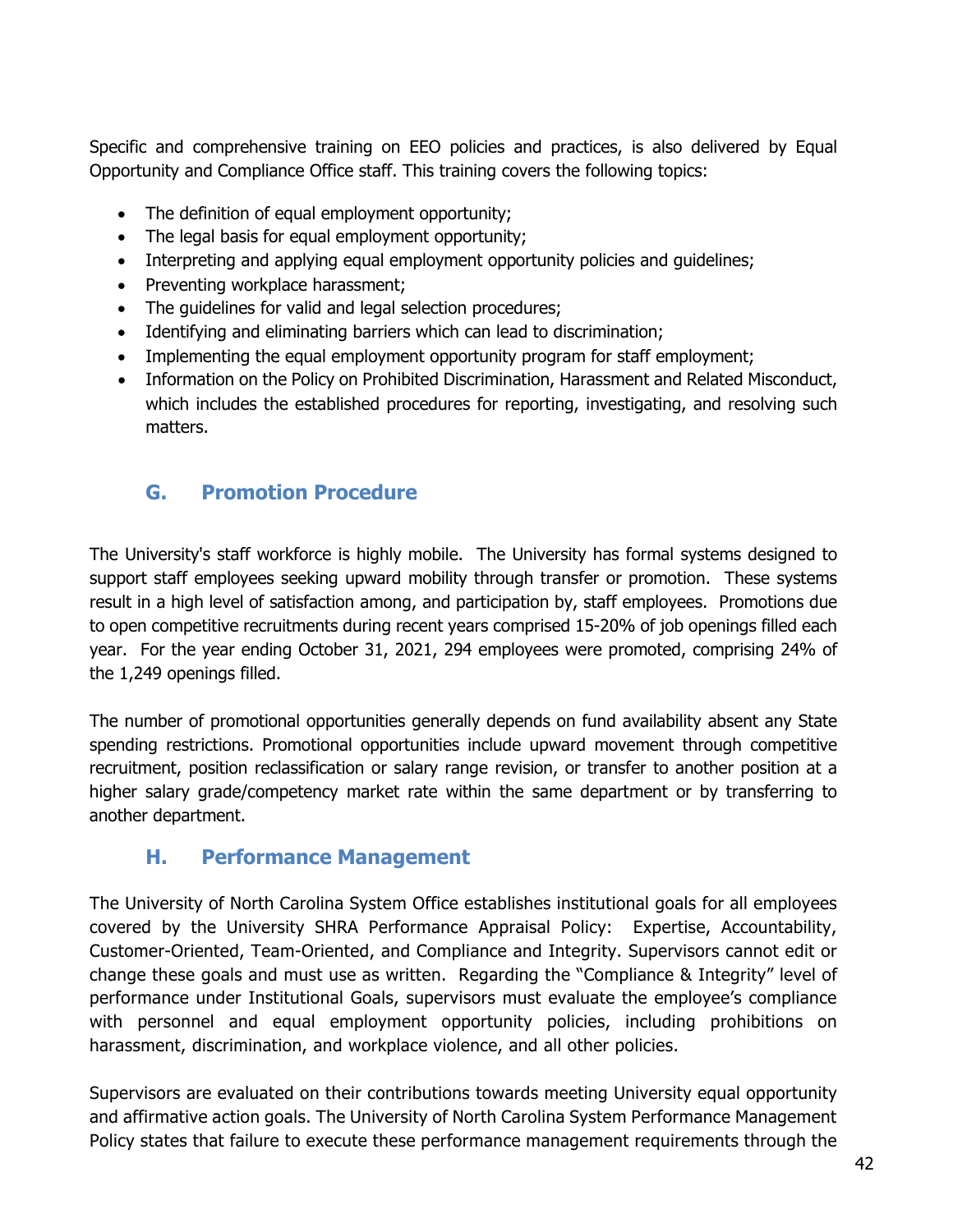policy will be addressed in their annual appraisal and, as necessary, through application of the SHRA Disciplinary Policy or other applicable corrective process for SHRA or EHRA managers/supervisors.

The overall success of the University relies on the individual accomplishments of all faculty and staff. The Performance Management Program provides a mechanism for communicating responsibilities and evaluating achievements. All permanent University staff are evaluated annually on their performance.

#### **SHRA Performance Management**

Performance appraisal information is one consideration in making other personnel decisions such as promotions, disciplinary actions, layoff determinations, and salary increases. Therefore, proper application of the performance management system is essential in the effective application of other personnel policies.

The annual performance cycle runs from April 1 to March 31.

The employee's performance plan contains institutional goals, performance goals, and development goals. Performance and development goals are set by management for each employee for the performance cycle and organizational values that are set by the Office of Human Resources for all employees. For institutional goals, UNC System Office provides a set of performance expectations that address critical aspects of every employee's overall work product. UNC System Office will provide managers/supervisors with definitions of these goals at the "meeting expectations" level of performance. Performance plans must be issued within 60 calendar days of the start of the cycle or the employee's start date. Performance expectations and appraisals are recorded on a standardized form, the Performance Management & Competency Assessment Form, and the completed and signed document uploaded into Carolina Talent. Carolina Talent (Cornerstone product) is the program that will be used for online Performance Management and is the system of record.

Employees receive overall annual ratings and individual ratings for performance goals and organizational values on a three-point scale (Not Meeting, Meeting, or Exceeding Expectations). Interim reviews are required for employees that received an overall rating of Not Meeting Expectations near the midpoint of the performance cycle. Employees may appeal an overall rating of "Not Meeting Expectations" on the annual appraisal through the SHRA Grievance Policy.

As part of the career banding system for SHRA permanent employees, supervisors must also conduct an annual Employee Competency Assessment along with the Annual Performance Appraisal.

### <span id="page-42-0"></span>**I. SHRA Hiring & Recruitment Policy**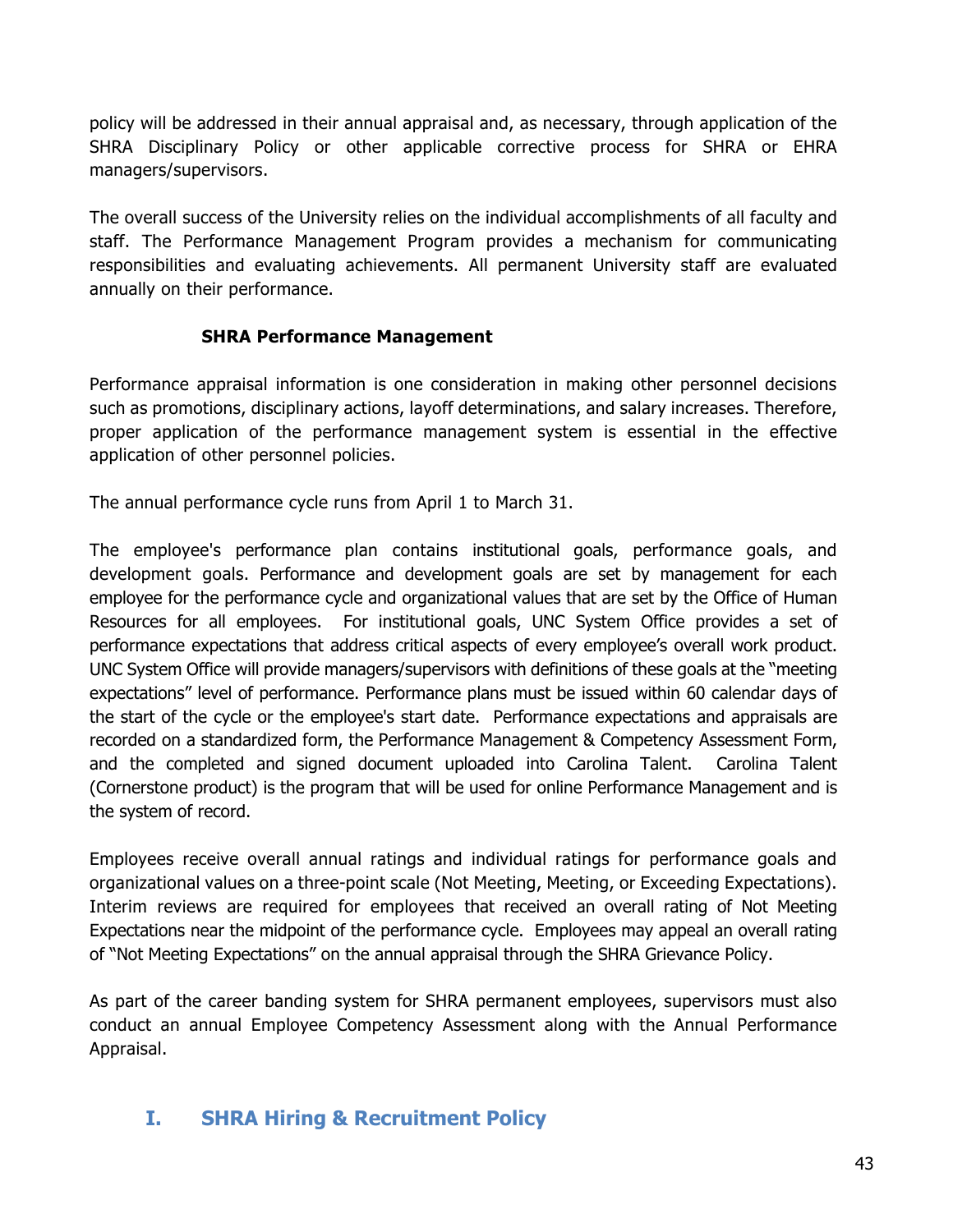The University consistently applies the SHRA recruitment and selection process to promote open and fair competition to select from the most qualified persons to fill vacant positions. Selection decisions will be based solely on job-related criteria. Employment is offered based upon the job-related qualifications of applicants for employment using fair and valid selection criteria and upon satisfactory completion of all relevant reference checks, background checks, credentials verification, and verification of eligibility to work in the United States.

No selection decision shall be made that will constitute unlawful discrimination in violation of state and federal law. The University will give Equal Employment Opportunity (EEO) to all applicants, without regard to age, color, disability, gender, gender expression, gender identity, genetic information, national origin, race, religion, sex, sexual orientation, or veteran status. Preferential treatment will not be given to any individual based on undue influence.

### 1. **Recruitment Request**

To initiate recruitment for a vacant SHRA permanent position, departments must submit a posting request through the applicant tracking system. Departments do not need to wait until the position is vacant before submitting the recruitment. However, the hiring supervisor must have received a signed resignation letter or other official documentation of separation date from the current employee.

Each SHRA position has State standards for minimum training and experience. These standards indicate the knowledge, skills, and abilities, or competencies, necessary for successful job performance. Specific formal education may be substituted for required experience in some positions. Directly related experience also may be substituted for certain educational requirements.

Hiring departments are responsible for determining any job-related qualifications required in addition to minimum State standards and for documenting the qualifications based on the Position Description Form (PD102CB). Additional qualifications may be identified as essentials or preferred.

### 2. **Essential Skills**

The required knowledge, skills, and abilities that are critical to a position, without which the duties of the position cannot be performed. Any essential skill listed in the job posting must also be reflected as an essential skill in the position description. A selected candidate must possess all essential skills listed in the job posting of the position for which they are being selected.

### 3. **Preferred Skills**

**T**he knowledge, skills, and abilities that would aid in successfully performing the primary duties of a position but are not required. If the hiring department identifies any special physical or mental requirement(s) for an open position, the Office of Human Resources advertises any such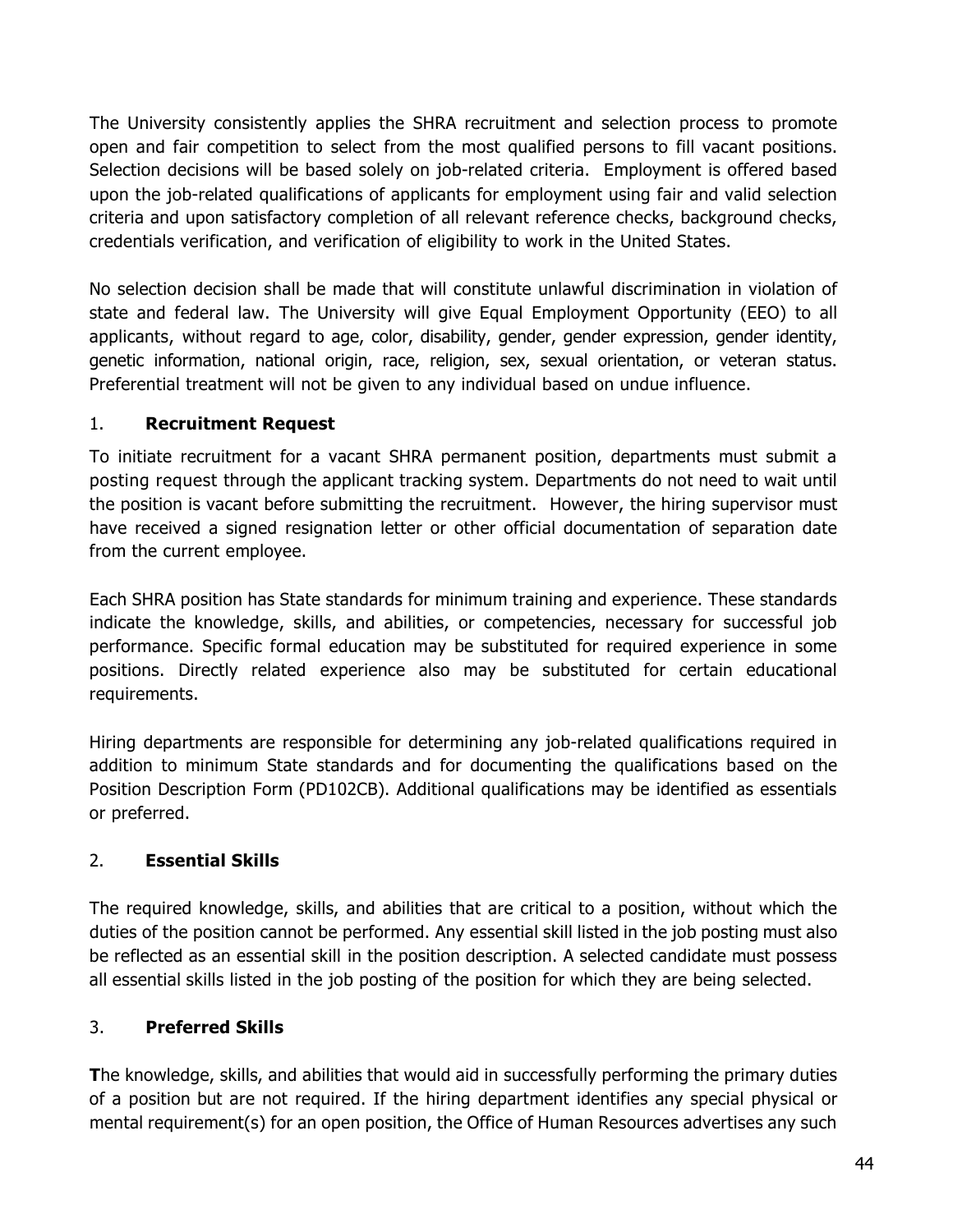requirement(s) in its recruitment. Other training and experience preferences may also be determined by the hiring department; however, there is no substitute for a State-required license, registration, or certification.

### 4. **Internal Only Recruitment**

With the approval of Employment & Staffing, departments have the option to post SHRA permanent and time-limited positions as internal only. Internal only recruitments limit applicants to current, permanent or time-limited employees of UNC-Chapel Hill or to individuals with UNC-Chapel Hill layoff priority. Internal only recruitments may not be limited to employees of any specific unit, department or division of the University, nor may any of the positions' essential requirements indirectly infer required employment in a specific area of the University.

#### 5. **Posting Requirements**

The Talent Acquisition Partners in the Office of Human Resources must approve the recruitment before the vacancy can be posted. There are three required locations for posting announcements of SHRA position vacancies; State-Wide Posting, University Posting, and Departmental Posting.

- **State-Wide Posting**. The Employment & Staffing Department in the Office of Human Resources provides permanent job openings information to the NC Commerce, Workforce Solutions Division as required by State policy. The posting information includes the State's minimum training and experience requirements and, as appropriate, additional position requirements as defined by the hiring department.
- **University Posting.** The Employment & Staffing Department provides the Staff Openings List of SHRA positions under active recruitment. A list of highlighted positions is posted at the Office of Human Resources, Administrative Office Building, 104 Airport Drive. The Staff Permanent Openings List is also updated continuously on the Office of Human Resources website.
- **Departmental Posting**. After the posting request has been approved by the Talent Acquisition Partner, the hiring department prints the "Posting Details" from the online applicant system. State policy requires hiring departments to post conspicuously within the department the "Posting Details" for all of its SHRA vacancies. This internal posting must be concurrent with the posting maintained by the Office of Human Resources and must remain posted in the department through the defined recruitment period's closing date. The hiring department must retain the posting information and recruitment information for three years.

Hiring departments are also responsible for ensuring that department employees currently on extended Military Leave or Family Medical Leave have been informed in a timely manner of all departmental internal postings.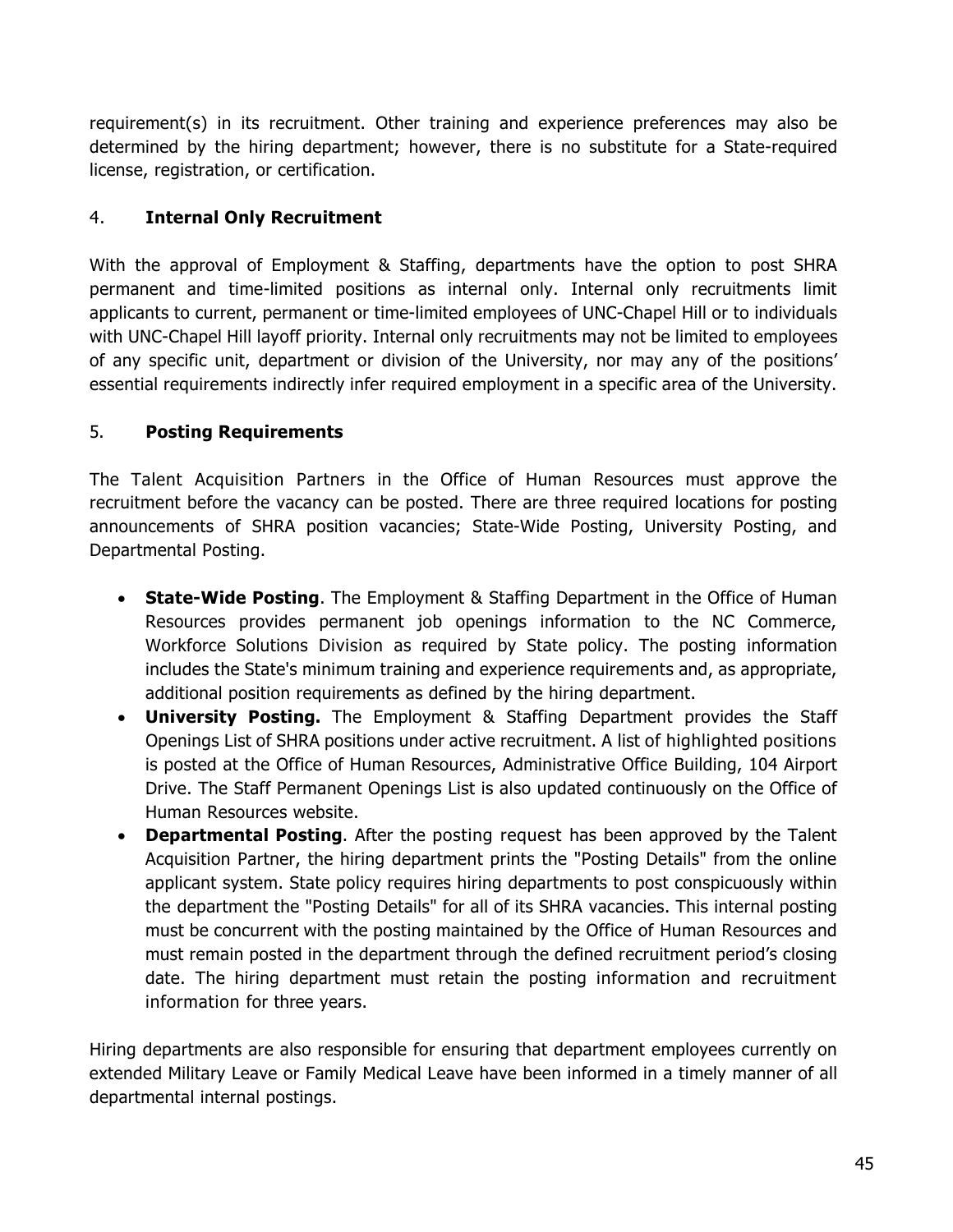#### 6. **Recruitment Posting Period**

The hiring department establishes the length of the posting period in the online applicant system. SHRA permanent or time-limited vacancies must be posted for a minimum of five business days. Direct Hire Temporary posting must be posted for a minimum of three business days. In no case shall a posting close on a day on which the Office of Human Resources is closed for business. The posting period opening and closing dates are included on each job posting. Only applications received no later than 11:59 pm EST/EDST on the closing date may be considered for the position. Although Schools/Divisions are able to start the process of contacting candidates prior to the posting closing, no employment offer or other commitment can be extended for an open position before the end of the vacancy's posting period. The hiring department may request to extend the posting period as needed by contacting their Talent Acquisition Partner. Extensions to SHRA permanent posting periods must be for at least three business days. The maximum posting period for recruitment is six months from the date of the initial posting; this maximum posting period includes initial recruitment and extensions.

#### 7. **Application Submission**

In order to apply for an SHRA permanent, time-limited, or direct hire temporary position at the University, all applicants must use the University's online applicant tracking system to:

- Establish an Applicant Profile,
- Complete an application which includes the applicant's work history, and
- Submit an application to each individual position for which they wish to be considered no later than the closing time on the position's posted closing date.

Applicants may also attach cover letters and resumes to their applications for specific positions; however, information provided solely on a resume in lieu of an Application for Staff Employment is insufficient for consideration.

Anyone requiring assistance with the online application process may contact the Employment & Staffing Department in the Office of Human Resources.

### <span id="page-45-0"></span>**J. Transfer Opportunities**

To promote career advancement and to fill job openings with the best skills available, permanent SHRA (full-time or part-time) employees are eligible to seek transfer to another department or to another position within their current department. There is no requirement for the employee to work in a position for a specified minimum period before applying for a position change.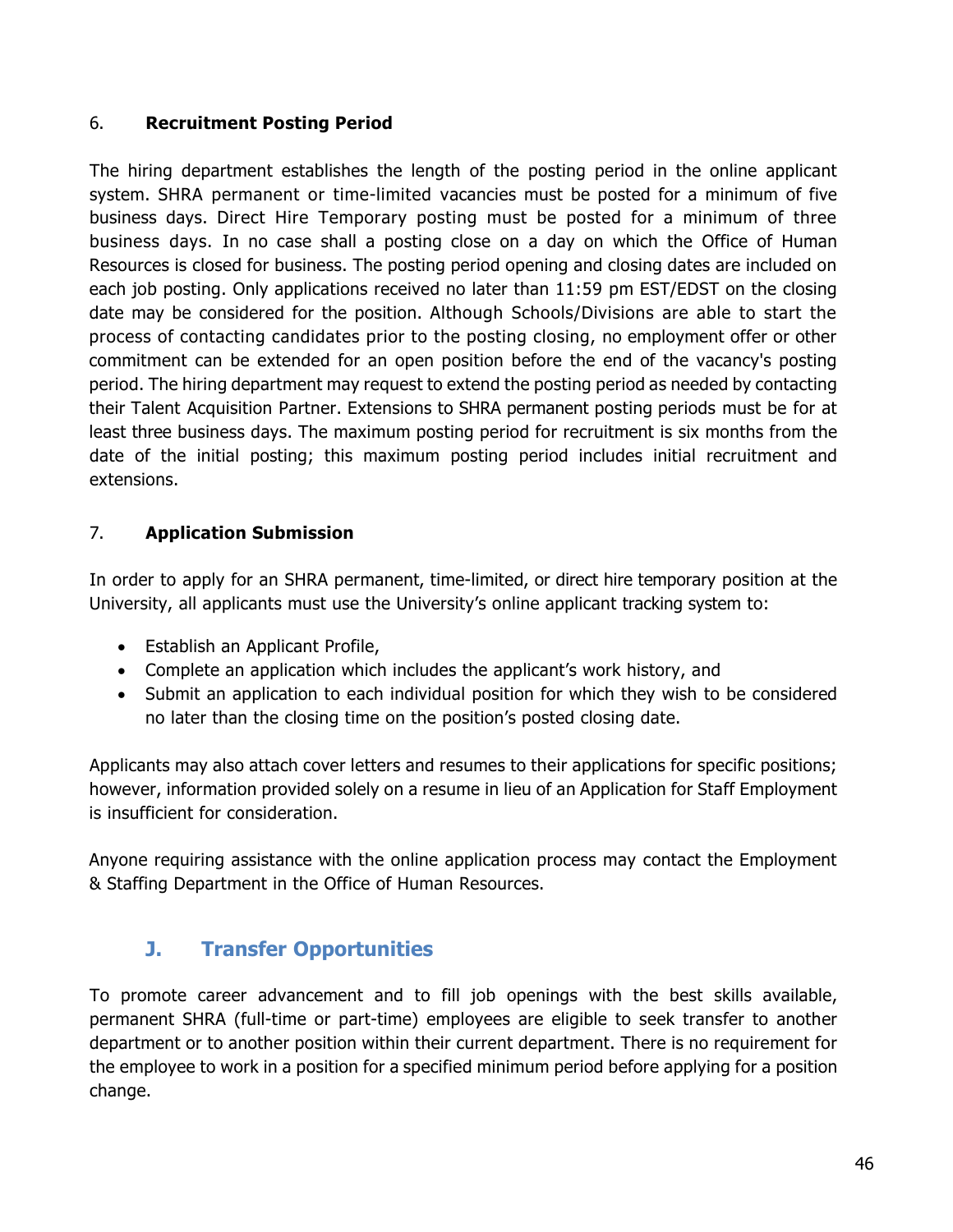### 1. **Applicant Referral**

The Talent Acquisition Partners in the Office of Human Resources ensure each applicant's training, experience, and skills meet the State minimum recruitment standards and valid job requirements. Only applications meeting these requirements are referred to the hiring department for interview.

Hiring managers (and search committees) can review referred applications through the online applicant tracking system provided by the Office of Human Resources. The hiring department is responsible for further evaluation of referred applications, including reviewing applications for the essential skills listed in the job posting. Applicants who do not have the requisite essential skills as indicated on the job posting cannot be hired into the position.

### 2. **Best Qualified Pool and Interviewing**

The hiring department determines which applicants are the best qualified among those referred and then contacts those candidates directly to schedule screening interviews Once a screening interview is completed, the hiring departments submits a complete list of candidates that were selected for interview. Generally, it is expected that hiring departments will interview at least three candidates.

Hiring departments cannot move forward in the interview process beyond the screening interview with any candidate whose application was not referred and approved by the Office of Human Resources for the vacancy. Interviews may take place by telephone, Skype, Zoom, or in person, and the interview questions must be applied consistently, regardless of method of contact. All layoff priority applicants must be interviewed for the vacant position, if they meet the essential requirements and are referred. Hiring supervisors with questions about appropriate interviewing may contact their Talent Acquisition Partner for assistance. In addition, OHR Organizational and Professional Development provides programs on interviewing skills for supervisors on a regular basis.

### 3. **Commitment to Equal Employment Opportunity (EEO)**

The University is committed to ensuring that employment decisions are based on an individuals' competencies and qualifications. Consistent with this principle and applicable laws, the University does not discriminate with respect to employment terms and conditions on the basis of age, color, disability, gender, gender expression, gender identity, genetic information, national origin, race, religion, sex, sexual orientation, or veteran status. This policy ensures that only relevant factors are considered and that equitable and consistent standards are applied to all personnel actions. More information and a copy of the University's Equal Employment Opportunity Plan is available on the Equal Opportunity and Compliance Office website: [https://eoc.unc.edu/resources/office-reports/.](https://eoc.unc.edu/resources/office-reports/)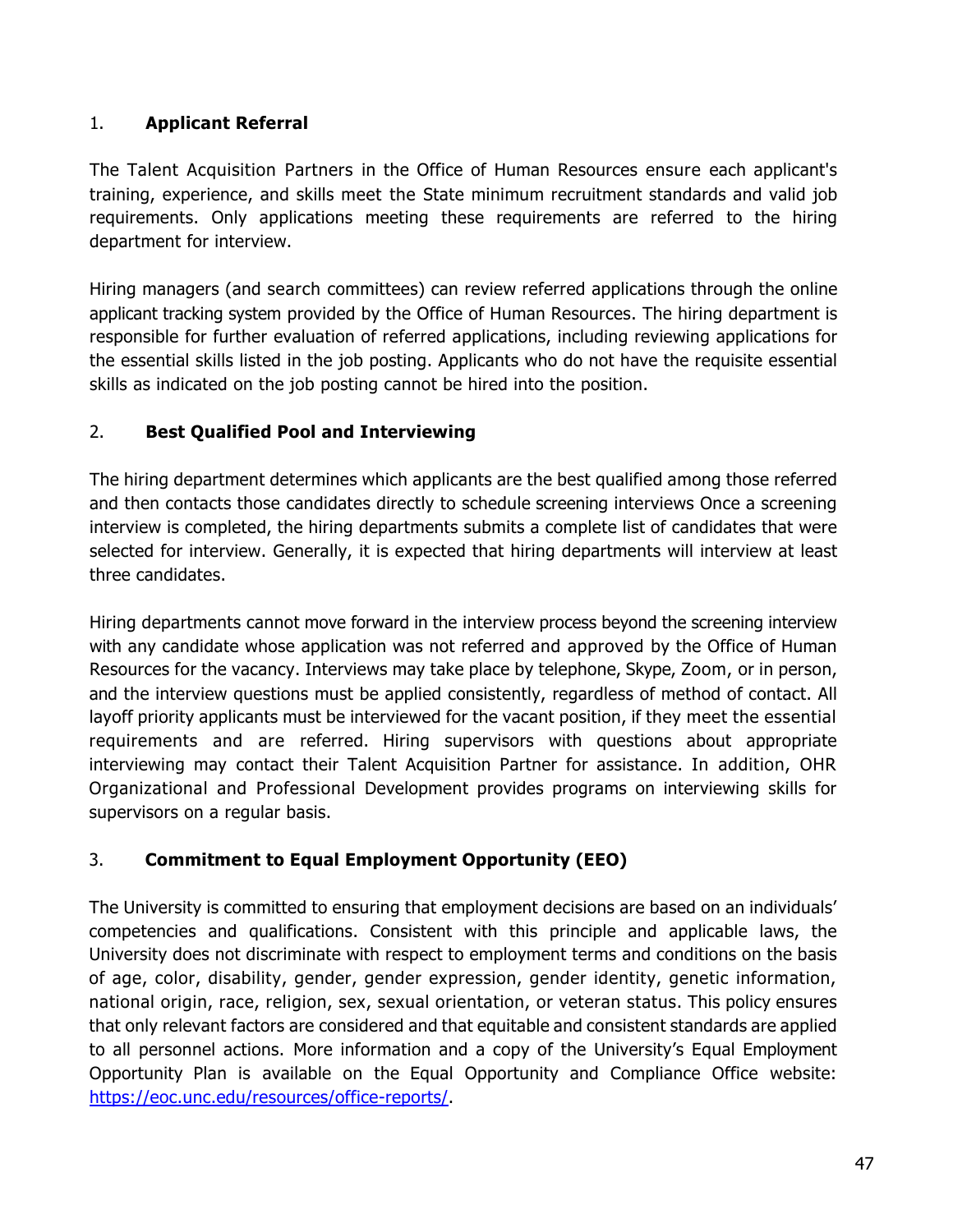The diversity of our staff brings strength to the University. Our focus on diversity with each search gives us the opportunity to hire, attract, and retain the talented staff we want and need to continue our legacy of excellence. An online training module can be accessed through Carolina Talent for Supervisors and Search Committees. Search Committee training is available and provides valuable information, helpful advice, and proven techniques to enable our search committees to run more efficiently.

### 4. **Special Consideration for Applicants with Disabilities**

It is permissible to discuss an accommodation that may be needed and how the applicant would perform the essential functions of the job if one of the following is true: an applicant has an obvious disability, an applicant voluntarily discloses a non-obvious disability, or an applicant expresses the need for reasonable accommodation.

### 5. **Pre-Employment Testing**

Pre-employment tests (written, oral, physical, or skills) may be administered by the hiring department with prior approval from the Talent Acquisition Partner assigned to work with the department and the Equal Opportunity and Compliance Office.

#### 6. **Selection and Hiring Proposal**

The Selection and Hiring Proposal form in the applicant tracking system is the official University record of those referred by the Office of Human Resources and the hiring department's selection and non-selection reasons. The School/Division recruitment coordinator uses a set of "Non-Selection Reasons" in the applicant tracking system to record the appropriate reason(s) for non-selection. The Hiring Proposal must be completed before a job offer can be extended to the final candidate.

## <span id="page-47-0"></span>**K. Disciplinary Processes**

#### 1. **SHRA Disciplinary Action Policy**

Disciplinary processes for SHRA employees are meant to be corrective. Supervisors are strongly encouraged to contact Employee & Management Relations at the onset of any employee performance or conduct issues and to discuss both formal and informal methods for resolving such workplace issues. Employees also are encouraged to contact Employee & Management Relations to discuss ways of resolving workplace issues.

There are three categories of cause for disciplinary action: unsatisfactory job performance, grossly inefficient job performance, and unacceptable personal conduct.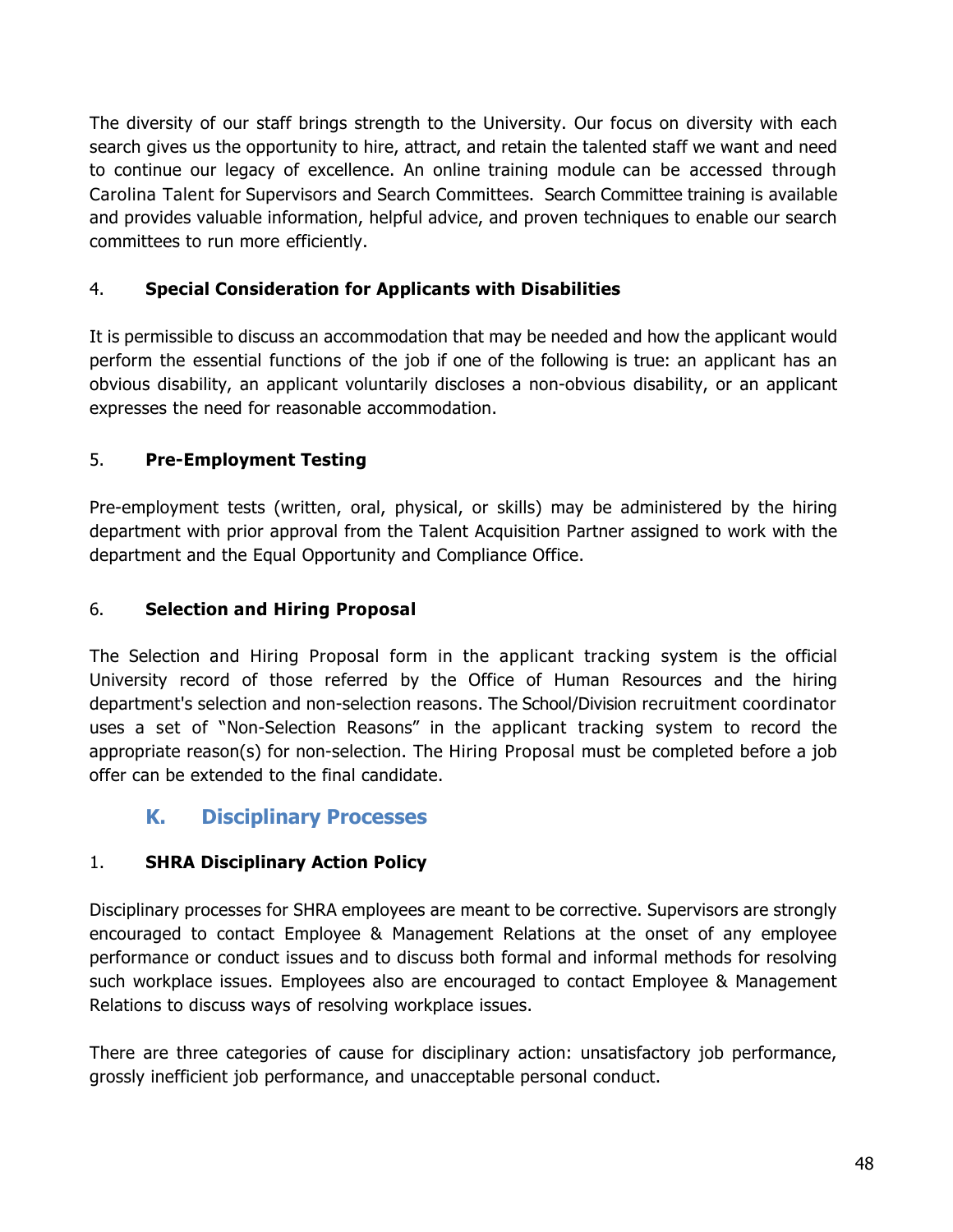There are four types of disciplinary action: Written Warning, Suspension without Pay (for one or two work weeks), Demotion (of rank and/or pay), and Dismissal.

For unacceptable personal conduct incidents or for grossly inefficient job performance, an employee may be dismissed on a first offense, depending on the severity and pervasiveness of the offense.

Discipline for unsatisfactory job performance is successive and requires at least three disciplinary incidents within an 18-month period of each other: the first incident must result in a written warning; the second incident may result in a written warning, suspension, or demotion; and the third incident may result in a written warning, suspension, demotion or dismissal from employment. Employee & Management Relations is required to review all disciplinary letters before they are issued to employees.

Before any SHRA employee receives a written warning for unsatisfactory job performance a documented counseling session must occur.

Before any SHRA permanent employee can be suspended, demoted, or dismissed, the supervisor must hold a "pre-disciplinary conference" with the employee to provide the employee an opportunity to address management's concerns before it makes the disciplinary decision. A staff member of Employee & Management Relations must be present at the pre-disciplinary conference.

Temporary and probationary employees are not covered by this policy and its procedures and can be released from employment as deemed appropriate by management after consulting with Employee and Management Relations.

#### 2. **SHRA Probationary Period**

New SHRA permanent employees and those returning to State service after having more than a 31-day break from previous State service, are required to complete a minimum 12-month probationary period. During the probationary period, the supervisor evaluates if the employee is performing at the level required for the position.

Once an employee's 12-month probationary period is satisfied and career status is attained, a new probationary period shall not be required if the employee experiences any of the following changes: promotion; transfer; demotion; reinstatement after leave of absence; layoff priority re-employment with less than a 31-day break in service; reassignment; or return of a policy-making/confidential exempt employee to a non-policy-making position. If any of the above changes occurs while an employee is serving a probationary period, the satisfied portion of the probationary period will be credited toward the new assignment. The employee will then be required to complete only the remaining portion of the probationary period. Employees transferring from a local government entity subject to the State Human Resources Act who have already attained career status are not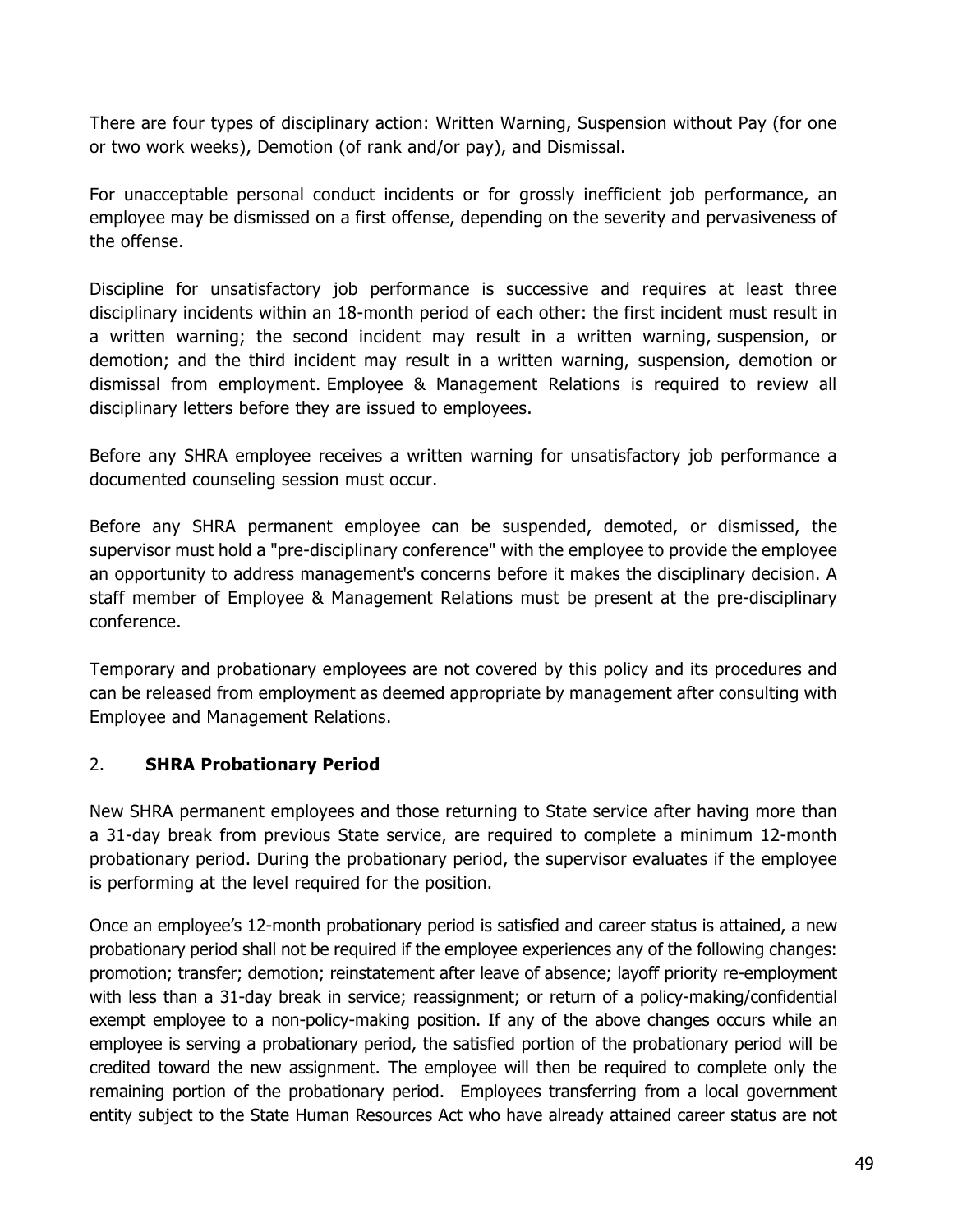required to serve another probationary period, provided there is no break in service greater than 31 days.

A transferring or former SHRA employee who has had a break in service greater than 31 days must serve a new 12-month probationary period before career status is attained. Periods of extended leave of absence with or without pay do not suspend or increase the duration of the probationary period beyond 12 months.

If the supervisor determines that an employee is not able to perform as required for the position, the supervisor can terminate the employee's appointment and must do so prior to the end of the employee's probationary period. The employee must receive written notification of the termination. Supervisors must consult with Employee and Management Relations prior to moving forward with a probationary termination.

Once employees have completed their probationary period, they are protected under the disciplinary procedures found in the [Disciplinary Action Policy \(SHRA\).](http://hr.unc.edu/policies-procedures-guidelines/spa-employee-policies/employee-relations/DA-SPA)

## <span id="page-49-0"></span>**L. Pre-disciplinary Action Options**

#### 1. **Facilitated Conversations**

Employee & Management Relations in the Office of Human Resources provides a facilitated conversation program to assist management and employees in productively addressing workplace issues and improving communication and understanding in the workplace.

#### 2. **Counseling Sessions**

When the supervisor determines that disciplinary action is appropriate for unsatisfactory job performance, a written warning is the first type of disciplinary action that an employee shall receive. However, as referenced in the SHRA Disciplinary Action policy, the manager/supervisor shall provide feedback and following the feedback issue a Documented Counseling Session (DCS) prior to beginning disciplinary actions for any performance issues. When a documented counseling session fails to correct employee performance, the manager/supervisor may address the matter by issuing a formal disciplinary action, the first level of which is a written warning.

### <span id="page-49-1"></span>**M. Other Types of Employment Separations**

Other than dismissal, a separation from employment may occur when a University employee resigns, retires, is dismissed, separated by reduction in force (layoff), is unavailable for work, or dies. Data is collected as to why individuals leave the University to identify trends and patterns.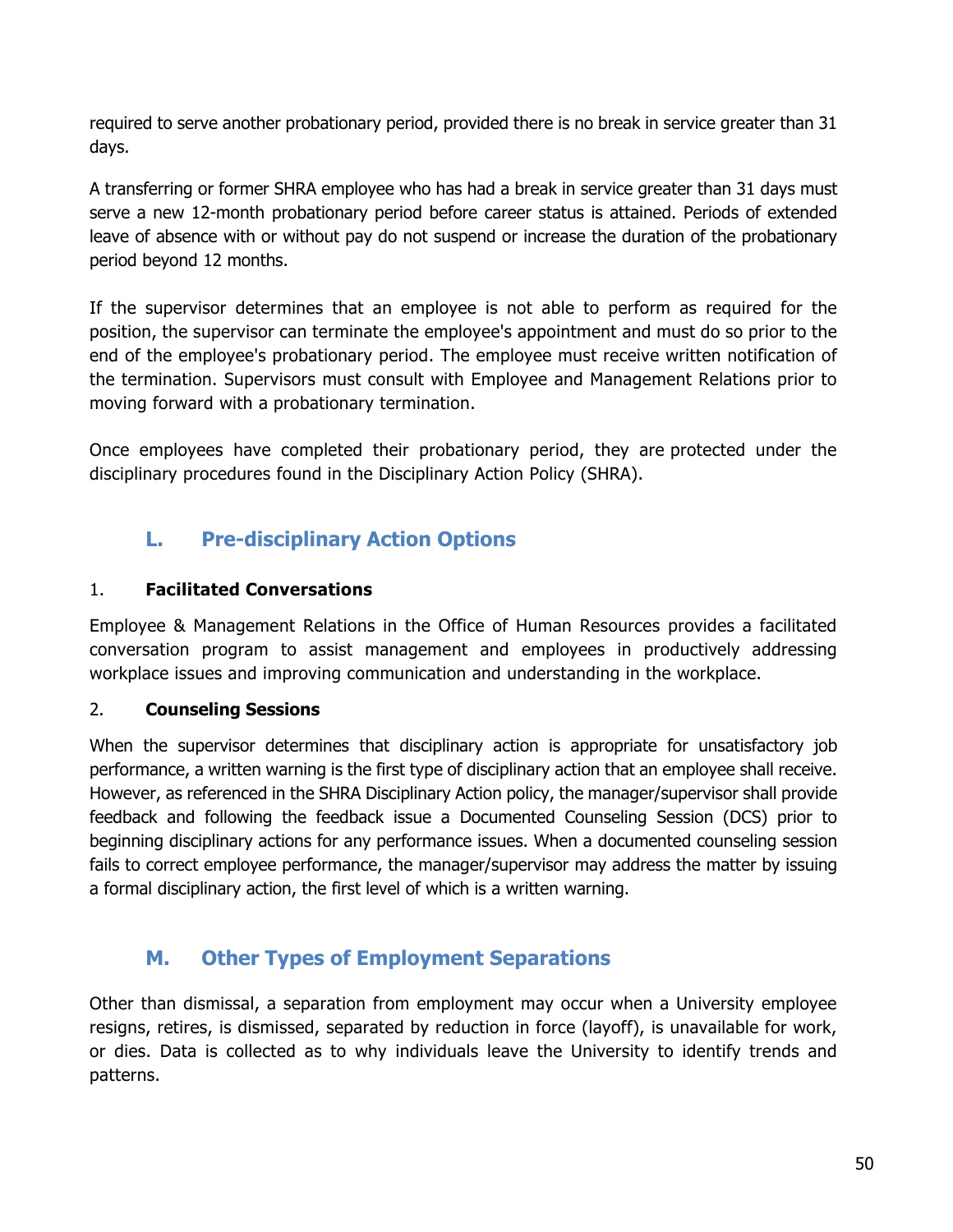#### 1. **Resignation**

An employee is expected to notify management in writing at least two weeks (ten business days) prior to the last intended workday of a voluntary resignation. The last day the employee reports to work is normally the separation date.

#### 2. **Voluntary Resignation without Notice**

When an SHRA employee fails to report to work for a period of at least three consecutive workdays without giving oral or written notice to management, that employee voluntarily terminates their employment with (resigns from) the University. The employee does not have appeal rights for this type of separation.

### 3. **Retirement**

An employee who is participating in the Teachers' and State Employees' Retirement System (TSERS) or the Optional Retirement Plan (ORP) can initiate the retirement process by completing the application through their Orbit account or by contacting the Benefits & Leave Administration Team. An application must be filed with the North Carolina Retirement System between 90-120 days prior to his or her retirement effective date. Those in the Optional Retirement Program should complete an ORP-3 retirement 60-90 days prior to retirement and provide it to the UNC Benefits & Leave Administration Team. Failure to submit an application less than 90 days prior to the retirement date may result in delays for retiree benefits and retiree health coverage.

### 4. **Reduction-in-Force (Layoff)**

An employee may be separated by a reduction in force due to budgetary, operational, or organizational needs. Management submits a layoff plan to Employment & Staffing in the Office of Human Resources. In addition to identifying the work unit and employee classification, selection criteria include the following factors in order:

- 1) University needs
- 2) Type of appointment
- 3) Relative skills, knowledge, and productivity of employees
- 4) Length of total state service
- 5) Workforce diversity

Employees must receive at least a 30-day calendar written notice of the separation. Selected employees may appeal the decision through the SHRA Grievance Policy only if alleging discrimination based on a protected status or if alleging retaliation for making a report of harassment or discrimination.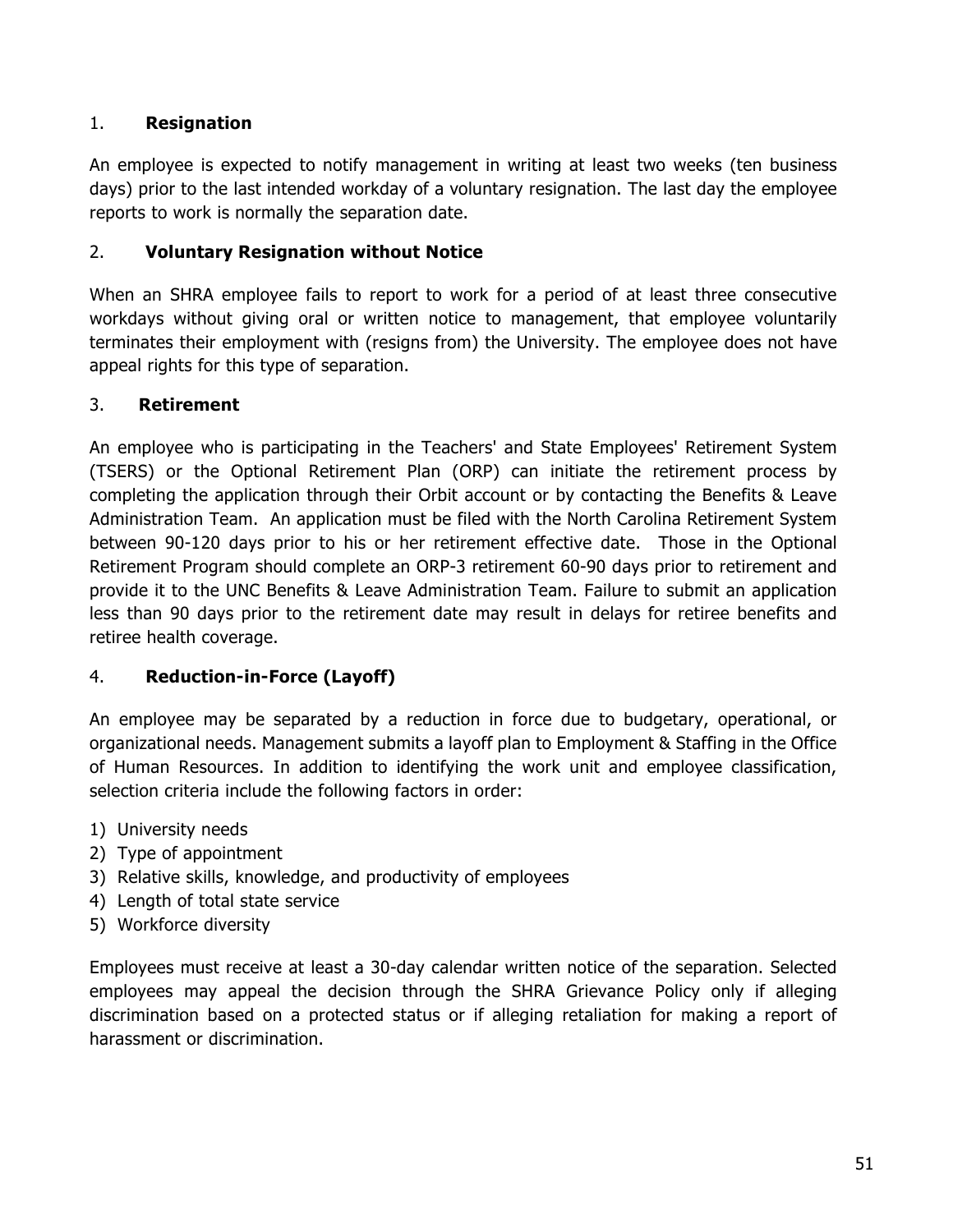#### 3. **Termination when Leave is Exhausted**

An employee may be terminated from the University if they become or remain unavailable for work after all applicable leave credits and benefits have been exhausted and management, for sufficient reasons, cannot or does not grant (additional) leave without pay. Employees may appeal the separation through the SHRA Grievance Policy.

### <span id="page-51-0"></span>**N. Grievance Policies**

Whenever possible, the University prefers to resolve workplace conflicts informally through discussion or mediation. There are also several different means of formal grievance or appeal at the University, depending on type of employment (SHRA, EHRA Non-Faculty) and the issues being appealed.

### 1. **Grievances and Formal Appeals**

The University allows SHRA permanent employees to grieve a wide range of issues (see [policy](http://hr.unc.edu/files/2012/11/SPA-GRIEVE-POLICY.pdf) for details). Employees have 15 calendar days to file a grievance from the date of the incident being grieved.

Step 1 in the process is mediation between the employee and a representative of the employee's management (usually, the direct or second-level supervisor). If mediation ends in impasse, then the employee may appeal to Step 2, which is a panel hearing. The employee and a representative of the employee's management (usually, the direct or second-level supervisor) present their information to a panel of three volunteer SHRA permanent employees.

The panel reviews the materials presented and writes a report and recommendation to the Chancellor, who then makes the final decision for the University on the issue. Certain issues can be appealed to the State's Office of Administrative Hearings after the completion of the internal process (see policy for details https://hr.unc.edu/employees/policies/).

By State regulation, the grievant cannot be represented by an attorney during the internal process. The Office of Human Resources provides guideline documents to assist employees through the process. For matters appealed to the State's Office of Administrative Hearings, the grievant is allowed to retain counsel at their own expense.

Grievances that allege prohibited harassment, discrimination, or retaliation due to allegations of discrimination or harassment go through a preliminary equal opportunity informal inquiry (administrative review) prior to Step 1 mediation.

#### 2. **SHRA Performance Appeals**

The University allows SHRA permanent employees to appeal overall ratings of "Not Meeting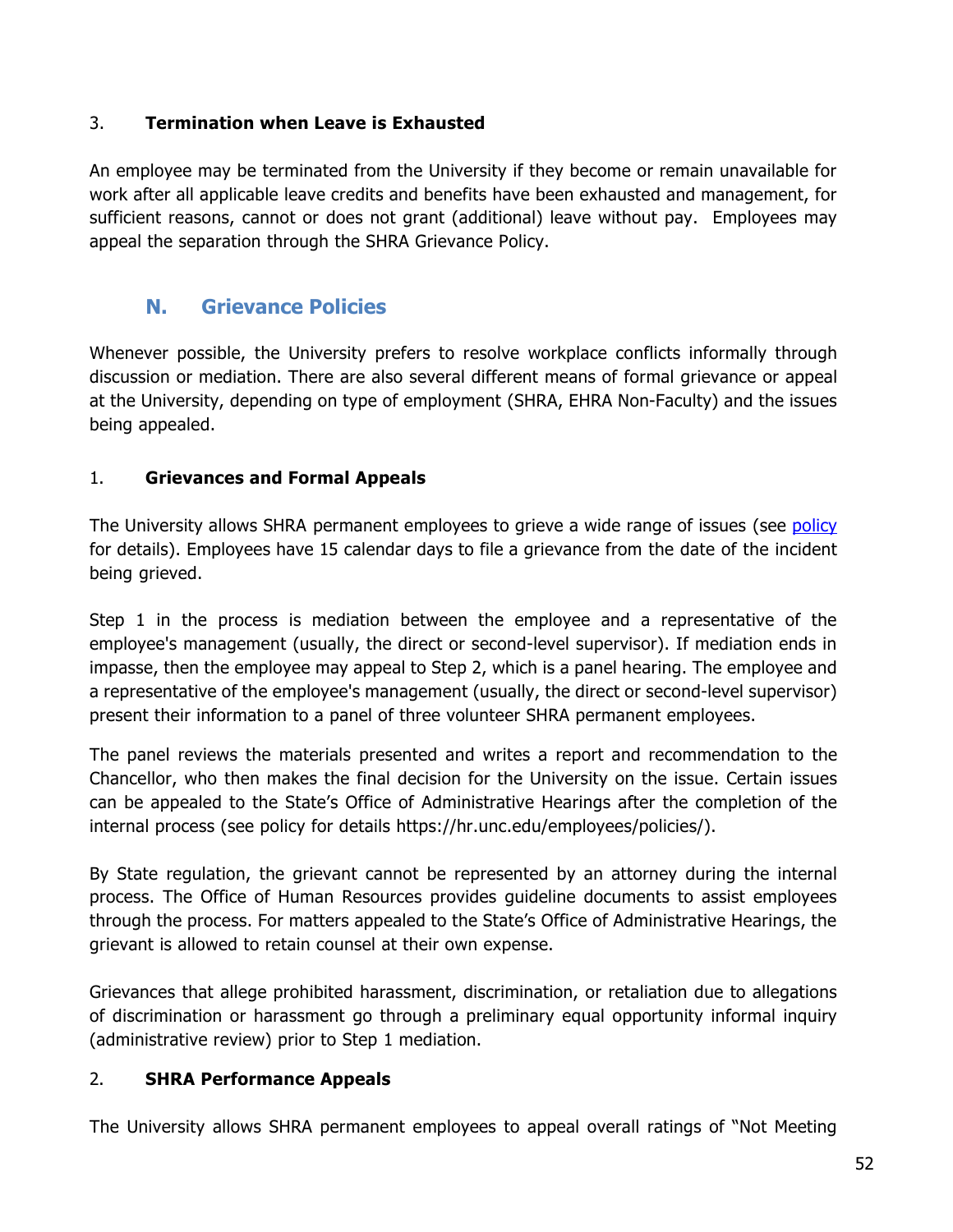Expectations" on their annual performance appraisals. Mid-cycle reviews and individual ratings on performance goals or institutional goals ratings on the annual appraisal are not appealable. Performance appraisal appeals are administered through the SHRA Grievance Policy.

#### 3. **EOC Review of Discrimination/Harassment Complaints**

Employees may also report complaints of discrimination or harassment based on protected status to the EOC, where such reports will be assessed and addressed through formal or informal means as set out in the relevant procedures. Employees are encouraged to file complaints within 180 calendar days of the most recent event of alleged prohibited harassment or discrimination but may report to the EOC at any time. However, to preserve grievance rights for the issue, the employee must file the complaint within 15 calendar days of the event.

## <span id="page-52-0"></span>**O. Internal Monitoring, Evaluation and Auditing System**

Responsibility for compiling and monitoring the University's equal employment opportunity progress is done in collaboration between the Equal Opportunity and Compliance Office, and Office of Human Resources, Employment & Staffing and/or HR Business Analysis units as follows:

- The Talent Acquisition Partner provides ongoing monitoring of department underrepresentation during the SHRA permanent and time-limited posting, hiring and selection process via the applicant tracking system. Specifically, to indicate underrepresentation of minorities and females by federal occupation/job group and department.
- The Talent Acquisition Partner provides department consultations based on SHRA permanent and time-limited Workforce Profile data where underrepresentation is found. Focus is placed on targeted advertising and outreach efforts to increase candidate pools in the underrepresented demographic.
- The Talent Acquisition Partner audits the SHRA permanent and time-limited Hiring Proposal and Selection Document for each recruitment to ensure that an appropriate justification is provided in relation to recruitments with documented underrepresentation of minorities and females.
- The HR Business Analysts annually report recruitment and promotion activity, openings filled, internal transfers and terminations by race, sex and federal occupation category/job group and action reason for review by the Equal Opportunity and Compliance Office.
- Upon request, assists the Equal Opportunity Officer to respond to reviews by the Office of Federal Contract Compliance Programs, U.S. Department of Labor, and other federal offices.

## <span id="page-52-1"></span>**XIII.Harassment Prevention Strategies**

The University is "committed to the highest degree of integrity in fulfilling the University's mission, in upholding the dignity of individuals, and in advancing the common good of our community" and in doing so the harassment prevention strategies are woven throughout all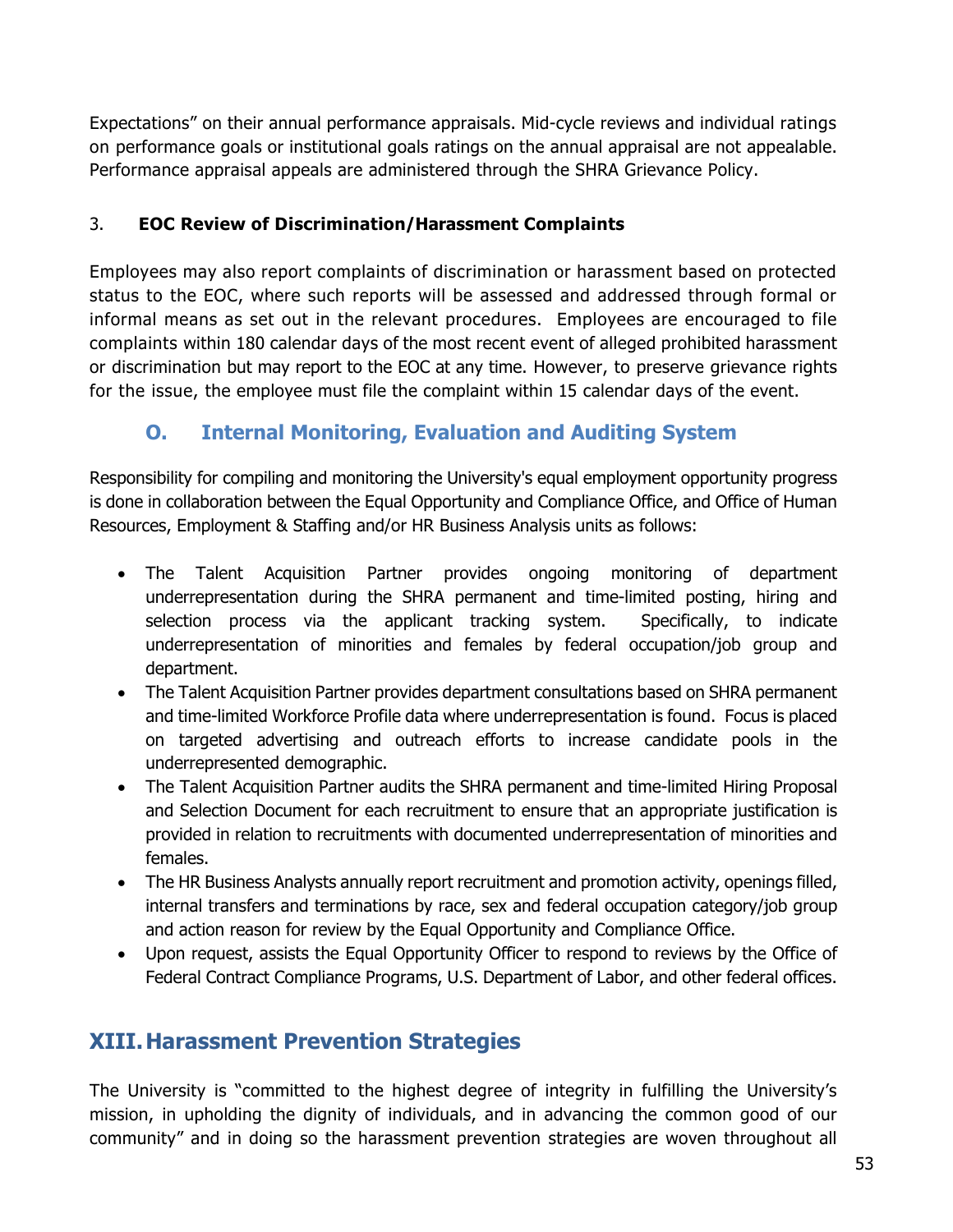equal employment opportunity programs through the following:

Equal Opportunity-Related Policies and Procedures

- Policy on Prohibited Sexual Harassment Under Title IX
- Policy Statement on Non-Discrimination
- Policy on Prohibited Discrimination, Harassment and Related Misconduct
- Policy on Non-Discrimination Program Participants
- ADA Reasonable Accommodations for Employees, Applicants and Visitors Policy
- Policy on Religious Accommodation
- Policy on Pregnant and Parenting Student & Applicants

Formal Equal Opportunity-Related Training Programs

- Responsible Employee Training
- Campus Security Authority (CSA) Training
- Title IX Awareness and Violence Prevention Training
- Equal Employment Opportunities and Diversity Fundamentals (EEODF)
- Harassment and Discrimination Prevention Training

Other Education, Training, and Awareness Programs

- HAVEN Sexual Assault and Interpersonal (Relationship) Violence
- Heels United for a Safe Carolina
- Tarheel Tribute For Veterans

Other Prevention Strategies

- Performance Management Expectations and Accountability
- Communication of and Accessibility to EEO Policies and Procedures and Incident Reporting options
- Ethics and Integrity at Carolina Portal

## <span id="page-53-0"></span>**XIV. Layoff (Reduction-In-Force) Guidelines (SHRA)**

The layoff procedure assures equitable treatment of SHRA employees when reduction-in-force becomes necessary. A layoff might become necessary because of a reduction in work or funds, abolishment of a position, or other material change in duties or organization. A layoff decision should be reached only after other applicable measures have been explored, including but not limited to such actions as: placing the employee into the same or lower role/competency level in the same job family; delaying the filling of or elimination of vacant positions; limits on purchasing and travel; retraining of employees in needed skill sets; or job sharing and work schedule alternatives.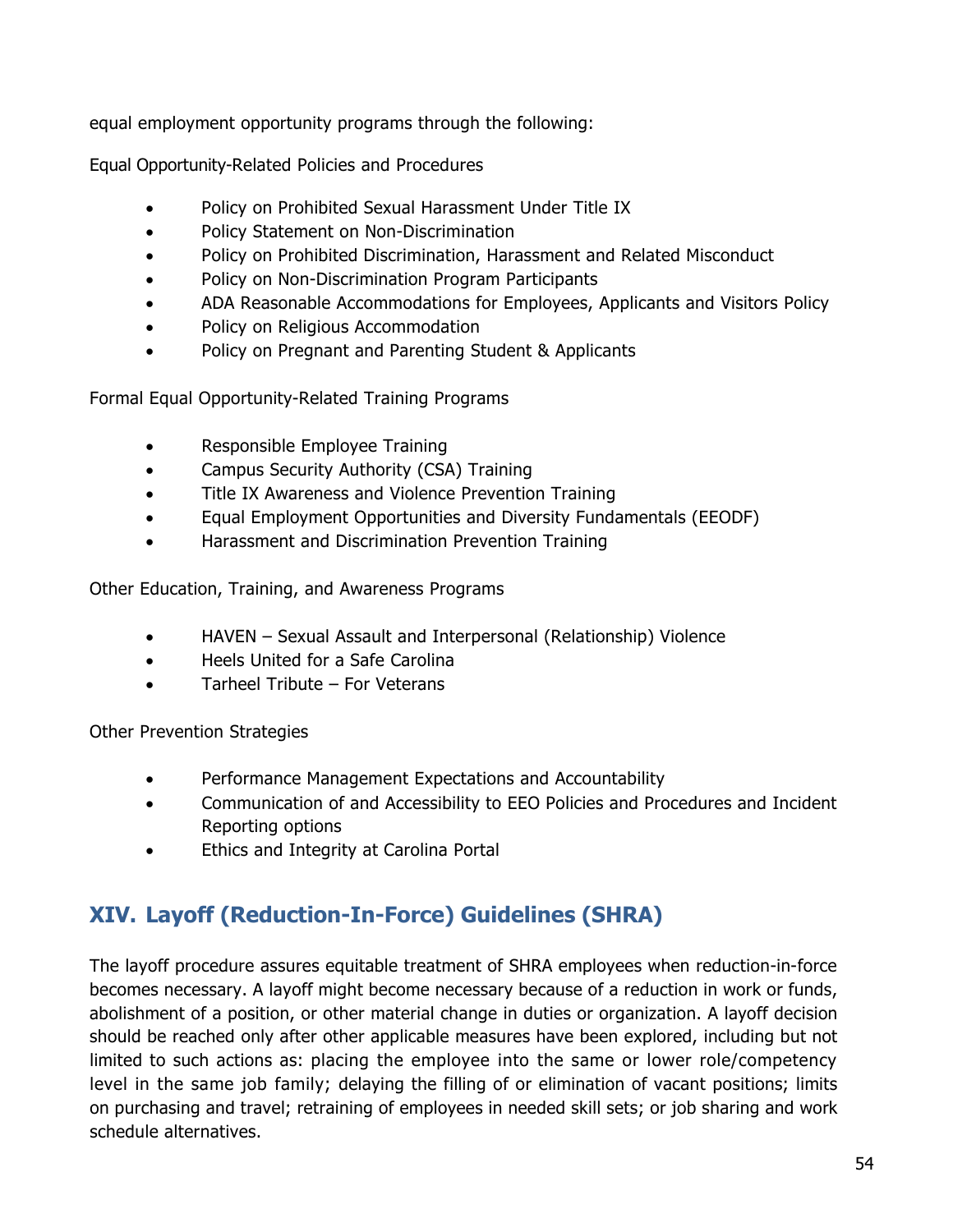#### A. **Covered Employees**

This policy applies to SHRA career status employees (full-time and part-time) holding permanent appointments.

The following types of SHRA employees may be separated without following the layoff procedures of this policy: SHRA temporary employees, SHRA employees within their probationary periods, and SHRA employees in time-limited permanent appointments.

Although this policy does not apply to EHRA and student appointments, departments should consider all staffing resources when determining positions to retain.

### B. **Procedures**

A layoff decision requires a thorough evaluation of the need for specific positions and the relative efficiency of affected employees so that the University can provide the highest level of service possible with a smaller work force. The decision to layoff a particular employee or group of employee's rests with the management overseeing the affected work unit(s).

**Work unit:** The work unit is a formally established and recognized unit, section, division, or department of the University in which employees perform a closely related set of functions or duties.

The department determines which employees shall be laid off by applying the following factors in order:

- 1. **University needs.** Consider the continuing work to be performed by the work unit(s) and the number of positions in each branch, role, and competency level necessary to perform the continuing work. Once the position(s) to eliminate have been identified, management must consider all employees in positions with the same or related classification. "Same or related" classification means positions in the identified branch, role, and competency level. In order to identify the affected employees, apply the remaining guidelines.
- 2. **Type of appointment.** Temporary employees performing work comparable to work in the same or related classification must be terminated before any employee with a permanent appointment, provided that a permanent employee has the skills to perform the temporary employee's tasks. Employees with time limited or probationary appointments as well as trainees with less than six months of service must be terminated before any employee in the same or related SHRA classification with a permanent appointment, provided that the permanent employee has the skills to perform the tasks of the probationary employee or trainee.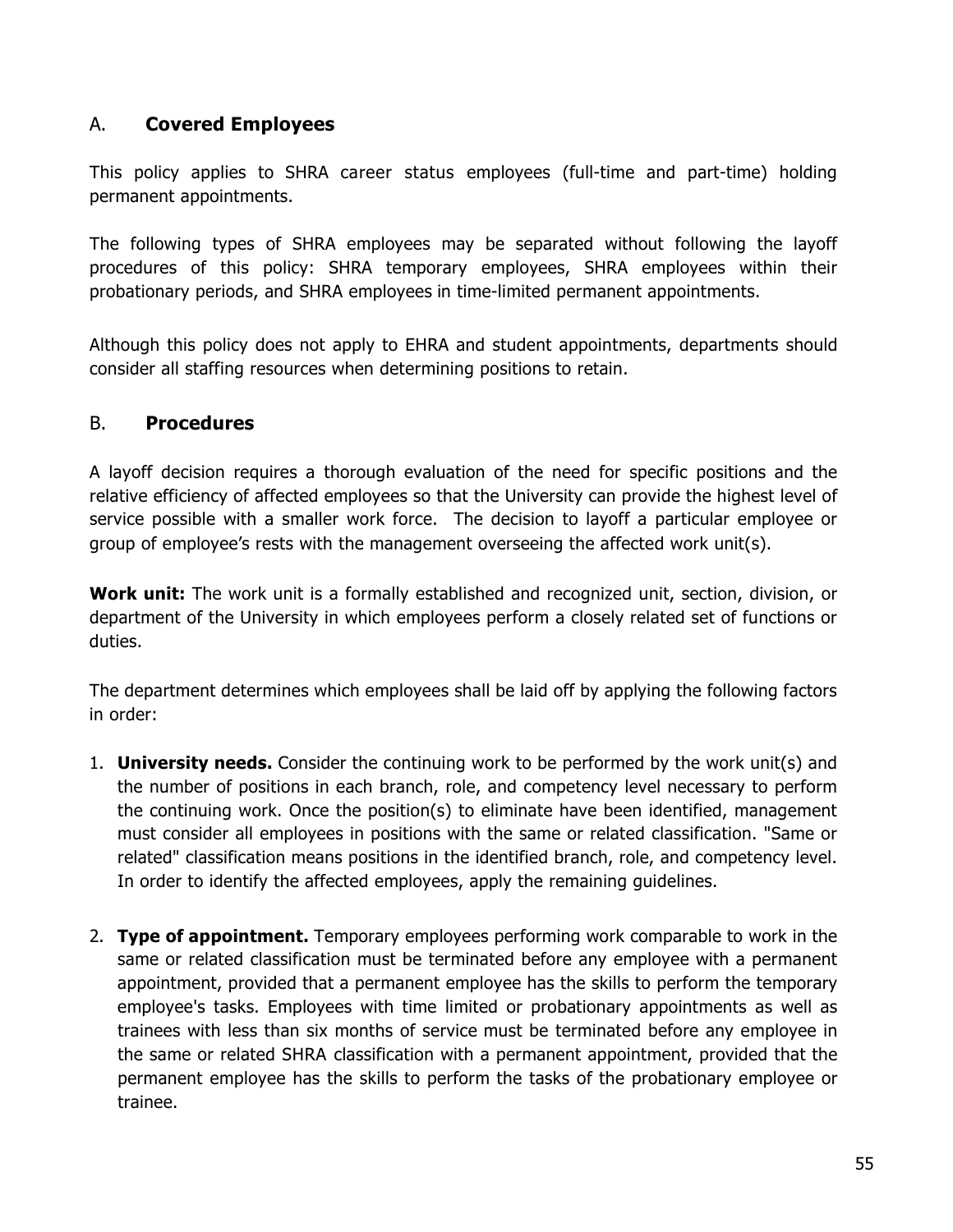- 3. **Relative skills, knowledge, and productivity of employees.** Employees to be retained must demonstrate the skills and knowledge required for the continuing work of the work unit or be able to attain those skills and knowledge within a reasonable period of time in accordance with the operational needs of the work unit. Selection must be consistent with the employee's most recent annual performance review and employee competency assessment, as well as other relevant documentation.
- 4. **Length of total state service of employees.** Length of service shall be considered but may receive less weight in the determination. Eligible veterans must be accorded one year of state service for each year (or fraction thereof) of military service, up to a maximum of five years of credit.
- 5. **Workforce diversity.** In accordance with federal guidelines affecting equal employment opportunity, any application of the layoff policy must be reviewed by the affected department(s) and the Office of Human Resources to determine its impact on the workforce diversity within the work unit(s).

Department management is responsible for documenting the basis for its decision in a manner that clearly demonstrates reasonable and consistent application of these factors. The Talent Acquisition Partners in the Office of Human Resources provide consultation to department management regarding the effective application and interpretation of the Office of State Human Resources Reduction in Force Guidelines. The Talent Acquisition Partners analyze the applicable factors, perform an adverse impact analysis and if all criteria are met, work with the System Office and the Office of State Human Resources to seek approval of the layoff.

After the SHRA Layoff Request has been fully approved by OHR, and the System Office, and at least 30 calendar days before the effective date of the layoff, the director or department head must provide the following information, in writing, to the employee(s): the reason for the layoff; effective date of the layoff; notification that OHR will contact them to arrange for a layoff information session, including details on the University's policy on priority re-employment;, completion of necessary forms; availability of aid in seeking other employment; eligibility to apply for unemployment insurance benefits; other benefits information for separating employees; the estimated amount of severance pay being requested, if any; and the SHRA Grievance Policy.

## <span id="page-55-1"></span><span id="page-55-0"></span>**XV. Equal Employment Opportunity Planning**

## **A. Workforce/Labor Force Analysis**

The University's SHRA Job Group Analysis is reported by race, sex, and disability status as of October 3[1](#page-55-2), 2021. $^1$ 

<span id="page-55-2"></span><sup>1</sup> Report #1 SHRA Job Group Analysis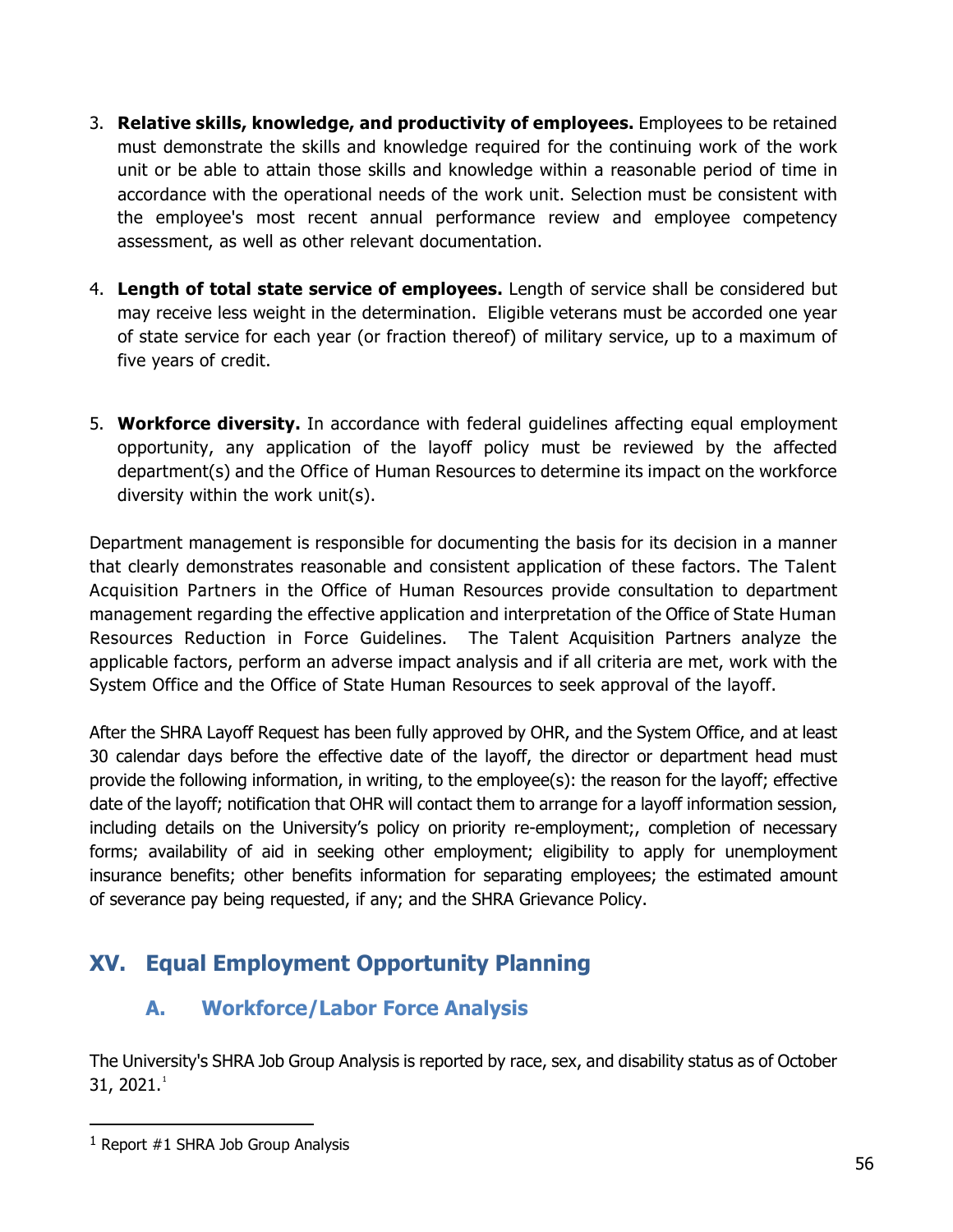Comparison of Incumbency to Availability is calculated using the Two Standard Deviation Method with incumbency source data from the University of North Carolina at Chapel Hill's ConnectCarolina system. The 2010 U.S. Census occupation data by race and sex was used to identify the percentage of minorities and females in the SHRA Incumbency v. Estimated Availability Analysis reports<sup>2</sup> as of October 31, 2021 compared to Recruitment Area Availability (Alamance, Chatham, Durham, Orange and Wake counties).

The University's recruitment area has experienced an increase in terms of population growth from 2010. The North Carolina Civilian Labor Force Estimates<sup>2</sup> for the five counties in 2010 totaled 800,661 persons, and in 2020 it totaled 942,549 persons, which is a 17.7% percent increase from 2010, yet a 4.2% decrease from 2019.

These factors may reflect a change in the SHRA workforce/availability analysis. The availability data for the recruitment area is adjusted for the number of qualified employees in each race and sex category that are considered promotable, transferable, and trainable within the organization to determine the recruitment area availability.

The comparison of the Staff Job Group Analysis to the recruitment area Estimated Availability is the basis for setting hiring objectives (Annual Placement Goals) by occupation category/JCAT/job group (see attached UNC JCAT and Crosswalk.) Hiring objectives are reviewed with departments when the availability percentage for the respective category exceeds the University's employment of minorities or females and when job openings are projected to become available during the period of the Plan.Any data arranged by the job group is presented to measure progress towards the University's commitment and for compliance with federal requirements. In addition, the evaluation of progress or determination of trends is critical to defining the need for corrective action.

### <span id="page-56-0"></span>**B. Job Opening Estimates**

Job opening projections take into account the University data on SHRA permanent staff openings filled as of October 31, 2021. SHRA openings filled for each of the last five years totaled, as follows:

| Year | Filled |
|------|--------|
| 2021 | 1,249  |
| 2020 | 942    |
| 2019 | 1,515  |
| 2018 | 1,242  |
| 2017 | 1,337  |
| 2016 | 1,498  |

<span id="page-56-1"></span><sup>1</sup>Report #2 Incumbency v. Estimated Availability Analysis

<span id="page-56-2"></span><sup>&</sup>lt;sup>2</sup> North Carolina Civilian Labor Force Estimates – Not Seasonally Adjusted – NC Dept. of Comm. Labor & Economic Analysis Division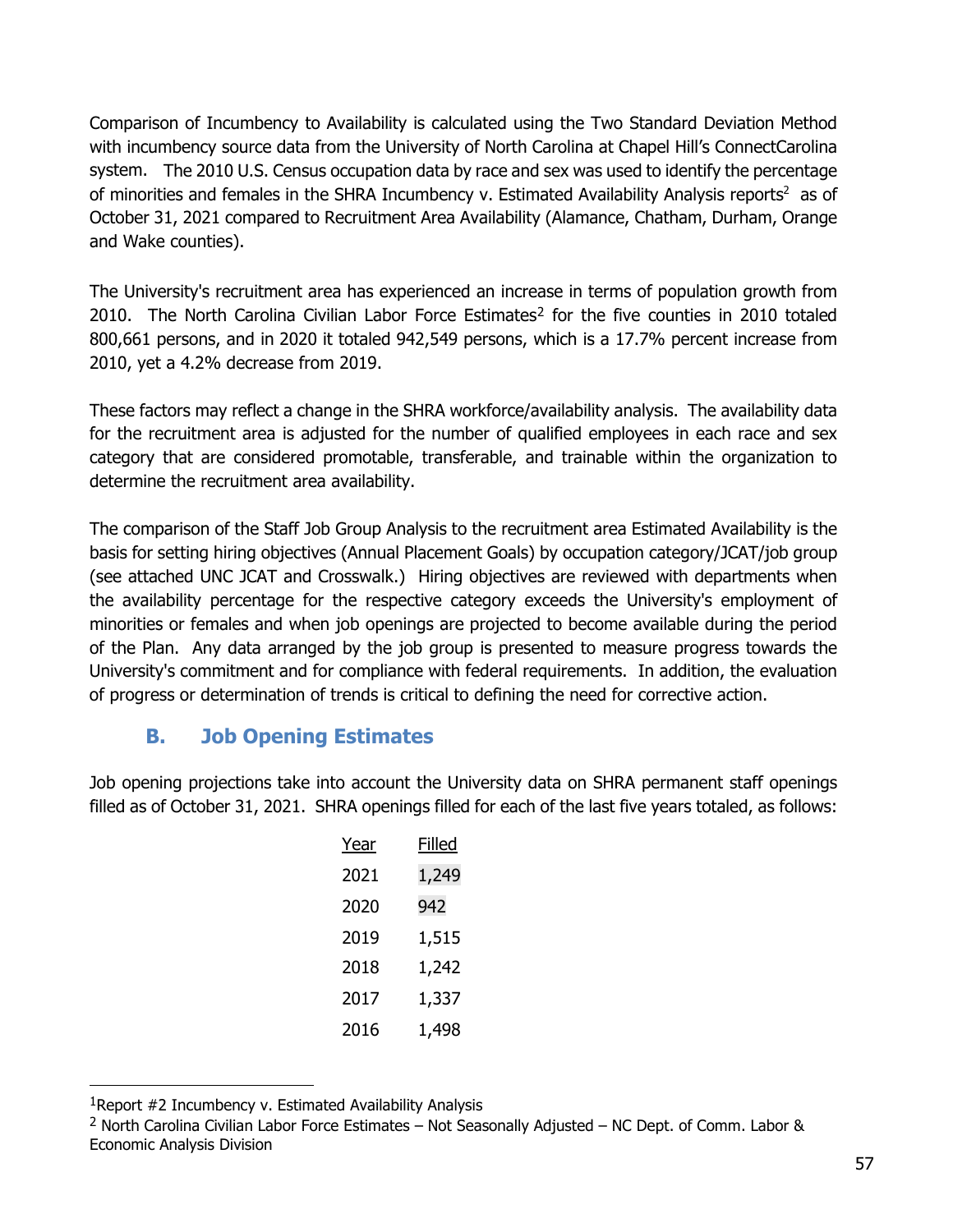<span id="page-57-0"></span>These openings were filled by promotions, lateral transfers, and new hires. In addition to the 669 new hires, the University processed 294 promotions and 286 transfers.

## **C. Identification and Correction of Issues**

Fluctuations in the number of openings filled each year can be attributed to changes in stateappropriated and federal research funding, and employee terminations. In the past, SHRA employee terminations have remained less than 20% of the SHRA staff workforce. However, the numbers still significantly impact campus. Terminations for SHRA employees totaled 983, which equaled 15.9% of the staff workforce, an increase from the previous year. For the previous four years SHRA staff terminations totaled 774 in 2020, 862 in 2019, 826 in 2018, and 819 in 2017.

Retention is impeded by the State's noncompetitive pay program and benefits package. Without a competitive pay policy adapted to the unique realities of this geographic labor market, the University likely will continue to experience difficulty in the recruitment and retention of qualified persons of any race, sex, veteran, or disability status.

The University continues to expand its outreach and recruitment efforts to increase the number of minority, female, individuals with disabilities, and veteran applicants. See Posting and Advertising Permanent Staff Position Openings (pg. 35) and the B0170 UNC CH FY 2021 EEO Plan Report/Job Openings Estimate Report (attachment #5) for further details.

The 4.2% decrease in the five county North Carolina Civilian Labor Force presumably had a negative impact on the number of qualified applicants.

## <span id="page-57-1"></span>**D. Attainment of Previous Year Placement Goals**

Numerous circumstances can impact workforce projections by race, sex, and job group so that these are not always precise. The number of new positions that might be established and turnover in this dynamic labor market cause such projections to be estimates. In this context, percentage workforce goals to which the University is committed have been set where minorities and/or females are shown, by availability, to be under-represented in the University's workforce. The objective or "goal" is established to make good faith efforts that would result in an increase in the number of minorities or females in the workplace that equals or exceeds the number of minorities or females that are estimated to be available to work within the identified positions. These goals are shown in the Plan's Report #2 Incumbency v. Availability Analysis, and Report #3 Placement Goals, for occupations in which underutilization occurs, as of October 31, 2021. The percentage goals reflect the percent availability for the respective under-represented group in the respective job group. No goal is shown where the University's staff workforce in the respective job group already exceeds availability as identified by the availability study.

Based on an analysis of 2021 and 2022 EEO State Plan - Placement Goals, the Plan reflects new, continued, and attained Placement Goals as follows: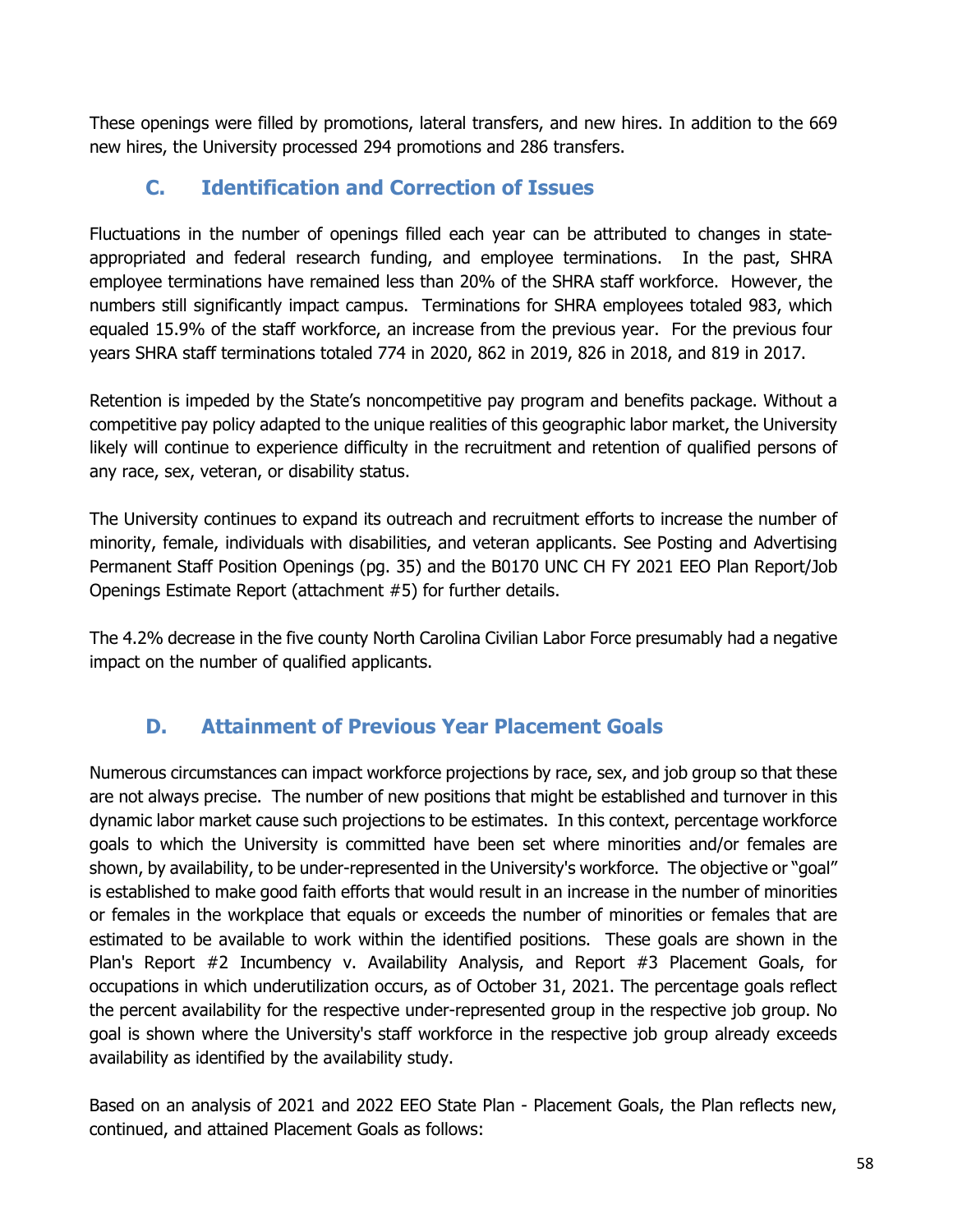#### **Minorities in Job Groups**

4A – Academic Affairs Prof. 4D –Fiscal Affairs Prof. 4E - External Affairs & Comm. Prof. 4J – Health Science Professionals – New Goal 6A – Institutional Tech/Paraprof. 6B – Technology Tech/Paraprof. 6C – Research/Lab Tech/Paraprof. 6F – Environment Tech/Paraprof. – New Goal 7A – Skilled Craft Supervisor – New Goal 7B – Skilled Craftsperson

#### **Previous Year's Goals Attained**

5A – Admin./Office Support Mgr. 5B – Admin./Office Support Spv.

#### **Females in Job Groups**

4G – Information Technology Prof. – New Goal 4L – Athletic Affairs Prof. 6B – Technology Tech/Paraprof. – New Goal 6F - Environment Tech/ Paraprof. – New Goal 7A – Skilled Craft Supervisor – New Goal 7B - Skilled Craftsperson 8B – Service/Maintenance Staff – New Goal

It is important to note that OSHR's B0170 UNC CH FY 2021 EEO Plan Report/Job Openings Estimate Report, which is pulled from Data Mart, represents a net increase in employment which does not include placements of underutilized groups that maintain their current representation levels.

See Attachment 1 for the UNC System Office Job Group Listings and Job Group/Occupational Classifications Crosswalk.

## <span id="page-58-0"></span>**XVI. Specific Provisions Regarding Equal Employment Opportunity for Individuals with Disabilities and Protected Veterans**

#### **Purpose**

The Staff Equal Employment Opportunity Program for Individuals with Disabilities and Protected Veterans serves as a working document for taking affirmative action to employ and advance in employment qualified individuals with disabilities and protected veterans. In general, provisions that are unique for ensuring equal employment opportunities for individuals with disabilities and protected veterans are set forth in this section. In some instances when general provisions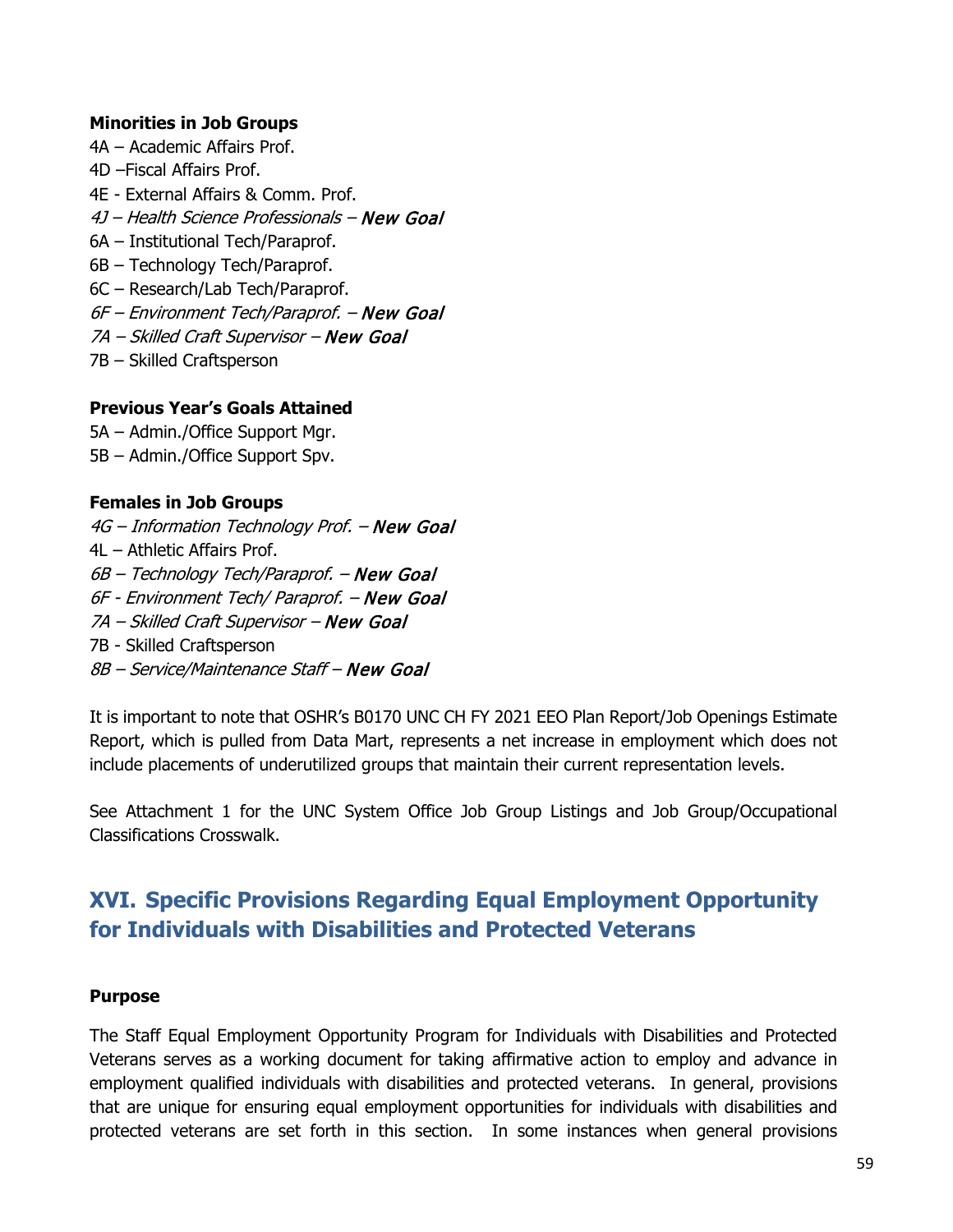governing equal employment opportunity action encompass females, minorities, individuals with disabilities, and protected veterans, the provisions appear in early section of the Equal Employment Opportunity Plan.

The U.S. Department of Labor's Office of Federal Contract Compliance Programs published a Final Rule in the Federal Register that makes changes to the regulations implementing the Vietnam Era Veterans' Readjustment Assistance Act, as amended (VEVRAA) at 41 CFR Part 60-300, and Section 503 of the Rehabilitation Act of 1973, as amended (Section 503) at 41 CFR Part 60-741, effective March 24, 2014. The changes were enacted to strengthen the provisions of the regulations to aid contractors in their efforts to effectively recruit, hire, and retain protected veterans and individuals with disabilities. In accordance with the changes to the federal regulations for protected veterans and individuals with disabilities, the University of North Carolina has an obligation to set an annual benchmark for veterans and utilization goals for individuals with disabilities that serve as an equal opportunity objective. The University will apply good faith efforts to make these objectives attainable.

While current federal regulations have established an employment objective for protected veterans, based on the Vietnam Era Veterans' Readjustment Assistance Act (VEVRAA), which equals a benchmark of 5.7% for protected veterans for the 2021 State EEO Plan. In addition, federal regulations also established a utilization goal for qualified Individuals with Disability of 7.0% based on Section 503 of the Rehabilitation Act.

The University continued its efforts to increase the self-identification of individuals with disabilities by providing training to employees with current and clear information on the definition of "disability," and the purpose of self-identification, specifically the University's need, use, and confidentiality of the data. These efforts have helped to increase the number of SHRA employees that have selfidentified as having a disability.

The University continues to promote the voluntary self-identification of individuals with disabilities through its "Count Me In" campaign. Due to this campaign and continuous training efforts, the University has made significant progress towards increasing the total number of employees who have self-identified.

Both the hiring benchmark and utilization as goal serve as quantifiable methods by which the University can measure the progress and effectiveness of our veteran and individuals with disabilities outreach, recruitment, and equal opportunity efforts.

#### **Policy Statement**

The University of North Carolina will not discriminate against any employee or applicant for employment because of a physical or mental disability or because they are a protected veteran in regard to any position for which the employee or applicant for employment is otherwise qualified. The University agrees to take affirmative action to employ, advance in employment, and otherwise treat qualified individuals with disabilities and qualified veterans without discrimination based upon their disability or veteran's status in all employment practices. The University will recruit, hire, train, and promote persons in all job titles, and ensure that all other employment actions are administered,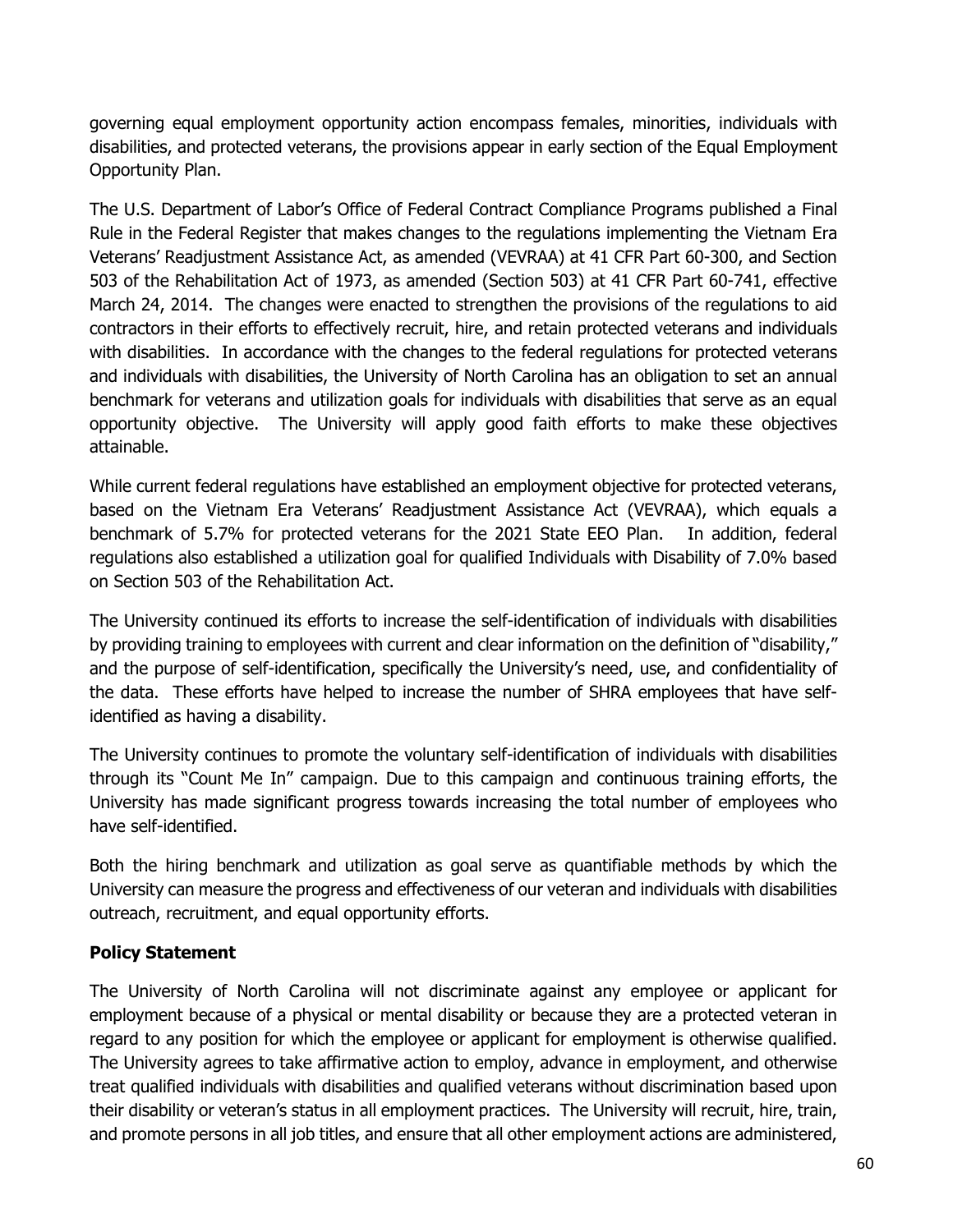without regard to disability or veteran's status; and ensure that all employment decisions are based only on valid job requirements.

In furtherance of this policy, the University prohibits retaliatory action against any employee or applicant for employment who makes a charge of employment discrimination, testifies, assists, or participates in any manner at a hearing, proceeding, or investigation of discrimination in an employment complaint.

#### **Review of Employment Processes**

The University of North Carolina at Chapel Hill has reviewed its employment processes and determined that its present procedures are careful, thorough, and systematic in their consideration of the job qualifications of applicants and employees who are qualified veterans and individuals with disabilities. Job analysis is typically necessary only when there is a change in the duties and responsibilities that impact the qualifications and competencies required, such as for positions with low turnover. However, if the need arises the University analyzes specific job qualifications to ensure that the qualification requirements do not tend to screen out individuals with disabilities or qualified veterans. This analysis is completed on an individual basis should an individual with disabilities or qualified veterans be excluded from an open position. All qualification requirements approved by the University are job-related or consistent with business necessity and the safe performance of the job.

#### **Review of Physical and Mental Qualifications**

The University reviews the physical and mental job qualification standards to ensure that, to the extent qualifications standards tend to screen out qualified individuals with disabilities or qualified protected veterans, they are job related for the position in question and are consistent with business necessity. All qualification requirements approved are job related and consistent with business necessity.

#### **Reasonable Accommodation to Physical and Mental Limitations**

Per the ADA Reasonable Accommodations in Employment Policy, the University provides reasonable accommodations individuals with disabilities unless doing so would impose an undue hardship or change the essential functions of the position. The Equal Opportunity and Compliance Office, in consultation with other University offices, is responsible for ensuring that appropriate accommodations are available for employees or applicants for employment who self-identify.

#### **Harassment Prevention**

The University has procedures to ensure that its employees with disabilities are not harassed because of their disability. Employees with complaints alleging discrimination because of their disability and/or veterans' status are encouraged to use the Policy on Prohibited Discrimination, Harassment and Related Misconduct and grievance procedure(s) currently in effect in the University.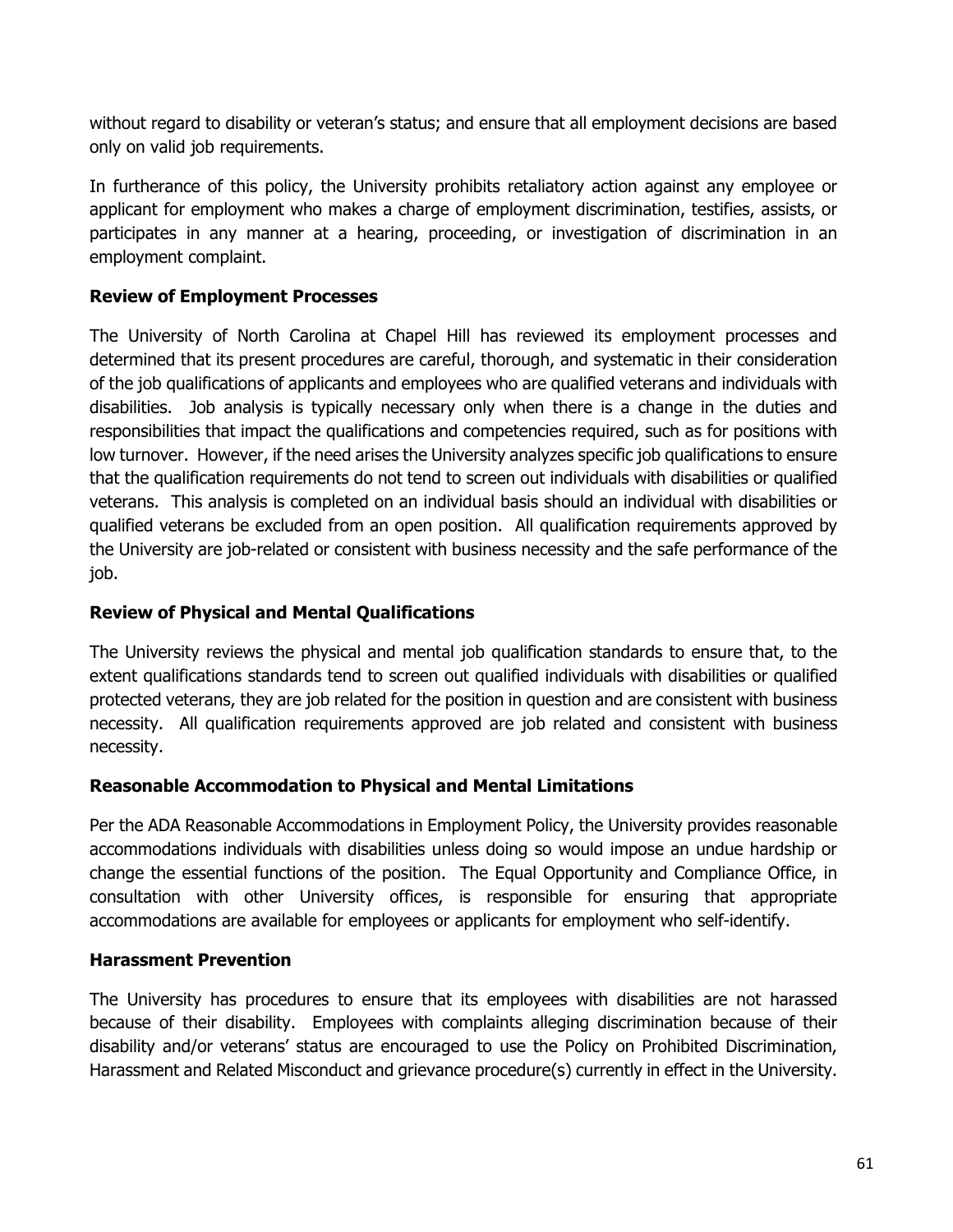Faculty, staff and/or applicants should address their concerns to:

Equal Opportunity and Compliance Office 214 West Cameron Ave, CB #9160 Chapel Hill, NC 27599 (919) 966-3576

#### **External Dissemination of the Policy**

The University undertakes appropriate outreach and positive recruitment activities. All recruiting sources, including state employment agencies, state vocational rehabilitation agencies, organizations of or for individuals with disabilities and veteran service organizations are informed of the University's policy concerning the employment of qualified individuals with disabilities and qualified protected veterans and have been advised to actively recruit and refer qualified persons for job opportunities.

#### **Internal Dissemination of the Policy**

The University disseminates this policy internally as follows:

- 1. All employees are advised annually of the University's policy and of their role in implementing it;
- 2. Inform all employees and prospective employees of its commitment to engage in equal employment opportunity to increase employment opportunities for qualified individuals with disabilities and qualified protected veterans. The policy is included in employee orientation and management training programs; and
- 3. Applicants and employees who believe they are qualified individuals with a disability, or who are a qualified protected veteran are invited to identify themselves if they wish to benefit under the equal employment opportunity program.

#### **Audit and Reporting System**

The University has designed and implemented an audit and reporting system that will:

- Measure the effectiveness of the University's equal employment opportunity program;
- Indicate any need for remedial action;
- Determine the degree to which the University's objectives have been attained;
- Determine whether employees identified as persons with a disability and qualified protected veterans have had an opportunity to participate in all university sponsored educational, training, recreational, and social events;
- Establish and communicate hiring objectives when the population of veterans and individuals with disabilities in a job group is significantly less than the hiring benchmark;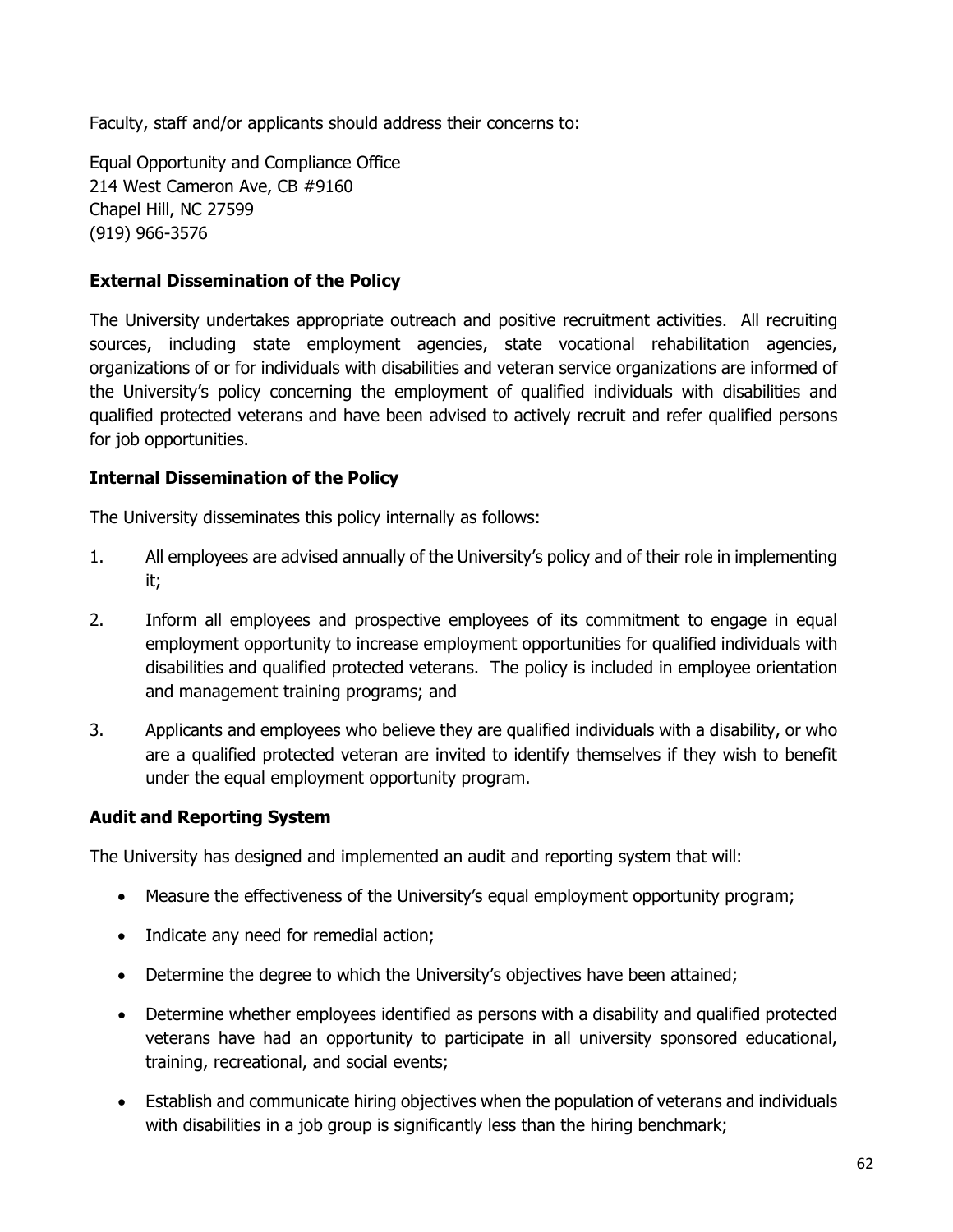- Measure the University's compliance with the equal employment opportunity program's specific obligations and;
- Take necessary action to bring the program into compliance where the program is found to be deficient.

#### **Responsibility for Implementation**

The Equal Opportunity and Compliance Office has overall responsibility for implementation of the University's equal opportunity and affirmative action programs. University senior administrators, supervisors, and managers share responsibility for implementation of the Plan.

### **Training**

All personnel involved in the recruitment, screening, selection, promotion, disciplinary, and related processes shall be trained to ensure that the commitments in the University's Plan and programs are implemented.

#### **Outreach**

It is the University of North Carolina at Chapel Hill's intention to establish appropriate hiring objectives in order to improve the representation of veterans and individuals with disabilities where disparities exist. Continued outreach activities for employees include the following:

- Posting the Staff Openings List daily on the on-line application system (People Admin) at www.jobs.unc.edu.
- Briefing sessions held with recruiting sources;
- Participating in Career Day programs offered at community colleges and technical schools, or at Job/Career Fairs sponsored by recruiting sources, community organizations, and other area employers;
- Periodically contacting community organizations such as the Division of Employment Security, and Orange County Chamber of Commerce, as well as organizations for veterans and individuals with disabilities.
- Periodically contacting and meeting with representatives from leading Black, Hispanic, American Indian, and women's organizations in the University's recruitment area (Alamance, Chatham, Durham, Orange and Wake counties);
- Attending and networking at professional meetings including Chamber of Commerce and Triangle Industry Liaison Group (TILG) meetings;
- Providing the www.jobs.unc.edu URL to other agencies, such as the Division of Employment Security, the University of North Carolina-System Office, and the Office of State Human Resources to establish links between the websites.
- Providing collateral materials such as a recruitment trifold and marketing items to agencies, minority groups, and community organizations. Recommending placing advertisements through Graystone Advertising Group, as appropriate, in diversity recruiting sources such as the Diverse Issues in Higher Education and the INSIGHT into Diversity, as well as cross-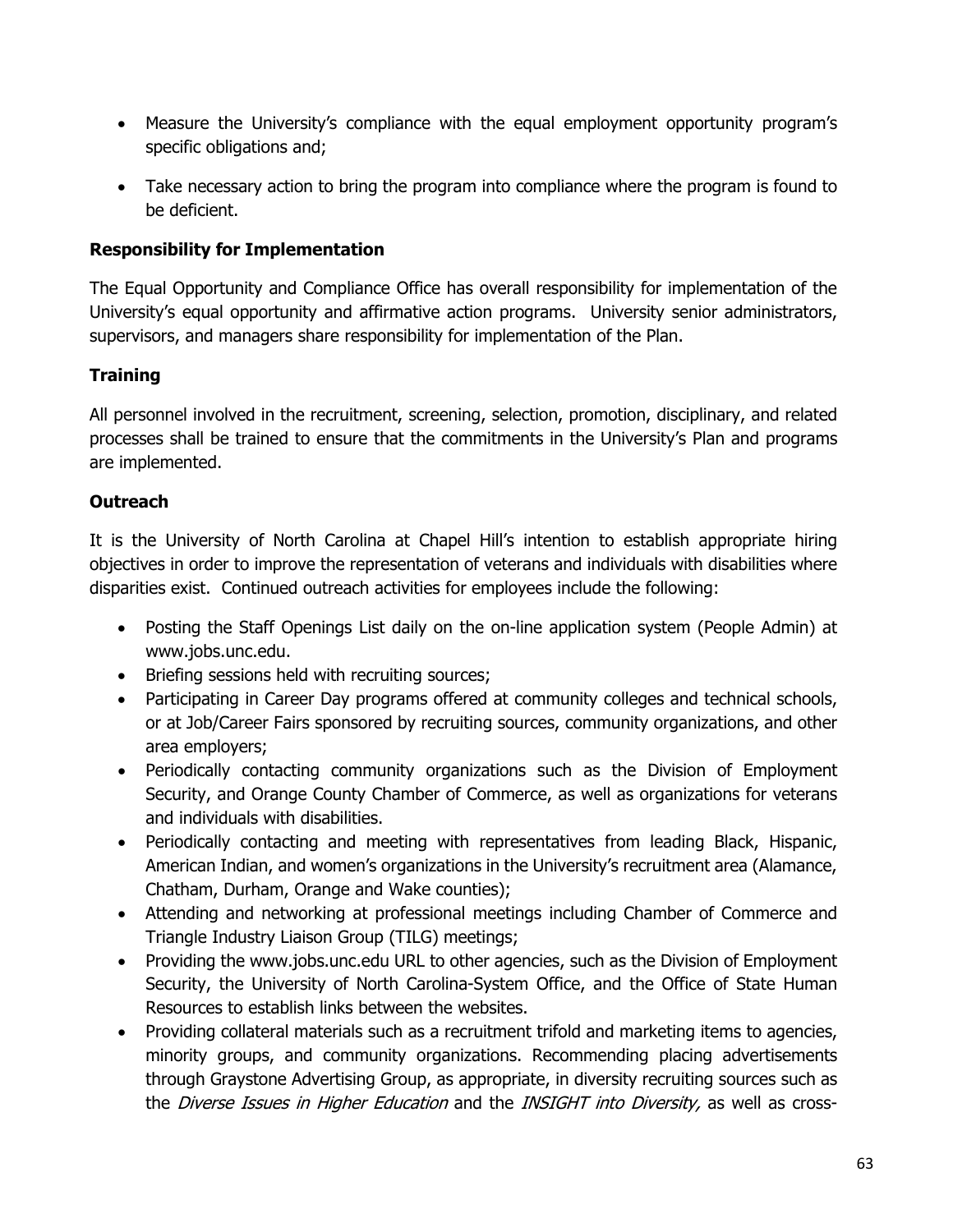posting on Indeed.com partner diversity sites, circaworks.com, insidehighered.com and hercjobs.org;

• Contacting Business Relations Representative from the NC Division of Vocational Rehabilitation Orange, Chatham, and Lee Counties to develop a referral and follow-up process for applicants from this program. Maintain regular contacts with other process for applicants from this program. representatives of vocational rehabilitation.